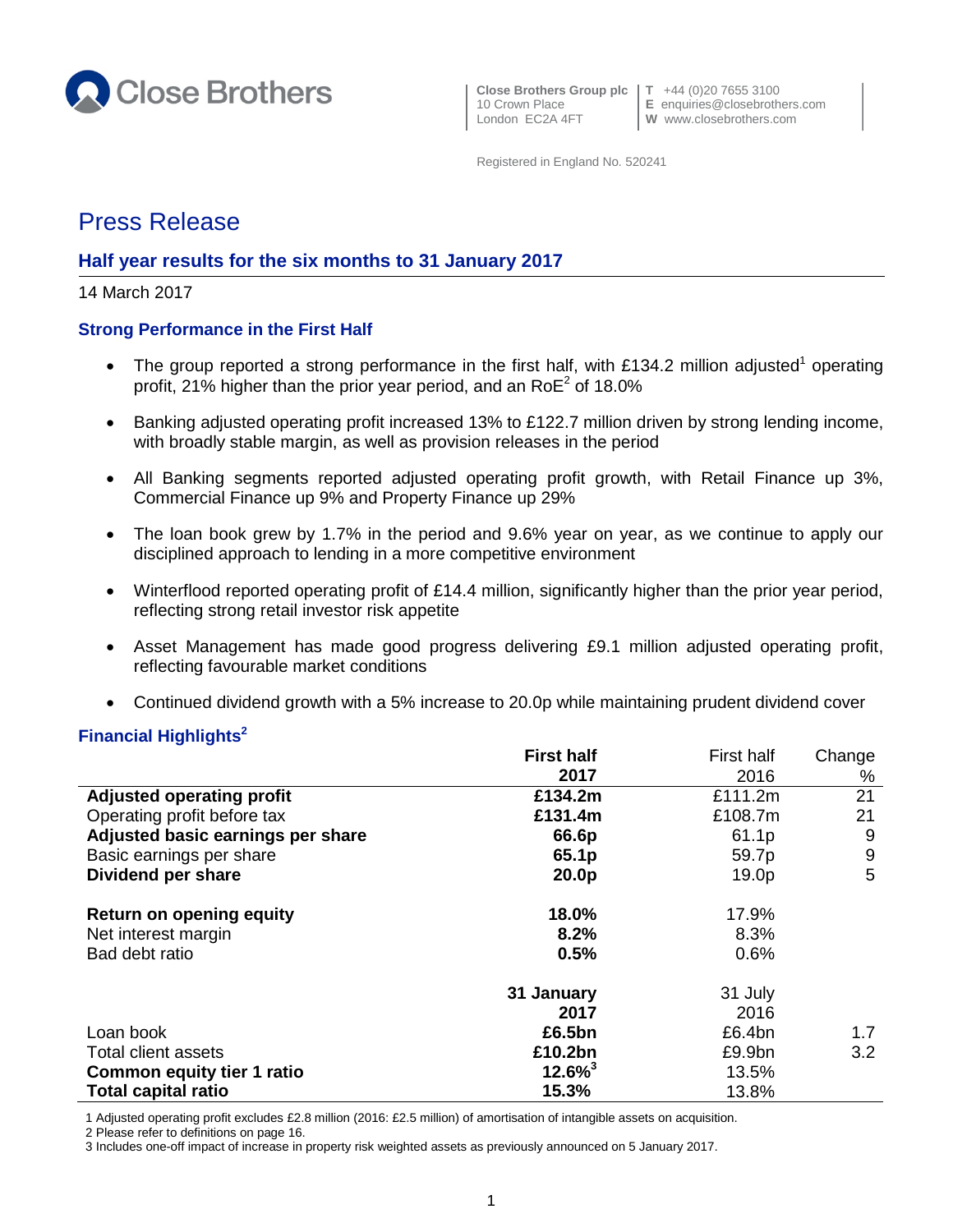#### **Preben Prebensen, Chief Executive, said:**

"We are pleased to report a strong performance for the first half of the 2017 financial year, with continued growth in our earnings and dividend.

All parts of our business performed well in the period. Our three banking segments, Retail Finance, Commercial Finance and Property Finance, all reported profit growth and strong returns, while both Winterflood and Asset Management benefited from favourable markets.

Trading conditions have clearly been favourable in the first half, but as always our priority remains to protect, sustain and invest in our business for the long term. Our service driven model, focused on specialist markets, has allowed us to support our clients, invest in our business and generate strong returns for shareholders over many years."

#### **Enquiries**

| Sophie Gillingham | Close Brothers Group plc | 020 7655 3844 |
|-------------------|--------------------------|---------------|
| Eva Hatfield      | Close Brothers Group plc | 020 7655 3350 |
| Liya Dashkina     | Close Brothers Group plc | 020 7655 3468 |
| Andy Donald       | Maitland                 | 020 7379 5151 |

A presentation to analysts and investors will be held today at 9.30 am GMT at our offices at 10 Crown Place, London EC2A 4FT. A listen-only dial-in facility will be available by dialling +44 20 3059 8125. A recording of this call will be available for replay for two weeks by dialling +44 121 260 4861, access code 5237641#.

#### **Basis of Presentation**

Results are presented both on a statutory and an adjusted basis. The adjusted basis is to aid comparability between periods and excludes amortisation of intangible assets on acquisition and any goodwill impairment or exceptional items.

#### **About Close Brothers**

Close Brothers is a leading UK merchant banking group providing lending, deposit taking, wealth management services and securities trading. We employ over 3,000 people, principally in the UK. Close Brothers Group plc is listed on the London Stock Exchange and is a member of the FTSE 250.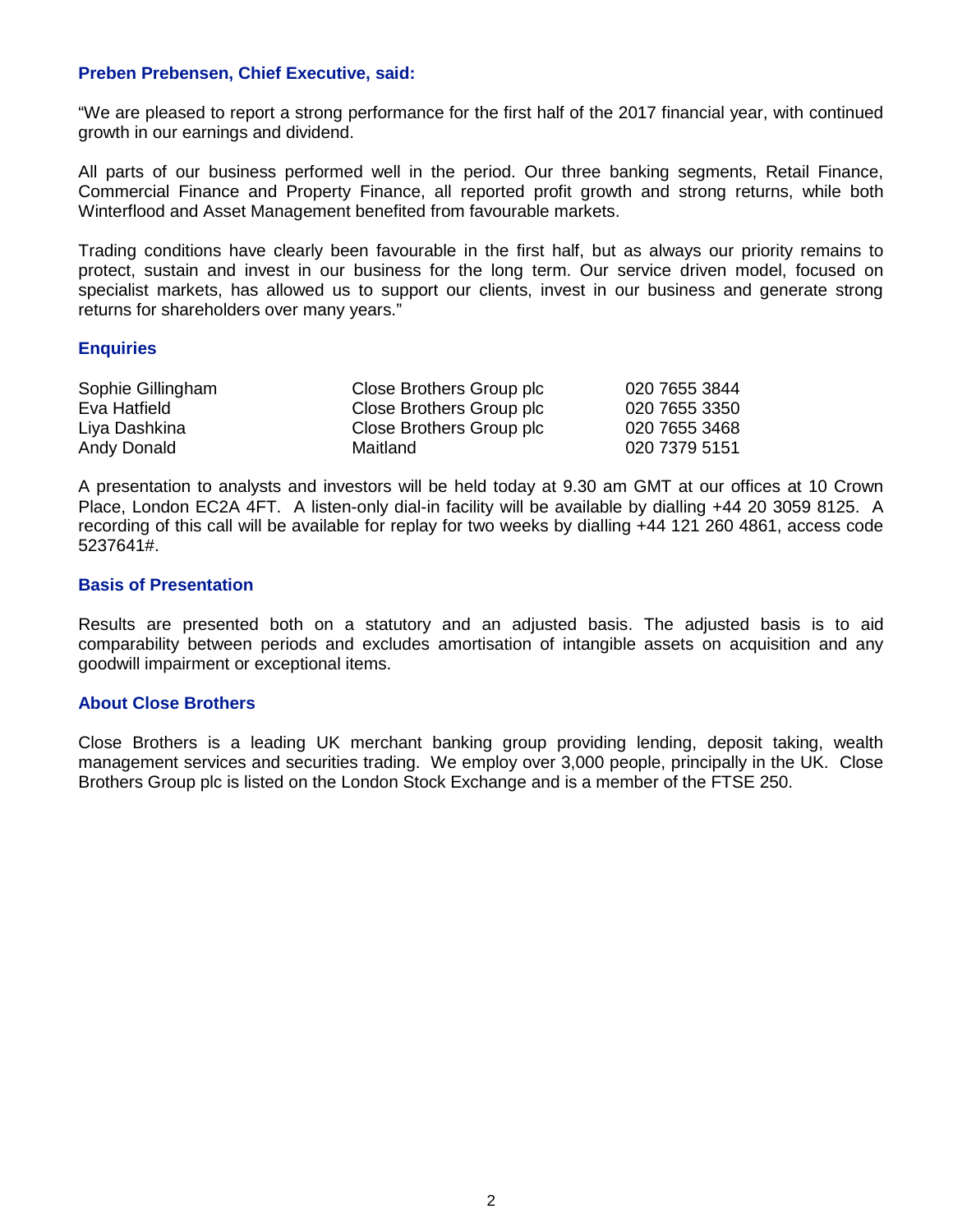#### **BUSINESS OVERVIEW**

Close Brothers has had a strong first half, with profit increasing in all business segments. Overall, adjusted operating profit grew 21% to £134.2 million and adjusted earnings per share, which now reflects the full year impact of the banking tax surcharge, increased 9% to 66.6p. We are pleased to declare an interim dividend of 20.0p per share, up 5% on last year, reflecting our ongoing commitment to progressive and sustainable dividend growth.

### **Strong Profitability Across Lending Businesses**

The Banking division continued to perform strongly, with adjusted operating profit up 13% on the first half of last year. Conditions remain favourable, with a stable economic environment and low interest rates supporting low bad debts, but also attracting an increased supply of credit into some of our markets. In this environment, our focus remains on maintaining our margins and strict underwriting which support our business model through the cycle.

The loan book growth in the first half was somewhat slower than in recent years, up 1.7% since the year end, but the new business pipeline remains strong. We continue to focus on the discipline of our lending at this more competitive stage in the cycle. The net interest margin was broadly stable year on year at 8.2%, bad debts remain below historical levels and overall return on net loan book remains well ahead of its long-term average at 3.7%.

In these results we have for the first time reported on the financial performance of our three lending segments: Retail Finance, Commercial Finance and Property Finance, and are pleased to report increasing profits in all three of these. Market conditions and the competitive environment affect our businesses in different ways, but they all share the same focus on specialist markets, prudent underwriting and strong returns.

As we look at each of these segments in turn, in Retail Finance we are continuing to see good growth in the premium finance business and expansion of the motor finance business in Ireland. The core UK motor business continues to focus on maintaining margins and the quality of underwriting in a competitive environment.

Although competition in the Commercial Finance segment has increased in recent years, particularly in the broker distributed part of the market, we have continued to see strong demand for our specialist lending products, with continued good new business volumes. We are progressing a number of new growth initiatives in this area, including in technology leasing where we started writing business in 2016.

The Property Finance business, which focuses on residential development finance, had a particularly strong half year. Profit increased significantly over the prior year, reflecting the continued growth in loan book and income, as well as provision releases relating to our historical loan portfolio.

#### **Improved Market Conditions Benefit Winterflood and Asset Management**

The first half saw a significant improvement in financial markets and investor sentiment, with rising equity markets and high levels of retail trading activity. As the leading market-maker to retail brokers, Winterflood achieved a strong performance, with no loss days in the period. As a result, profits more than doubled to £14.4 million.

In Asset Management, profit increased 8% to £9.1 million, benefiting from continued net inflows and rising markets. We have made good progress in the business, increasing the number of advisers to over 100 following the successful completion of two IFA acquisitions. We continue to see significant long-term growth potential in the private client market and remain focused on driving growth both organically and, where appropriate, through small acquisitions.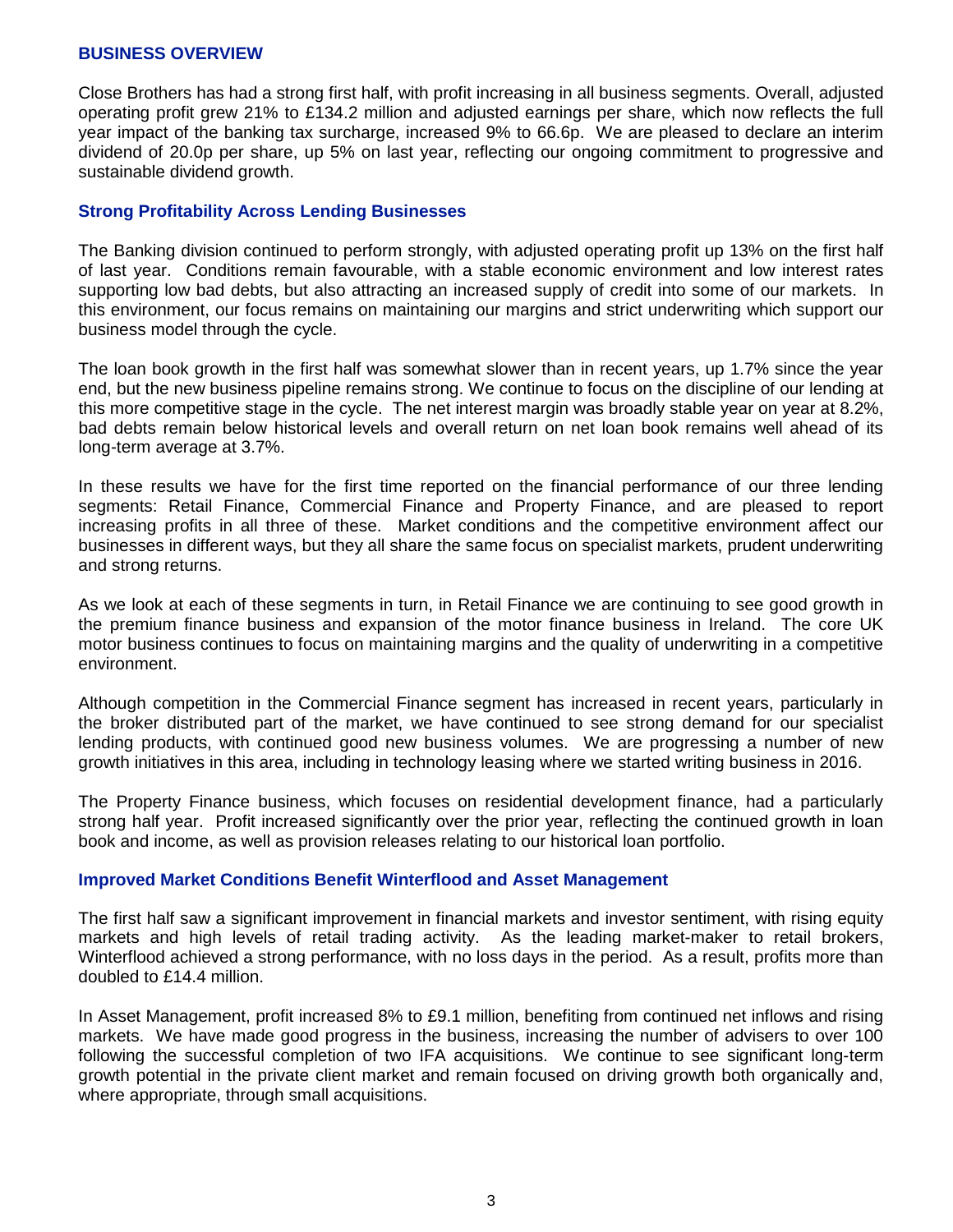## **Prudent Funding, Liquidity and Capital**

The prudent management of our funding, liquidity and capital is a core part of our business model allowing us to grow, invest and pay a dividend, while meeting all regulatory requirements. We have maintained good access to a diverse range of funding markets, and during the period we strengthened our funding and capital position through the issuance of a £250 million senior bond, as well as £175 million of tier 2 capital, which further increases the flexibility of our total capital position.

During the period, the European Banking Authority issued new guidance which mandates the risk weighting of property development loans at 150%. This higher risk weighting will apply to the majority of our property lending, notwithstanding our long track record of prudent and profitable growth in this area. This will have no impact on our strategy or pricing for the Property business or the Banking division as a whole.

Our common equity tier 1 ("CET1") capital ratio at 12.6% and total capital ratio at 15.3% both remain comfortably ahead of regulatory requirements and our leverage ratio, which is unaffected by risk weightings, remains very strong at over 10%.

#### **Board changes**

As separately announced this morning, we are pleased to confirm that Mike Biggs has been appointed to succeed Strone Macpherson as Chairman. Mike, who is also Chairman of Direct Line, has joined the Board effective today and will become Chairman effective 1 May, following Strone's retirement on 30 April.

The Board would like to thank Strone for his unwavering commitment and very substantial contribution to the group over many years and wish him every success for the future.

#### **Outlook**

We have achieved a strong performance in the first half of the year and are confident in delivering a good result for the full year.

Macroeconomic and financial market conditions in the UK remain benign, but we continue to monitor developments carefully.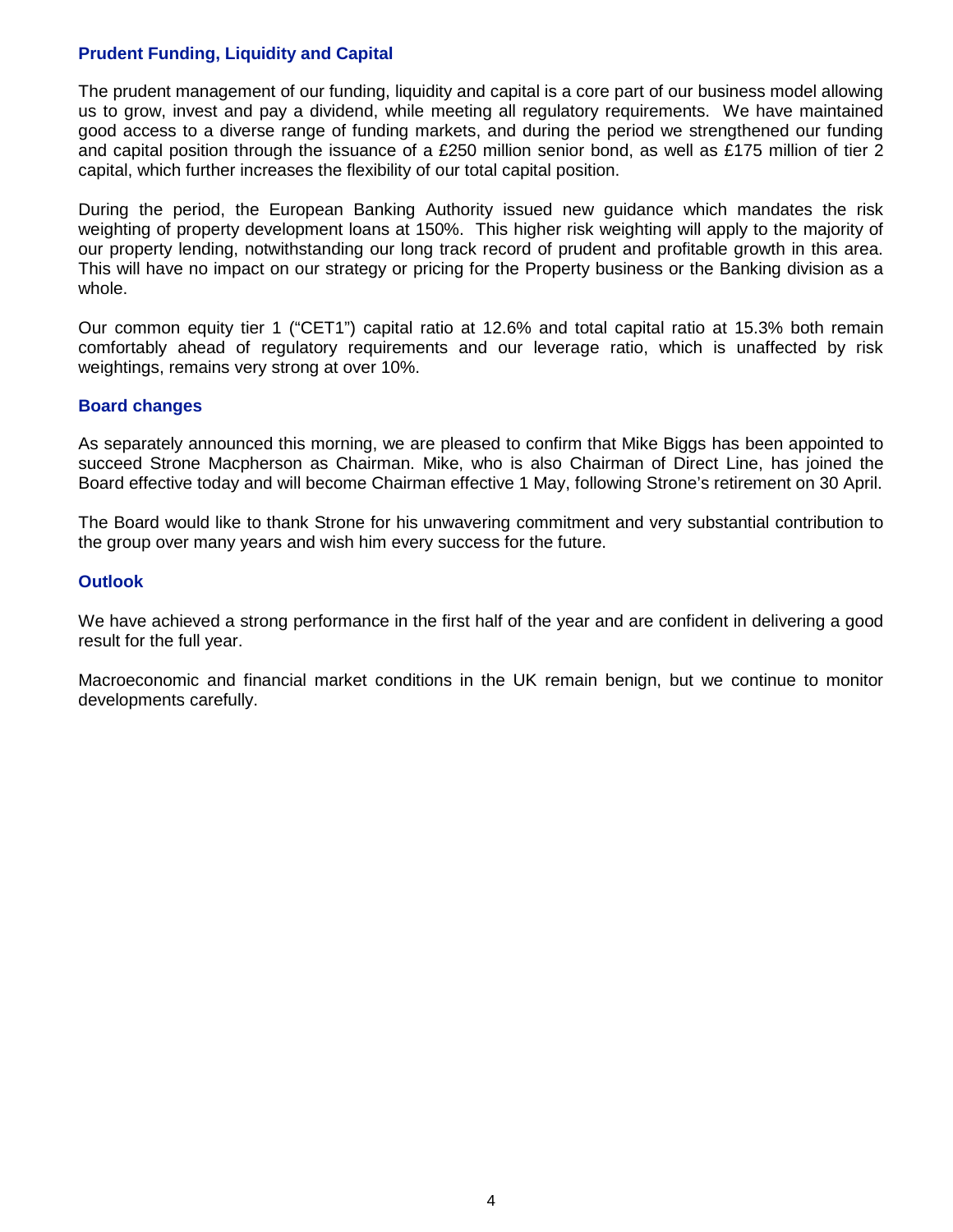## **OVERVIEW OF FINANCIAL PERFORMANCE**

## **Key Financials**

|                                                  | <b>First half</b> | First half <sup>1</sup> |        |
|--------------------------------------------------|-------------------|-------------------------|--------|
|                                                  | 2017              | 2016                    | Change |
|                                                  | £ million         | £ million               | ℅      |
| Operating income                                 | 378.3             | 331.6                   | 14     |
| Adjusted operating expenses                      | (226.8)           | (203.7)                 | 11     |
| Impairment losses on loans and advances          | (17.3)            | (16.7)                  | 4      |
| <b>Adjusted operating profit</b>                 | 134.2             | 111.2                   | 21     |
| <b>Banking</b>                                   | 122.7             | 108.4                   | 13     |
| <b>Retail Finance</b>                            | 39.9              | 38.9                    | 3      |
| <b>Commercial Finance</b>                        | 36.5              | 33.5                    | 9      |
| <b>Property Finance</b>                          | 46.3              | 36.0                    | 29     |
| <b>Securities</b>                                | 14.4              | 6.8                     | 112    |
| <b>Asset Management</b>                          | 9.1               | 8.4                     | 8      |
| Group                                            | (12.0)            | (12.4)                  | (3)    |
| Amortisation of intangible assets on acquisition | (2.8)             | (2.5)                   | 12     |
| Operating profit before tax                      | 131.4             | 108.7                   | 21     |
|                                                  |                   |                         |        |
| Adjusted basic earnings per share                | 66.6p             | 61.1p                   | 9      |
| Basic earnings per share                         | 65.1 <sub>p</sub> | 59.7p                   | 9      |
| Dividend per share                               | 20.0p             | 19.0p                   | 5      |
| Return on opening equity                         | 18.0%             | 17.9%                   |        |

1 Relevant figures and ratios for 2016 are re-presented for changes in treatment of operating lease assets and Treasury income, as announced on 13 September 2016.

## **Strong First Half Performance**

Close Brothers reported a strong performance in the period with good profit growth across all segments.

Adjusted operating profit increased 21% to £134.2 million (2016: £111.2 million), with an operating margin of 35% (2016: 34%). The Banking division accounted for c.90% of profits in the period, with adjusted operating profit up 13% to £122.7 million driven by good income growth and provision releases. Winterflood achieved £14.4 million operating profit, more than doubling the profit reported in the first half of 2016. Asset Management continued to grow client assets and delivered adjusted operating profit of £9.1 million. Group net expenses, which include the central functions such as finance, legal and compliance, risk and HR, remained broadly unchanged at £12.0 million.

Operating income increased 14% to £378.3 million (2016: £331.6 million), driven by higher income from the Banking businesses, with good demand, particularly in our premium finance and property finance businesses. Income in Securities also increased with strong trading supported by a significant improvement in market conditions.

Adjusted operating expenses increased 11% to £226.8 million (2016: £203.7 million) driven by both Banking and Winterflood. In Banking, we continue to invest to protect and sustain our model, while maintaining a tight focus on cost control across our businesses. In Winterflood, the increase in costs reflects the significantly improved performance compared to the prior year period. Both the expense/income and compensation ratios reduced slightly to 60% (2016: 61%) and 38% (2016: 39%) respectively.

Bad debt remained low with a ratio of 0.5% (2016: 0.6%), down on the first half of the prior year as a result of provision releases principally in our property book. Underlying credit performance remained strong and broadly in line with full year 2016.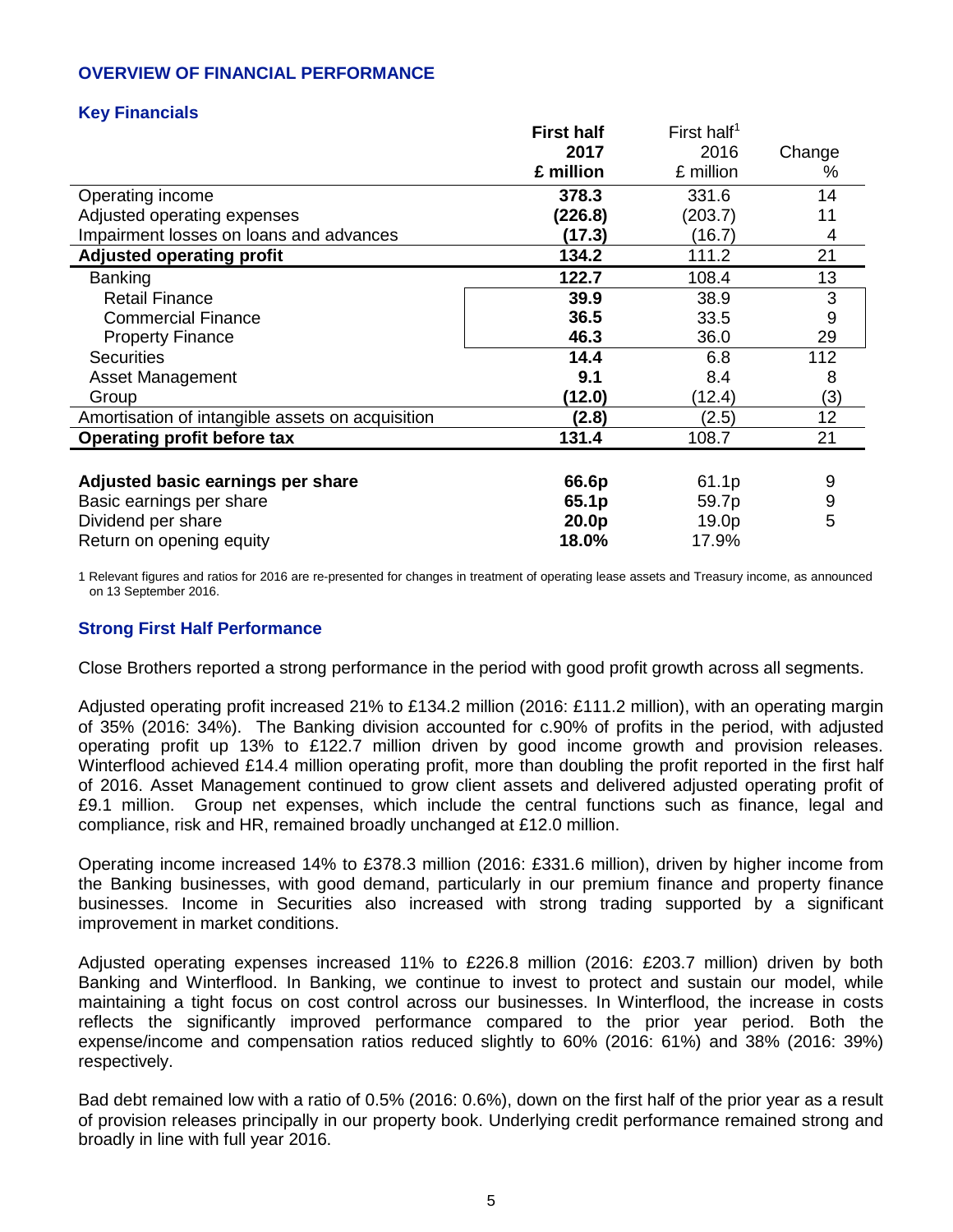The tax charge in the period was £34.8 million (2016: £20.1 million) which corresponds to an effective tax rate of 26% (2016: 18%), reflecting the first full year impact of the bank corporation tax surcharge.

Despite this, adjusted basic earnings per share ("EPS") increased 9% to 66.6p (2016: 61.1p), generating a stable return on opening equity ("RoE") of 18.0% (2016: 17.9%). Basic EPS, which includes £2.8 million amortisation of intangible assets on acquisition, also increased 9% to 65.1p (2016: 59.7p).

The interim dividend of 20.0p represents an increase of 5% from the prior year (2016: 19.0p), reflecting our progressive dividend policy while maintaining appropriate cover to ensure sustainable dividend growth. This interim dividend is due to be paid on 26 April 2017 to shareholders on the register at 24 March 2017.

#### **Group Balance Sheet**

|                                        | 31 January | 31 July   |
|----------------------------------------|------------|-----------|
|                                        | 2017       | 2016      |
|                                        | £ million  | £ million |
| Loans and advances to customers        | 6,543.8    | 6,431.6   |
| Treasury assets <sup>1</sup>           | 1,306.8    | 1,048.4   |
| Market-making assets <sup>2</sup>      | 564.1      | 576.9     |
| Other assets                           | 710.7      | 691.3     |
| <b>Total assets</b>                    | 9,125.4    | 8,748.2   |
| Deposits by customers                  | 4,864.9    | 4,894.6   |
| <b>Borrowings</b>                      | 2,341.4    | 1,938.3   |
| Market-making liabilities <sup>2</sup> | 476.4      | 505.6     |
| <b>Other liabilities</b>               | 301.7      | 312.8     |
| <b>Total liabilities</b>               | 7,984.4    | 7,651.3   |
| Equity                                 | 1,141.0    | 1,096.9   |
| <b>Total liabilities and equity</b>    | 9,125.4    | 8,748.2   |

1 Treasury assets comprise cash and balances at central banks and debt securities held to support lending in the Banking division.

2 Market-making assets and liabilities comprise settlement balances, long and short trading positions and loans to or from money brokers.

Our balance sheet is simple and transparent with prudent management of capital, funding and liquidity. We borrow long and lend short and our balance sheet is predominantly made up of loans and advances to customers which are short term in nature, with an average maturity of 14 months and around 90% secured. It also includes treasury assets held for liquidity purposes as well as settlement balances held within our Securities division. Other assets principally comprise intangibles, property, plant and equipment, and prepayments.

Total assets increased to £9.1 billion largely driven by higher levels of short-term liquidity to fund the repayment of a bond maturing in February 2017 and future loan book growth. Total equity increased to over £1.1 billion reflecting profit in the period, partially offset by dividend payments of £56.0 million. The group's return on assets remained stable at 2.1% (31 July 2016: 2.1%).

#### **Group Capital Position**

|                                    | 31 January | 31 July   |
|------------------------------------|------------|-----------|
|                                    | 2017       | 2016      |
|                                    | £ million  | £ million |
| Common equity tier 1 capital       | 938.8      | 901.4     |
| Total capital                      | 1,142.7    | 925.4     |
| Risk weighted assets               | 7,456.0    | 6,682.5   |
| Common equity tier 1 capital ratio | 12.6%      | 13.5%     |
| <b>Total capital ratio</b>         | 15.3%      | 13.8%     |
| Leverage ratio                     | 10.3%      | 10.2%     |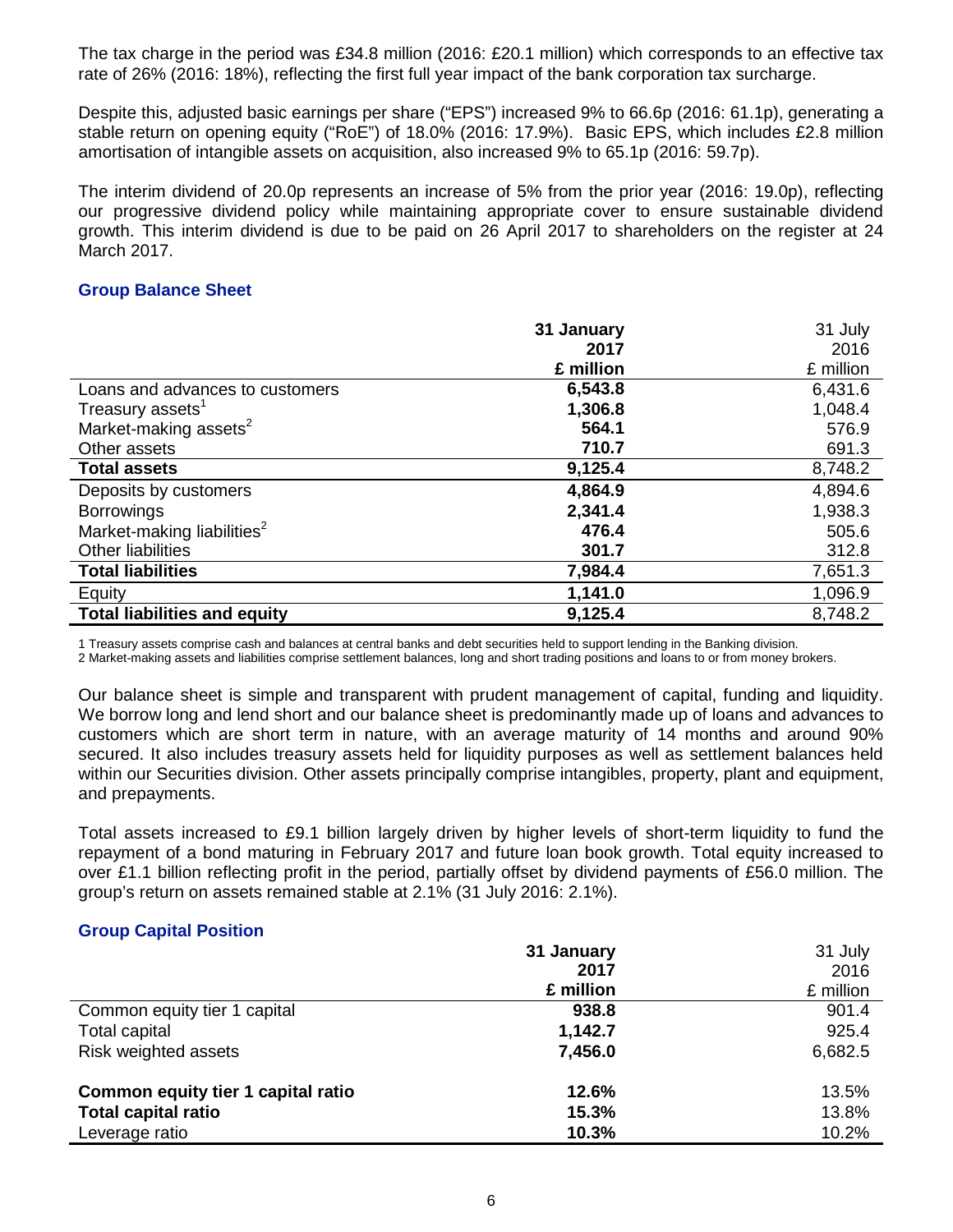Maintaining a strong capital position is a core element of our business model and supports our ability to grow, invest in the business and pay a dividend to shareholders, while continuing to meet all regulatory requirements.

The group's strong profitability supports significant capital generation, and in the first half our CET1 capital increased by 4% to £938.8 million (31 July 2016: £901.4 million), reflecting the increase in retained earnings in the period. However, risk weighted assets also increased significantly due to the European Banking Authority ("EBA") guidance which mandates 150% risk weighting for property development loans under the standardised approach. This resulted in a c. £660 million increase in RWAs, a one-off impact of 1.2% on the CET1 capital ratio. Overall, total RWAs increased 12% to £7,456.0 million (31 July 2016: £6,682.5 million), and the CET1 capital ratio reduced to 12.6% (31 July 2016: 13.5%).

In January we issued £175 million of subordinated debt qualifying as tier 2 capital to diversify and further strengthen our total capital position. As a result, our total capital ratio increased to 15.3% (31 July 2016: 13.8%).

The leverage ratio, which is unaffected by the increase in risk weightings, remains strong and well ahead of regulatory requirements at 10.3%.

In early February we received our updated Individual Capital Guidance from the PRA, which confirmed an overall 1.9% add-on to minimum capital requirements corresponding to a CET1 add-on of 1.1%. Accordingly, all our capital ratios remain comfortably ahead of regulatory requirements. Going forward the profitability of our business, quality and security of our loan book and ongoing prudent management of our capital resources give us confidence that we can continue to support our business growth and development.

## **Group Funding<sup>1</sup>**

|                                                        | 31 January | 31 July   |
|--------------------------------------------------------|------------|-----------|
|                                                        | 2017       | 2016      |
|                                                        | £ million  | £ million |
| Customer deposits                                      | 4,864.9    | 4,894.6   |
| Secured funding <sup>2</sup>                           | 1,383.1    | 1,296.3   |
| Unsecured funding <sup>3</sup>                         | 1,320.2    | 866.0     |
| Equity                                                 | 1,141.0    | 1,096.9   |
| <b>Total available funding</b>                         | 8,709.2    | 8,153.8   |
| Of which term funding (>1 year)                        | 4,964.2    | 4,315.7   |
| Total funding as % of loan book                        | 133%       | 127%      |
| Term funding as % of loan book                         | 76%        | 67%       |
| Average maturity of term funding<br>(excluding equity) | 39 months  | 31 months |

1 Numbers relate to core funding and exclude working capital facilities at the business level.

2 Includes £100 million (31 July 2016: £nil) of Treasury Bills drawn under the Funding for Lending Scheme but not currently in repurchase agreements.

3 Unsecured funding excludes £33.1 million (2016: £21.0 million) of non-facility overdrafts included in borrowings and includes £295.0 million (2016: £245.0 million) of undrawn facilities.

Our conservative approach to funding and liquidity is a core part of our business model and we seek to maintain both diversity of funding and a prudent maturity profile. We continue to have good access to a wide range of funding sources, which include retail and corporate deposits, unsecured bonds and other wholesale facilities. We also have a range of secured funding facilities including the Bank of England's Funding for Lending Scheme and Term Funding Scheme.

In the first half, total funding increased £555.4 million to £8,709.2 million and accounted for 133% of the loan book. The increase primarily reflects the issue of £175 million tier 2 debt capital and a £250 million senior unsecured bond. These facilitated the repayment of a £200 million senior unsecured bond which matured in February and the funding of future loan book growth.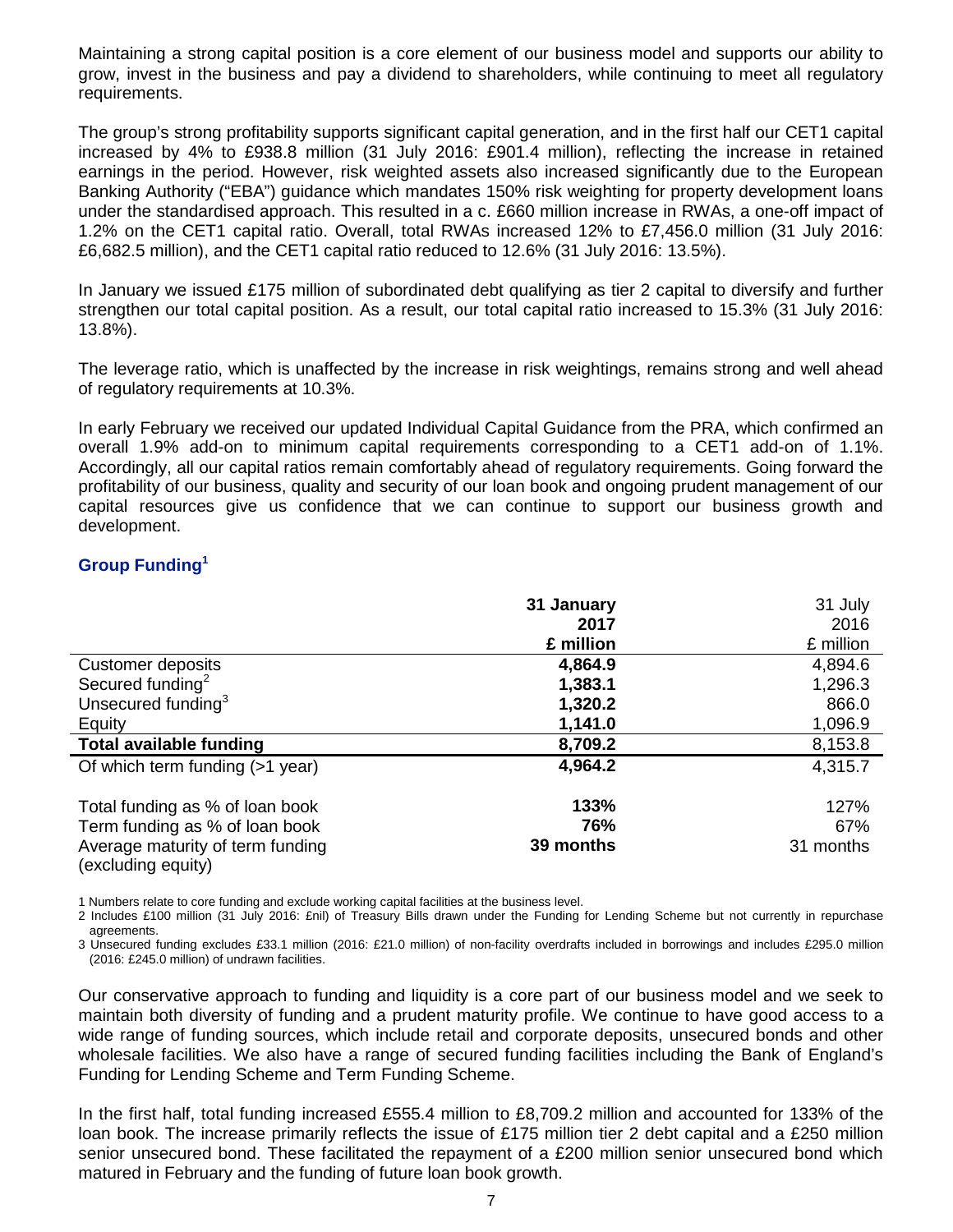Term funding, with an average maturity of 39 months, increased significantly and now covers over three quarters of the loan book, reflecting the two debt issuances and renewal of facilities in the period.

In the period, both Moody's Investors Services ("Moody's") and Fitch Ratings ("Fitch") reaffirmed our credit ratings. Moody's rates Close Brothers Group ("CBG") A3/P2 and Close Brothers Limited ("CBL") Aa3/P1, with stable outlooks. Fitch rates both CBG and CBL at A/F1 with stable outlooks.

## **Group Liquidity**

|                                         | 31 January | 31 July   |
|-----------------------------------------|------------|-----------|
|                                         | 2017       | 2016      |
|                                         | £ million  | £ million |
| Bank of England deposits                | 1,120.8    | 847.4     |
| Sovereign and central bank debt         | 40.7       |           |
| High quality liquid assets <sup>1</sup> | 1,161.5    | 847.4     |
| Certificates of deposit                 | 145.3      | 201.0     |
| <b>Treasury assets</b>                  | 1,306.8    | 1,048.4   |

1 In addition to and not included in the above, at 31 January 2017 the group held £100 million (31 July 2016: £nil) of Treasury Bills drawn under the Funding for Lending Scheme but not currently in repurchase agreements which are classified as high quality liquid assets.

Treasury assets increased £258.4 million to £1,306.8 million, with the majority held as high quality liquid assets on deposit with the Bank of England. The increase reflects the timing of debt issuance in the period.

Our liquidity position remains in excess of internal and regulatory requirements, and we comfortably exceed the minimum level for the liquidity coverage ratio requirements under Capital Requirement Directive ("CRD") IV.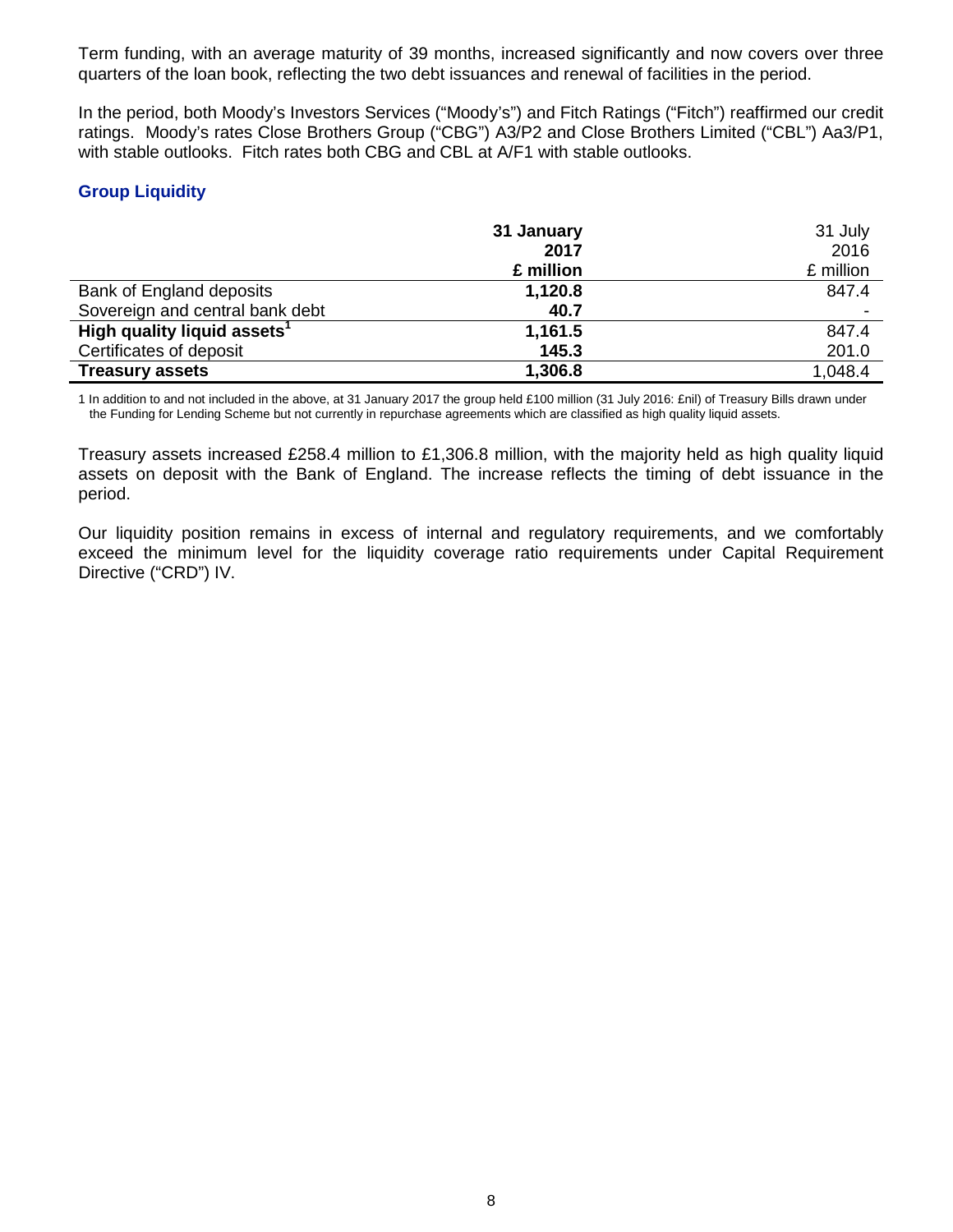#### **BUSINESS REVIEW**

#### **BANKING**

#### **Strong Financial Performance in the First Half**

|                                              | <b>First half</b> | First half |        |
|----------------------------------------------|-------------------|------------|--------|
|                                              | 2017              | 2016       | Change |
|                                              | £ million         | £ million  | %      |
| Operating income                             | 274.0             | 248.7      | 10     |
| Adjusted operating expenses                  | (134.0)           | (123.6)    | 8      |
| Impairment losses on loans and advances      | (17.3)            | (16.7)     | 4      |
| <b>Adjusted operating profit</b>             | 122.7             | 108.4      | 13     |
|                                              |                   |            |        |
| Net interest margin                          | 8.2%              | 8.3%       |        |
| Expense/income ratio                         | 49%               | 50%        |        |
| Bad debt ratio                               | 0.5%              | 0.6%       |        |
| Return on net loan book                      | 3.7%              | 3.6%       |        |
| Return on opening equity                     | 23%               | 25%        |        |
| Average loan book and operating lease assets | 6,655             | 5,987      | 11     |

The Banking division achieved a strong performance, with both good returns and profit growth. Adjusted operating profit increased 13% to £122.7 million (2016: £108.4 million) driven by continued strong net interest margin and low provisions for bad debt.

Operating income grew 10% to £274.0 million (2016: £248.7 million), with good growth across all lending areas. The net interest margin remained strong at 8.2% (2016: 8.3%), slightly lower than the prior year period but in line with full year 2016 reflecting our consistent pricing approach with strict lending criteria across our businesses.

We maintain a focus on cost control while at the same time continuing to invest for the future. Adjusted operating expenses increased 8% to £134.0 million (2016: £123.6 million), with approximately half of this increase attributable to strategic initiatives and investment in infrastructure to support future growth. Overall, the expense/income ratio decreased to 49% (2016: 50%) compared to the prior year and the compensation ratio was stable at 30% (2016: 30%).

The bad debt ratio reduced to 0.5% (2016: 0.6%), driven by provision releases in Property Finance. All businesses continue to benefit from the benign credit environment and underlying performance remains broadly in line with the prior year, supported by consistent application of our prudent underwriting criteria.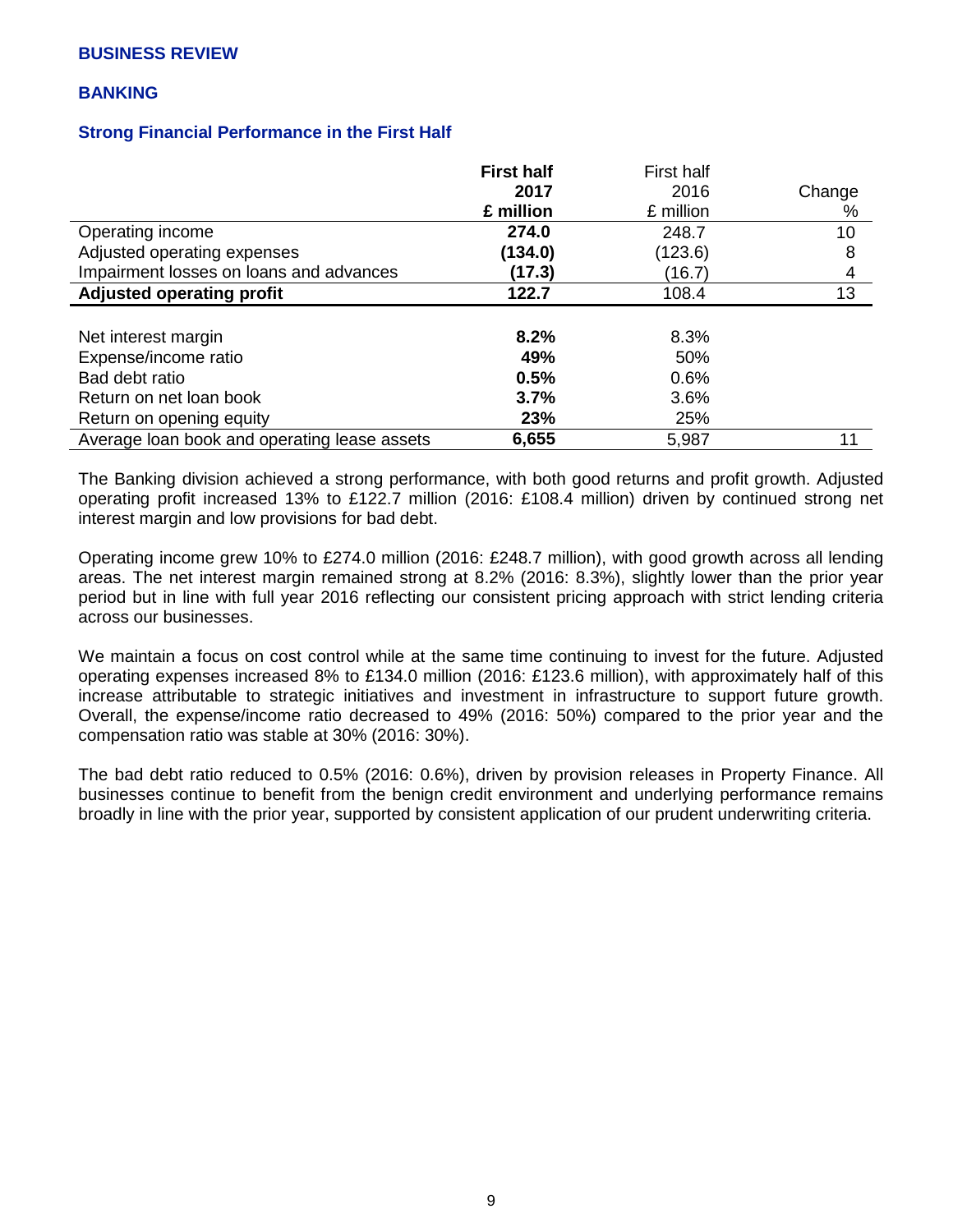### **Loan Book Analysis**

|                           | 31 January | 31 July           |        |
|---------------------------|------------|-------------------|--------|
|                           | 2017       | 2016 <sup>1</sup> | Change |
|                           | £ million  | £ million         | %      |
| <b>Retail Finance</b>     | 2,571      | 2,511             | 2.4    |
| Motor finance             | 1,719      | 1,705             | 0.8    |
| <b>Premium finance</b>    | 852        | 806               | 5.7    |
| <b>Commercial Finance</b> | 2,468      | 2,463             | 0.2    |
| Asset finance             | 2,049      | 2,020             | 1.5    |
| Invoice finance           | 419        | 443               | (5.5)  |
| <b>Property Finance</b>   | 1,505      | 1,457             | 3.3    |
| <b>Closing loan book</b>  | 6,544      | 6,432             | 1.7    |

1 Minor differences compared to 2016 reported numbers reflect re-presentation of rentals and consumer point of sale loan books in line with internal management reporting.

At the current point in the cycle, some businesses are delivering good growth, notably premium and property, and other businesses are affected by high levels of competition. Although new business volumes remained solid, repayments were also higher in the period. Overall, the loan book grew 1.7% in the first half, or 9.6% year on year, to £6.5 billion.

The Banking division continued to generate strong returns with the return on net loan book of 3.7% remaining ahead of the long-term average of 3.4%. RoE was also strong at 23% (2016: 25%), albeit a slight decrease from the prior year as a result of the higher tax rate.

### **Banking: Retail Finance**

|                                         | <b>First half</b> | First half |        |
|-----------------------------------------|-------------------|------------|--------|
|                                         | 2017              | 2016       | Change |
|                                         | £ million         | £ million  | %      |
| Operating income                        | 110.3             | 100.4      | 10     |
| Adjusted operating expenses             | (58.5)            | (53.3)     | 10     |
| Impairment losses on loans and advances | (11.9)            | (8.2)      | 45     |
| <b>Adjusted operating profit</b>        | 39.9              | 38.9       | 3      |
|                                         |                   |            |        |
| Net interest margin                     | 8.7%              | 8.7%       |        |
| Expense/income ratio                    | 53%               | 53%        |        |
| Bad debt ratio                          | 0.9%              | 0.7%       |        |
| Average loan book                       | 2,541             | 2,299      | 11     |

Retail Finance provides intermediated finance, principally to individuals, through motor dealers, insurance brokers and retailers and incorporates our premium and motor finance businesses.

The Retail Finance loan book increased 2.4% in the first half to £2.6 billion (2016: £2.5 billion), representing 10.2% growth year on year. Growth was driven by the premium finance business, which grew 5.7% to £0.9 billion, with a number of new broker wins and increasing volumes from our existing brokers. The motor finance loan book grew slightly to £1.7 billion. In the UK competition is affecting loan book growth as we continue to prioritise margin over market share, while growth remains strong in Ireland.

Adjusted operating profit increased 3% to £39.9 million (2016: £38.9 million), with strong income and stable net interest margin of 8.7%. The bad debt ratio increased slightly to 0.9%, however remains below historical levels. Adjusted operating expenses increased 10% to £58.5 million (2016: £53.3 million), in line with income growth, driven mainly by staff costs across the segment as well as ongoing investment in the premium finance infrastructure and consumer point of sale initiative. The expense/income ratio remained unchanged from the prior year at 53%.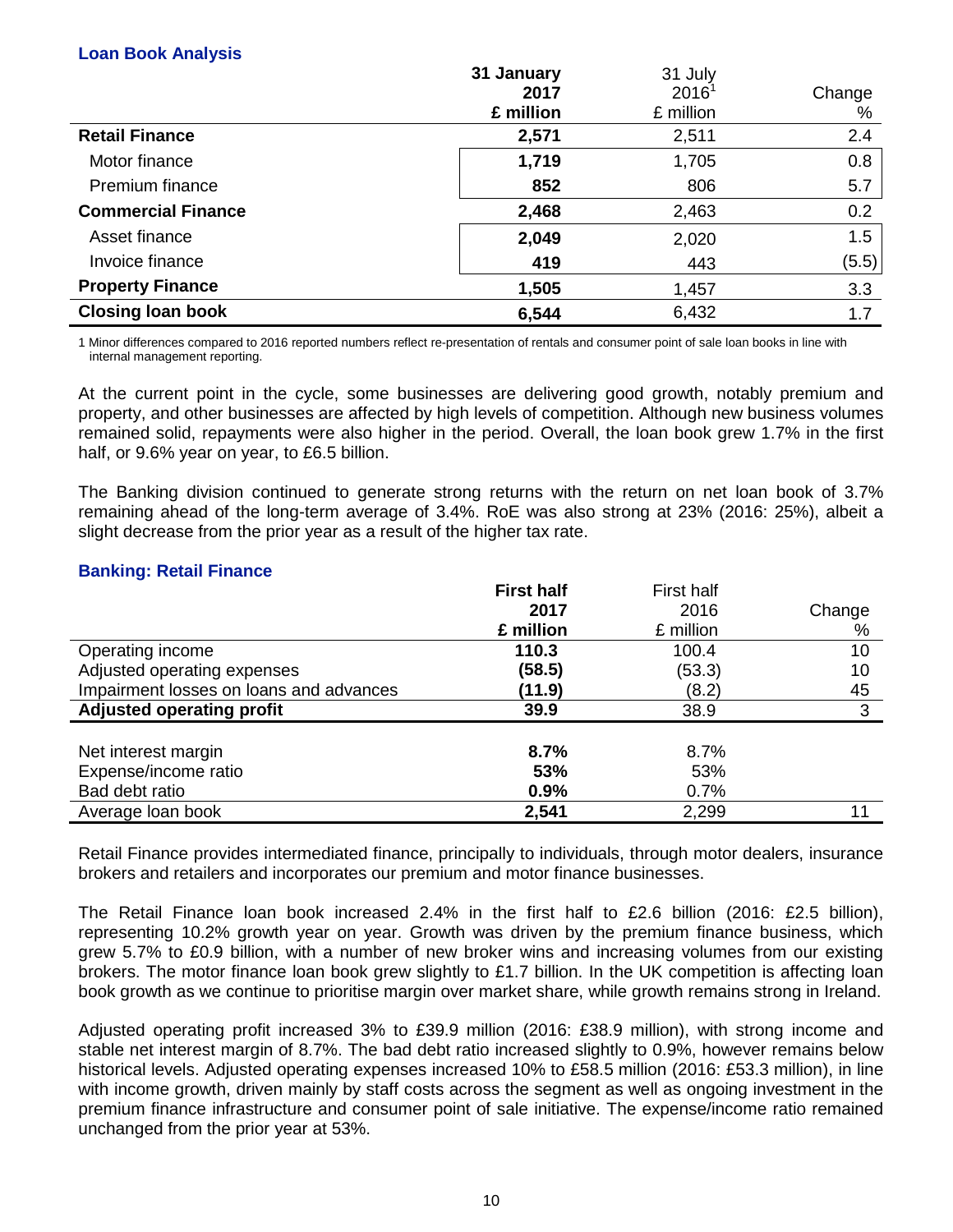Retail Finance remains well positioned long term. We continue to consistently apply our disciplined lending principles, and invest to improve the existing business model and the customer experience.

### **Banking: Commercial Finance**

|                                         | <b>First half</b> | First half |        |
|-----------------------------------------|-------------------|------------|--------|
|                                         | 2017              | 2016       | Change |
|                                         | £ million         | £ million  | %      |
| Operating income                        | 105.6             | 97.2       | 9      |
| Adjusted operating expenses             | (61.5)            | (57.2)     | 8      |
| Impairment losses on loans and advances | (7.6)             | (6.5)      | 17     |
| <b>Adjusted operating profit</b>        | 36.5              | 33.5       | 9      |
|                                         |                   |            |        |
| Net interest margin                     | $8.0\%$           | 8.2%       |        |
| Expense/income ratio                    | 58%               | 59%        |        |
| Bad debt ratio                          | 0.6%              | 0.6%       |        |
| Average loan book and operating leases  | 2,632             | 2,359      | 12     |

Commercial Finance, which focuses on specialist, secured lending to the SME market, performed well in the period and delivered good profit growth of 9% to £36.5 million (2016: £33.5 million), despite ongoing competition at this point in the cycle. The loan book remained stable at £2.5 billion, with growth driven by more specialist areas such as green energy.

The net interest margin reduced to 8.0% (2016: 8.2%), reflecting pricing pressure from competition as well as an increased contribution from lower margin products. The bad debt ratio remained low at 0.6%, with continued good credit performance. The expense/income ratio reduced marginally to 58% (2016: 59%), reflecting significant investment in the prior year period.

In February 2017 Close Brothers agreed to acquire a specialist provider of secured finance to law firms and their clients, which had a loan book of £32.7 million and reported profit before tax of £2.7 million for the year ended 31 March 2016. The total consideration, which is subject to certain performance conditions, is up to £31 million, and is expected to be satisfied by a combination of shares and cash. The acquisition is expected to close in the second half of the financial year.

Overall, we achieved solid performance from Commercial Finance in the period, with good profit growth and a stable loan book, despite ongoing competitive pressure. Our focus is on protecting the existing business while driving new growth initiatives, to maintain sustainability through the cycle.

## **Banking: Property Finance**

|                                         | <b>First half</b> | <b>First half</b> |        |
|-----------------------------------------|-------------------|-------------------|--------|
|                                         | 2017              | 2016              | Change |
|                                         | £ million         | £ million         | $\%$   |
| Operating income                        | 58.1              | 51.1              | 14     |
| Operating expenses                      | (14.0)            | (13.1)            |        |
| Impairment losses on loans and advances | 2.2               | (2.0)             |        |
| <b>Operating profit</b>                 | 46.3              | 36.0              | 29     |
|                                         |                   |                   |        |
| Net interest margin                     | 7.8%              | 7.7%              |        |
| Expense/income ratio                    | 24%               | 26%               |        |
| Bad debt ratio                          | $(0.3\%)$         | 0.3%              |        |
| Average loan book                       | 1,481             | 1,329             | 11     |

Property Finance is focused on specialist residential development finance to well established professional developers in the UK. We do not lend to the buy-to-let sector, or provide residential or commercial mortgages.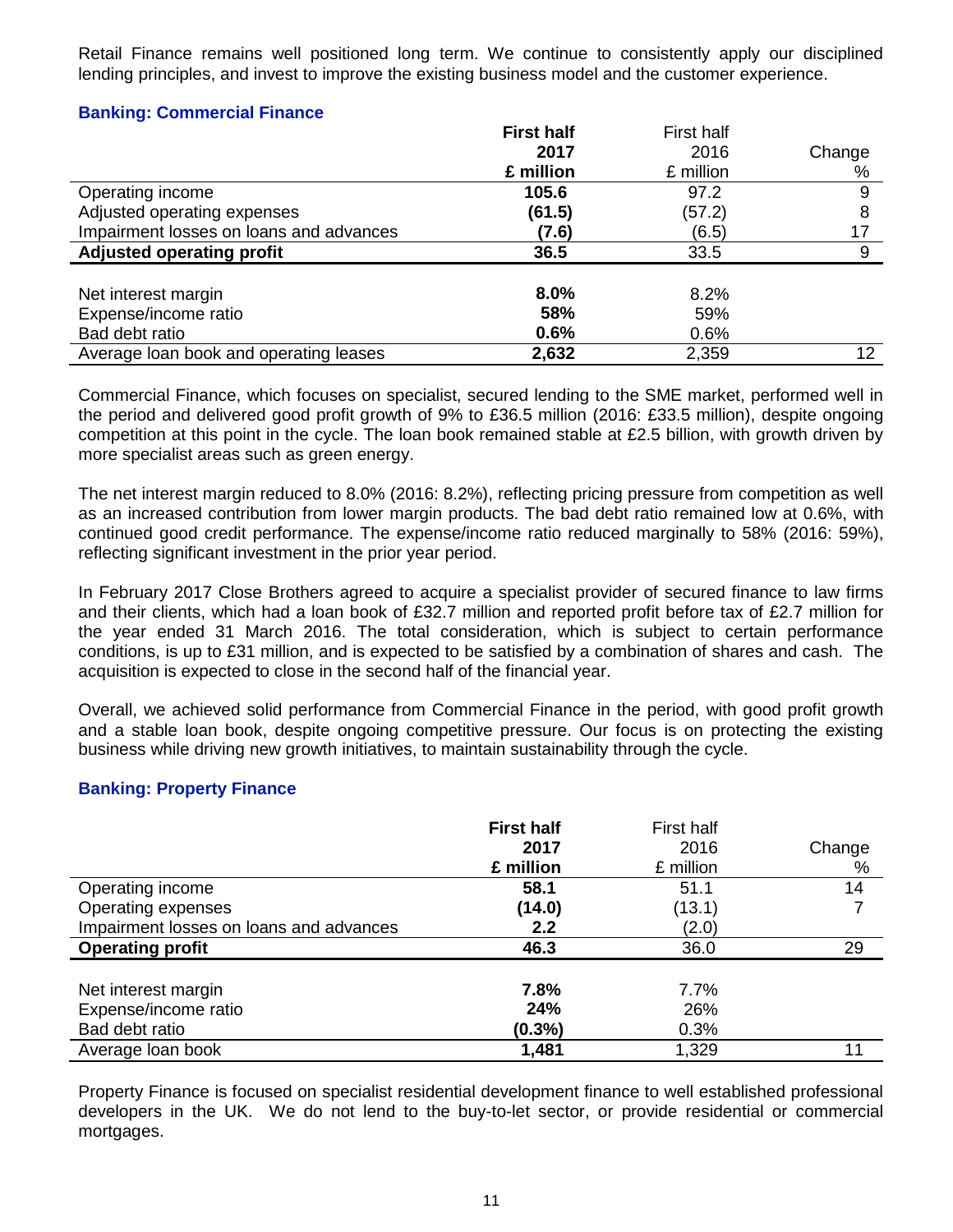At this point in the cycle, the business is performing very well, with historically low impairments and strong growth in profitability. We continue to see good demand for core residential development finance, in both London and the regions, as well as for shorter-term bridging and refurbishment finance. The loan book increased 3.3% to £1.5 billion, with strong new business volumes, partly offset by a number of large loan settlements towards the end of the period. The net interest margin increased slightly to 7.8%.

Property Finance operating profit increased 29% to £46.3 million, driven by higher lending income as well as provision releases following the successful sale of a number of legacy properties. Accordingly, the bad debt ratio of (0.3%) reflects a net recovery in the period, while underlying credit performance remained strong and in line with 2016. The expense/income ratio remained low at 24% (2016: 26%) reflecting the relatively low volumes and larger transaction sizes in this business.

We remain confident in the quality of our loan book, with prudent underwriting and consistently low loan to value ratios, underpinning our ability to continue successfully lending to our customers in all market conditions.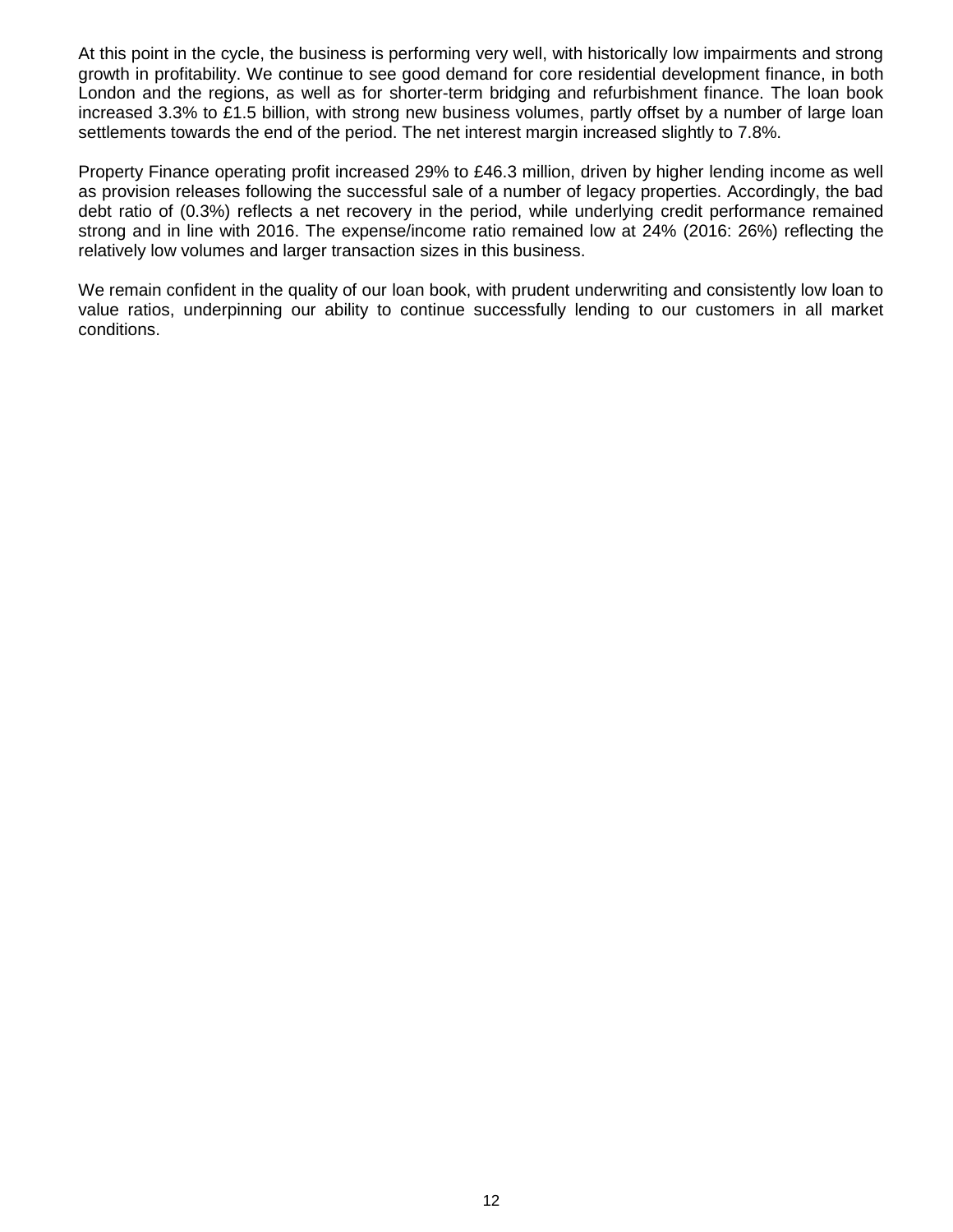## **SECURITIES**

## **Significant Improvement in Trading**

|                          | <b>First half</b> | First half |        |
|--------------------------|-------------------|------------|--------|
|                          | 2017              | 2016       | Change |
|                          | £ million         | £ million  | $\%$   |
| Operating income         | 53.9              | $35.2^1$   | 53     |
| Operating expenses       | (39.5)            | (28.4)     | 39     |
| <b>Operating profit</b>  | 14.4              | 6.8        | 112    |
|                          |                   |            |        |
| Bargains per day ('000)  | 58                | 51         | 13     |
| Operating margin         | 27%               | 19%        |        |
| Return on opening equity | 30%               | 14%        |        |

1 2016 operating income and operating profit includes £3.7 million and £1.9 million respectively relating to the disposal of Euroclear shares.

Winterflood achieved a significant improvement on the first half of last year with strong growth in income and operating profit, which increased to £14.4 million (2016: £6.8 million). This reflects strong trading supported by better market sentiment and retail investor risk appetite throughout the period, driven by political events and rising equity markets.

Operating income increased 53% to £53.9 million (2016: £35.2 million) reflecting higher trading income across all sectors but particularly in AIM, which benefited from increased retail trading activity. Average daily bargains increased 13% to 57,782 (2016: 51,359), with no loss days in the period (2016: 13 loss days).

Operating expenses increased 39% reflecting Winterflood's improved performance compared to the prior year period. The expense/income ratio decreased to 73% (2016: 81%), while the compensation ratio remained broadly stable at 48% (2016: 49%).

Although it remains sensitive to changes in market conditions, Winterflood's strong performance demonstrates its ability to benefit from increased trading activity and maintain a market leading position.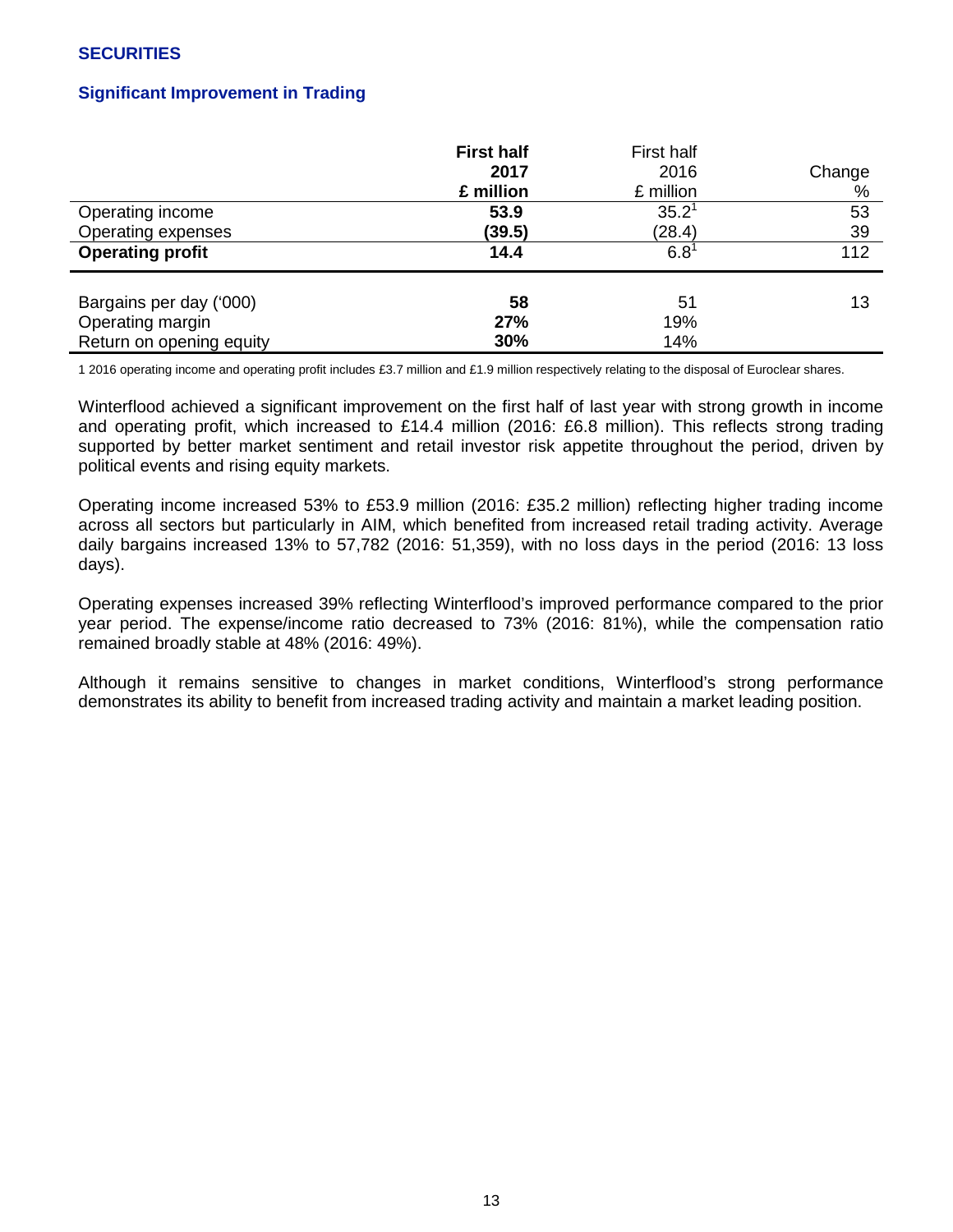#### **ASSET MANAGEMENT**

### **Good Progress Supported by Favourable Market Environment**

|                                        | <b>First half</b> | First half |        |
|----------------------------------------|-------------------|------------|--------|
|                                        | 2017              | 2016       | Change |
|                                        | £ million         | £ million  | %      |
| Investment management                  | 30.8              | 28.2       | 9      |
| Advice and other services <sup>1</sup> | 17.4              | 16.7       | 4      |
| Other income <sup>2</sup>              | 1.9               | 2.1        | (10)   |
| <b>Operating income</b>                | 50.1              | 47.0       |        |
| Adjusted operating expenses            | (41.0)            | (38.6)     | 6      |
| <b>Adjusted operating profit</b>       | 9.1               | 8.4        | 8      |
|                                        |                   |            |        |
| Revenue margin (bps)                   | 96                | 90         |        |
| Operating margin                       | 18%               | 18%        |        |
| Return on opening equity               | 27%               | 29%        |        |

1 Income from advice and self-directed services, excluding investment management income.

2 Net interest income and expense, income on principal investments and other income. Includes £1.6 million profit on disposal of OLIM Investment Managers, which completed in November 2016. The first half 2016 includes the £1.9 million profit on disposal of our corporate advice and investment management activities.

Asset Management reported improved results, with adjusted operating profit growth of 8% to £9.1 million. We made good progress in the period with new adviser hires, complementary acquisitions and continued investment in technology. All our channels performed well and delivered positive net flows, albeit lower than the previous period, of £125 million.

Excluding OLIM Investment Managers ("OLIM") which was sold in November, and our corporate business sold in 2016, the underlying profit increased 26% to £7.2 million (2016: £5.7 million). In the period, OLIM contributed £2.3 million (2016: £1.2 million) of income and profit of £0.3 million (2016: £0.4 million) with a profit on disposal of £1.6 million.

Operating income increased 7% to £50.1 million, with investment management income up 9%, driven by an increase in our managed assets over the last 12 months. The revenue margin rose to 96bps following the sale of OLIM.

Adjusted operating expenses increased 6% to £41.0 million, principally relating to staff costs, including a net increase of 17 advisers in the last year, and property related costs. The expense/income ratio remains flat at 82% and the compensation ratio increased to 54% (2016: 52%).

## **Movement in Client Assets**

|                                                       | 31 January |
|-------------------------------------------------------|------------|
|                                                       | 2017       |
|                                                       | £ million  |
| <b>Opening managed assets</b>                         | 8,047      |
| <b>Inflows</b>                                        | 795        |
| <b>Outflows</b>                                       | (670)      |
| <b>Net inflows</b>                                    | 125        |
| Market movements                                      | 207        |
| Disposals <sup>1</sup>                                | (492)      |
| <b>Total managed assets</b>                           | 7,887      |
| Advised only assets                                   | 2,327      |
| Total client assets <sup>2</sup>                      | 10,214     |
| Net flows as % of opening managed assets (annualised) | 3%         |

1 Sale of OLIM in November 2016.

2 Total client assets include £3.2 billion (31 July 2016: £3.0 billion) of assets that are both advised and managed.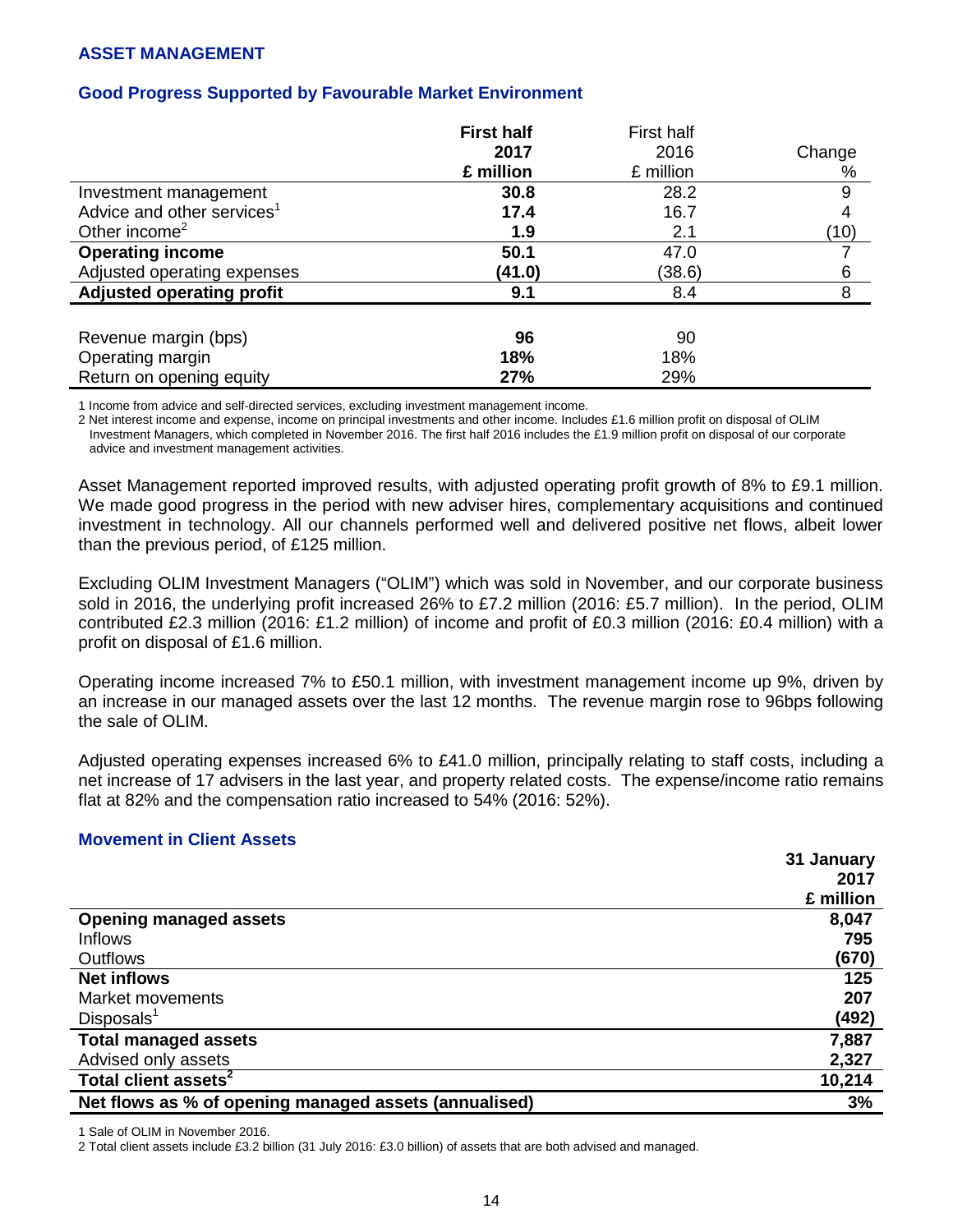Managed assets benefited from both favourable market movements and positive net inflows. Following a slower start to the year, all our channels performed well in the second quarter with a particularly strong contribution from our own advisers. Overall for the first half we achieved net inflows of £125 million, an annualised 3% of opening managed assets, and also benefited from £207 million of positive market movements. However, managed assets were broadly stable at £7.9 billion due to the sale of OLIM with c. £0.5 billion assets.

Total client assets closed 3% higher at £10.2 billion (31 July 2016: £9.9 billion) reflecting an increase in advised only assets to £2.3 billion (31 July 2016: £1.9 billion). The growth largely related to the acquisition of two independent financial advisory businesses during the period.

The business has made good progress since the beginning of the financial year and we continue to see significant long-term growth potential. We remain focused on growing organically through our business development efforts, selective hiring of advisers and fund managers, and, if appropriate, small complementary acquisitions.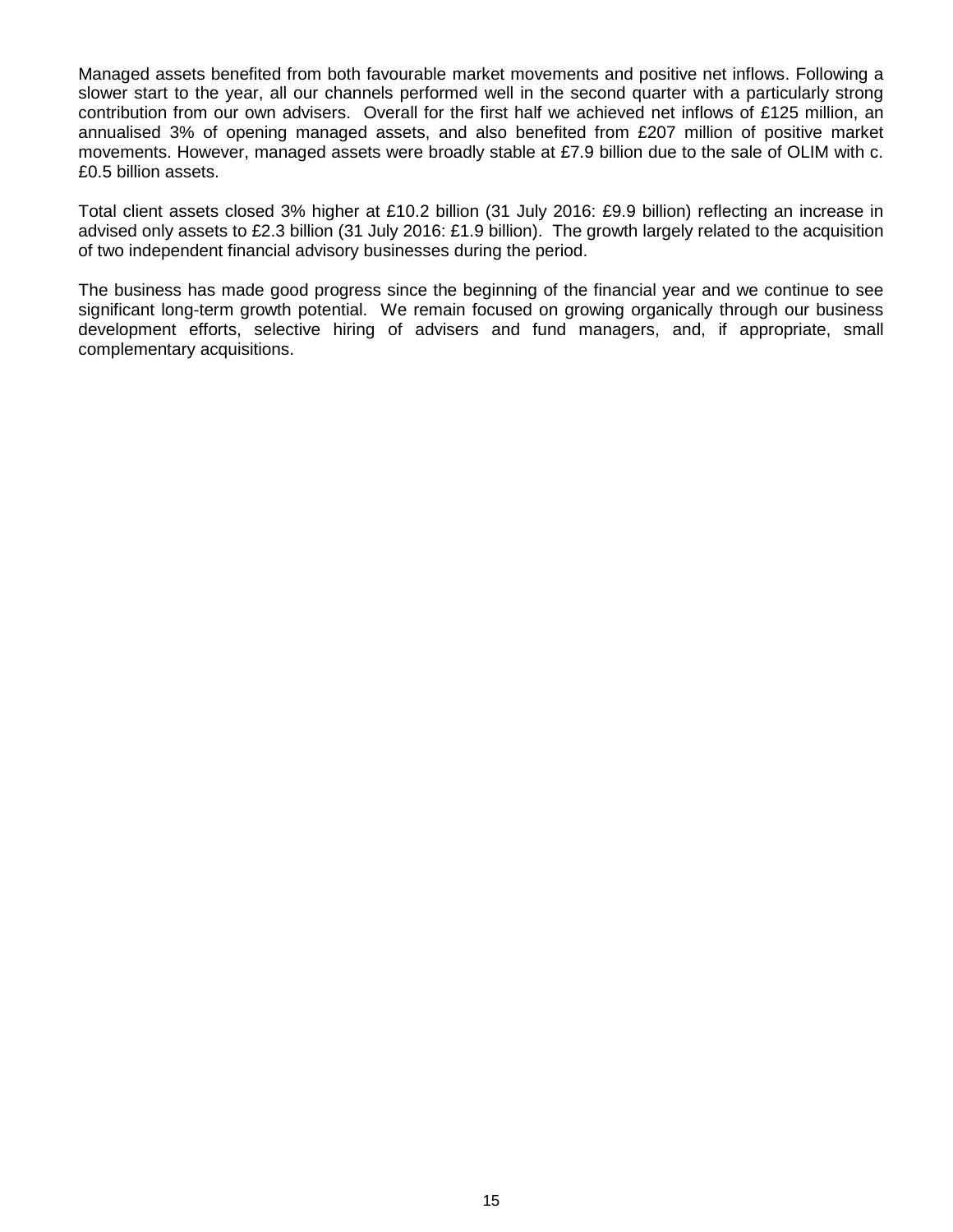## **DEFINITIONS**

**Adjusted**: Adjusted measures are used to aid comparability between periods and exclude amortisation of intangible assets on acquisition, and any goodwill impairments and exceptional items

**Bad debt ratio**: Impairment losses on average net loans and advances to customers and operating lease assets

**Compensation ratio**: Total staff costs on operating income

**Earnings per share ("EPS")**: Profit after tax plus non-controlling interests on number of basic shares

**Exceptional items**: Income or costs which are material in size and non-recurring in nature

**Expense/income ratio**: Total adjusted operating expenses, excluding impairment losses on loans and advances, on adjusted operating income

**High quality liquid assets**: Assets which qualify as high quality liquid assets for FCA liquidity purposes, including deposits with the Bank of England, gilts and Treasury Bills drawn under the Funding for Lending Scheme

**Leverage ratio**: Tier 1 capital as a percentage of total balance sheet assets, adjusting for certain capital deductions, including intangible assets, and off balance sheet exposures

**Net interest margin**: Net income generated by lending activities, including net interest income, net fees and commissions and net operating lease income (deducting depreciation), on average net loans and advances to customers and operating lease assets

**Return on net loan book**: Adjusted operating profit from lending activities on average net loans and advances to customers and operating lease assets

**Return on opening equity ("RoE")**: Adjusted operating profit after tax and non-controlling interests on opening equity, excluding non-controlling interests

**Revenue margin**: Income from advice, investment management and related services on average total client assets

**Term funding**: Funding with a remaining maturity greater than 12 months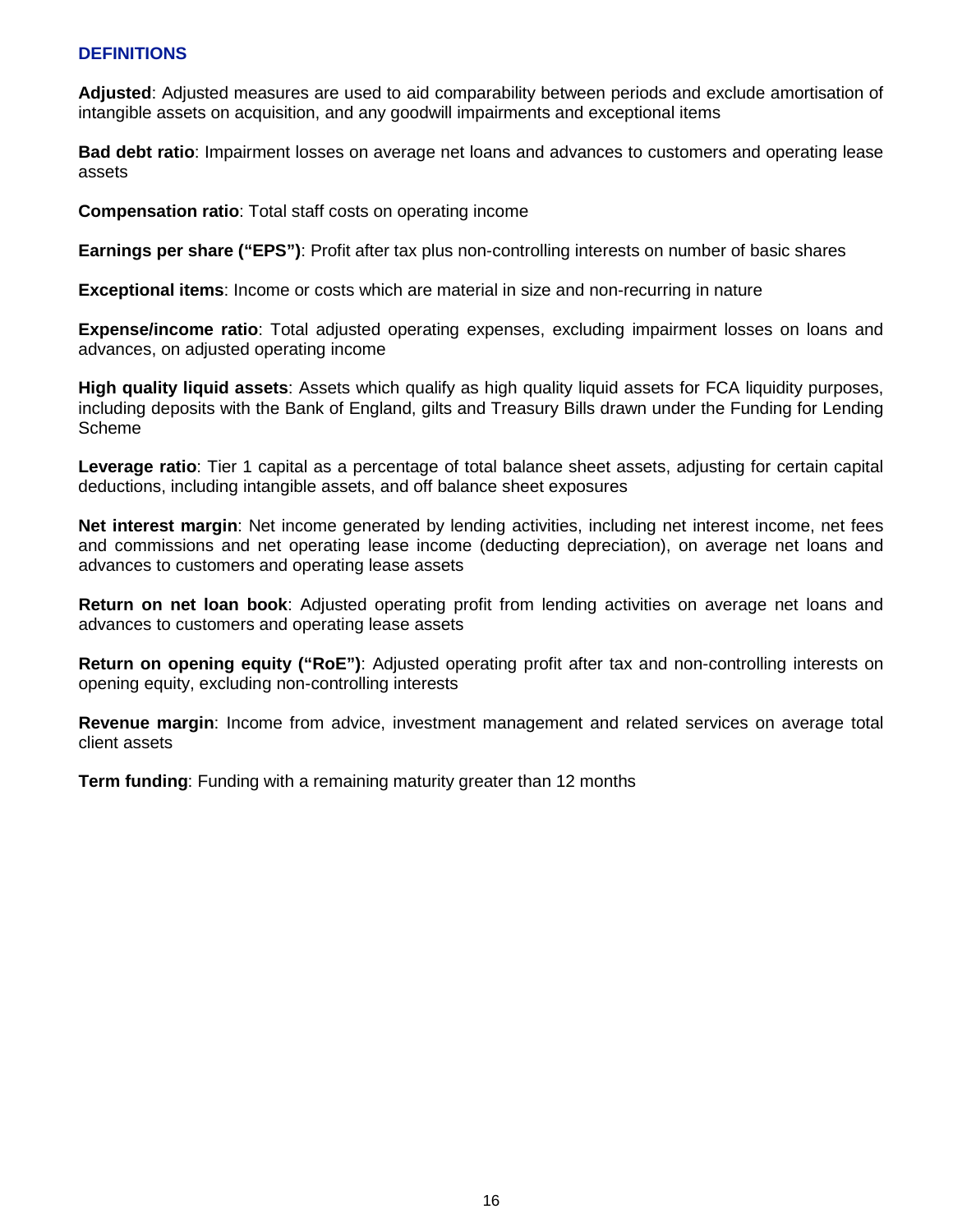## **PRINCIPAL RISKS AND UNCERTAINTIES**

The group is exposed to a number of risks in its day-to-day business which are managed by:

- Adhering to its prudent and established business model;
- Following a "three lines of defence" risk management approach; and
- Operating within a clearly defined risk appetite which is monitored against agreed metrics and limits.

A detailed description of the principal risks and uncertainties that the group faces and its approach to managing and mitigating those risks is set out on pages 28 to 31 of the Annual Report 2016 which can be accessed via the link on the Investor Relations home page of the group's website at www.closebrothers.com.

In the six months to 31 January 2017 there have been no significant changes to our business model, risk management approach or risk appetite. The risks and uncertainties detailed in the Annual Report 2016 also remain unchanged and are summarised below. This summary should not be regarded as a comprehensive list of all potential risks and uncertainties faced by the group but rather those risks which it currently believes may have a significant impact on its performance and future prospects.

| Key risk and uncertainty | <b>Description</b>                                                                                                                                                                                                                                                                                                                                                                                                                                                                                                                                                                                                                          |
|--------------------------|---------------------------------------------------------------------------------------------------------------------------------------------------------------------------------------------------------------------------------------------------------------------------------------------------------------------------------------------------------------------------------------------------------------------------------------------------------------------------------------------------------------------------------------------------------------------------------------------------------------------------------------------|
| <b>Credit losses</b>     | At 31 January 2017 the group has £6.5 billion of loans to a range of small<br>businesses and individuals. The group is exposed to credit losses if customers<br>are unable to repay these loans and any outstanding interest and fees. The<br>group is also exposed to counterparties with which it places deposits or trades.                                                                                                                                                                                                                                                                                                              |
| Economic environment     | Any downturn in economic conditions may impact the group's performance<br>through lower demand for the group's products and services, lower investor<br>risk appetite, higher bad debts and increased volatility in funding markets.<br>While the performance of the UK economy has been resilient since the UK's<br>decision to leave the EU, our relationship with the EU going forward remains<br>unclear and as such the economic outlook remains uncertain. Recent and<br>potential future changes to the political landscape both in the UK and abroad<br>also have the ability to impact funding markets and investor risk appetite. |
| Legal and regulatory     | Changes in legal, regulatory and tax environments could adversely impact on<br>the group's performance, capital and liquidity as well as demand from its<br>customers and counterparties. Failing to safeguard client assets or providing<br>advice and products which are not in our customers' best interests has the<br>potential to damage the group's reputation and may lead to sanctions including<br>litigation and customer redress.                                                                                                                                                                                               |
| Competition              | We continue to experience high levels of competition across our businesses,<br>particularly in the Banking division. Any further intensification in competition<br>may impact the group's performance.                                                                                                                                                                                                                                                                                                                                                                                                                                      |
| Technology               | Maintaining robust and secure IT infrastructure is fundamental in allowing the<br>group to operate effectively, respond to new technology, protect client and<br>company data and counter cyber threats. Failure to evolve with our customers'<br>technological expectations or effectively<br>manage transitions to<br>new<br>infrastructure also has the potential to impact group performance.                                                                                                                                                                                                                                           |
| Employees                | The calibre and expertise of our employees is critical to the success of the<br>group. The loss of key individuals or teams may have an adverse impact on<br>the group's operations and ability to deliver its strategy.                                                                                                                                                                                                                                                                                                                                                                                                                    |
| Funding                  | Access to stable funding markets remains key to support our lending activities<br>and liquidity requirements. Any significant or sudden change in these markets<br>has the potential to impact the group's ongoing performance.                                                                                                                                                                                                                                                                                                                                                                                                             |
| Market exposure          | Volatility or the absence of liquidity in financial markets may impact the group's<br>profitability, particularly in our trading operations. Changes in interest and<br>exchange rates have the potential to impact the group's earnings although the<br>majority of these exposures are hedged.                                                                                                                                                                                                                                                                                                                                            |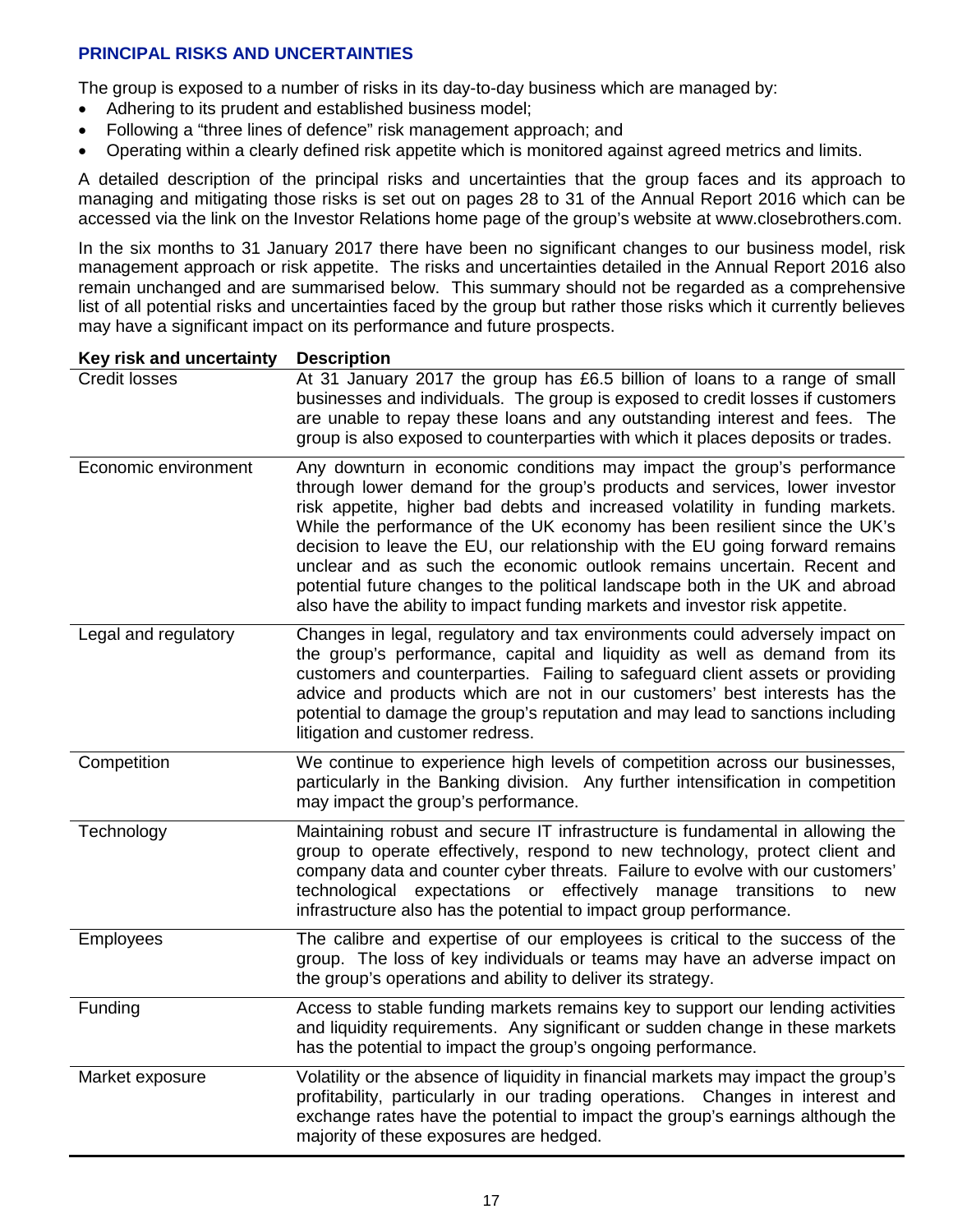## **DIRECTORS' RESPONSIBILITY STATEMENT**

We confirm that to the best of our knowledge:

- The condensed set of consolidated financial statements has been prepared in accordance with International Accounting Standard 34 "Interim Financial Reporting";
- The Half Yearly Report 2017 includes a fair review of the information required by Disclosure Guidance and Transparency Rule 4.2.7R (indication of important events during the first six months and description of principal risks and uncertainties for the remaining six months of the year); and
- The Half Yearly Report 2017 includes a fair review of the information required by Disclosure Guidance and Transparency Rule 4.2.8R (disclosure of related parties' transactions and changes therein).

On behalf of the board

**P.S.S. Macpherson** Chairman

**P. Prebensen** Chief Executive

14 March 2017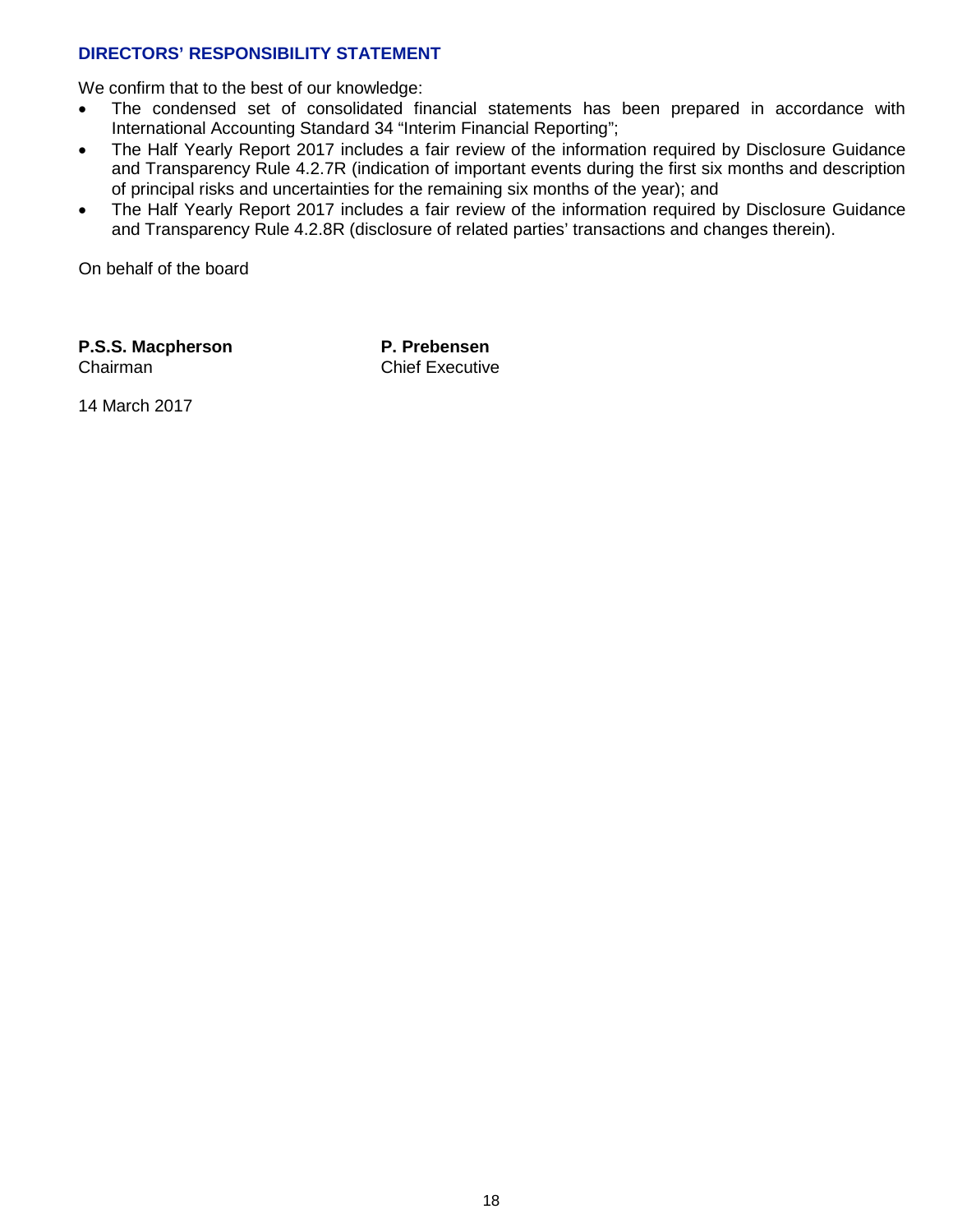#### **INDEPENDENT REVIEW REPORT**

#### **Independent Review Report to Close Brothers Group plc**

We have been engaged by the company to review the condensed set of financial statements in the half yearly financial report for the six months ended 31 January 2017 which comprises the Consolidated Income Statement, the Consolidated Balance Sheet, the Consolidated Statement of Changes in Equity, the Consolidated Cash Flow Statement and related notes 1 to 16. We have read the other information contained in the half yearly financial report and considered whether it contains any apparent misstatements or material inconsistencies with the information in the condensed set of financial statements.

This report is made solely to the company in accordance with International Standard on Review Engagements (UK and Ireland) 2410 "Review of Interim Financial Information Performed by the Independent Auditor of the Entity" issued by the Auditing Practices Board. Our work has been undertaken so that we might state to the company those matters we are required to state to it in an independent review report and for no other purpose. To the fullest extent permitted by law, we do not accept or assume responsibility to anyone other than the company, for our review work, for this report, or for the conclusions we have formed.

#### **Directors' responsibilities**

The half yearly financial report is the responsibility of, and has been approved by, the directors. The directors are responsible for preparing the half yearly financial report in accordance with the Disclosure Guidance and Transparency Rules of the United Kingdom's Financial Conduct Authority.

As disclosed in note 1, the annual financial statements of the Group are prepared in accordance with IFRSs as adopted by the European Union. The condensed set of financial statements included in this half yearly financial report has been prepared in accordance with International Accounting Standard 34, "Interim Financial Reporting," as adopted by the European Union.

#### **Our responsibility**

Our responsibility is to express to the Company a conclusion on the condensed set of financial statements in the half yearly financial report based on our review.

#### **Scope of review**

We conducted our review in accordance with International Standard on Review Engagements (UK and Ireland) 2410 "Review of Interim Financial Information Performed by the Independent Auditor of the Entity" issued by the Auditing Practices Board for use in the United Kingdom. A review of interim financial information consists of making inquiries, primarily of persons responsible for financial and accounting matters, and applying analytical and other review procedures. A review is substantially less in scope than an audit conducted in accordance with International Standards on Auditing (UK and Ireland) and consequently does not enable us to obtain assurance that we would become aware of all significant matters that might be identified in an audit. Accordingly, we do not express an audit opinion.

#### **Conclusion**

Based on our review, nothing has come to our attention that causes us to believe that the condensed set of financial statements in the half yearly financial report for the six months ended 31 January 2017 is not prepared, in all material respects, in accordance with International Accounting Standard 34 as adopted by the European Union and the Disclosure Guidance and Transparency Rules of the United Kingdom's Financial Conduct Authority.

#### **Deloitte LLP**

Chartered Accountants and Statutory Auditor London, United Kingdom

14 March 2017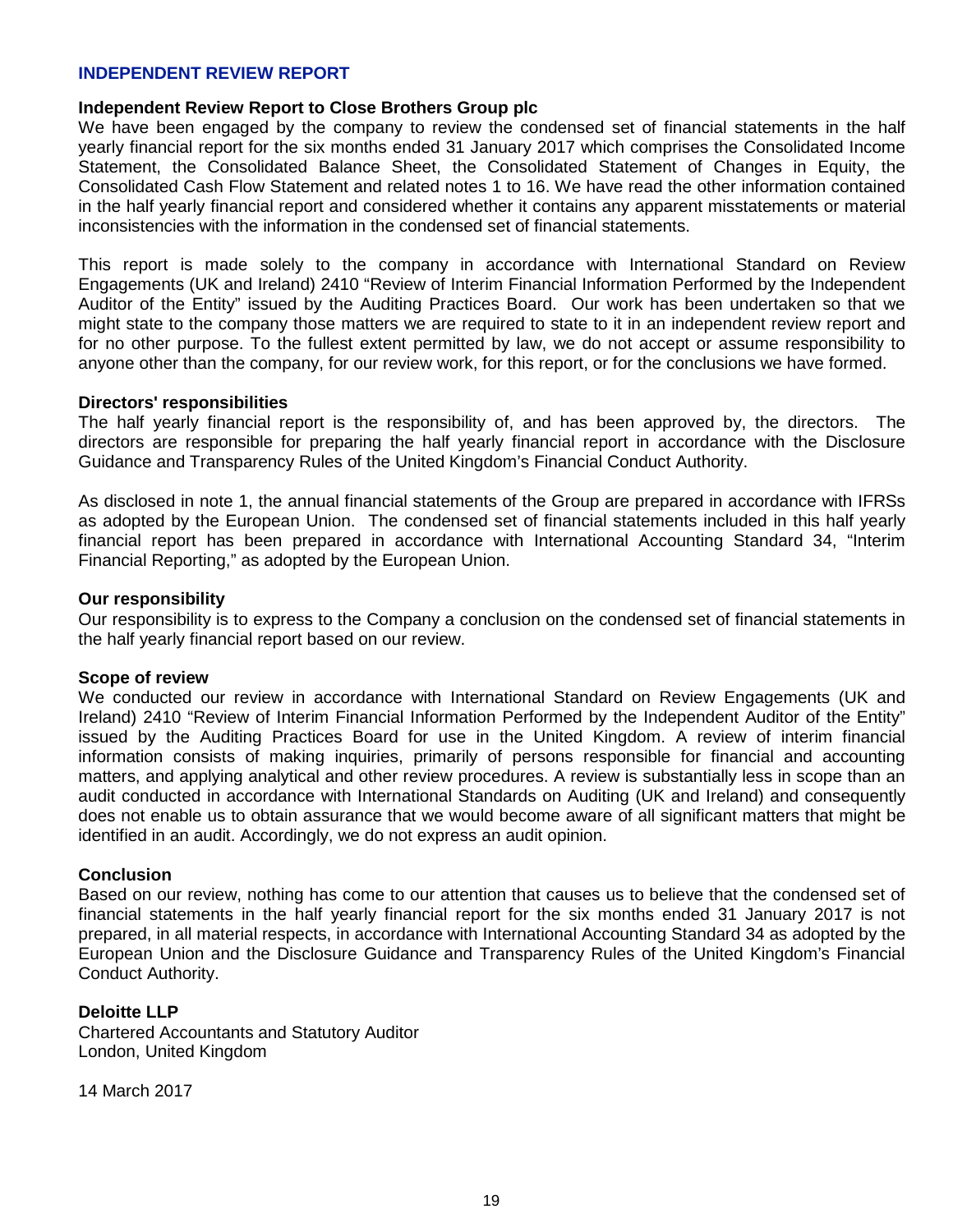# **CONSOLIDATED INCOME STATEMENT**

for the six months ended 31 January 2017

|                                                                   | Six months ended |                        | Year ended |
|-------------------------------------------------------------------|------------------|------------------------|------------|
|                                                                   | 31 January       |                        | 31 July    |
|                                                                   | 2017             | 2016                   | 2016       |
|                                                                   | <b>Unaudited</b> | Unaudited              | Audited    |
| <b>Note</b>                                                       | £ million        | £ million <sup>1</sup> | £ million  |
| Interest income                                                   | 289.6            | 272.1                  | 550.1      |
| Interest expense                                                  | (62.5)           | (65.1)                 | (127.5)    |
|                                                                   |                  |                        |            |
| Net interest income                                               | 227.1            | 207.0                  | 422.6      |
|                                                                   |                  |                        |            |
| Fee and commission income                                         | 100.2            | 92.9                   | 189.2      |
| Fee and commission expense                                        | (15.0)           | (14.7)                 | (28.5)     |
| Gains less losses arising from dealing in securities              | 48.7             | 25.6                   | 67.9       |
| Other income                                                      | 29.2             | 30.2                   | 55.8       |
| Depreciation of operating lease assets                            | (11.9)           | (9.4)                  | (19.6)     |
|                                                                   |                  |                        |            |
| Non-interest income                                               | 151.2            | 124.6                  | 264.8      |
|                                                                   |                  |                        |            |
| $\overline{2}$<br>Operating income                                | 378.3            | 331.6                  | 687.4      |
|                                                                   |                  |                        |            |
| Administrative expenses                                           | (226.8)          | (203.7)                | (415.9)    |
| Impairment losses on loans and advances<br>6                      | (17.3)           | (16.7)                 | (37.9)     |
| Total operating expenses before amortisation of intangible assets |                  |                        |            |
| on acquisition                                                    | (244.1)          | (220.4)                | (453.8)    |
| Operating profit before amortisation of intangible assets on      |                  |                        |            |
| acquisition                                                       | 134.2            | 111.2                  | 233.6      |
| Amortisation of intangible assets on acquisition                  | (2.8)            | (2.5)                  | (5.1)      |
|                                                                   |                  |                        |            |
| <b>Operating profit before tax</b>                                | 131.4            | 108.7                  | 228.5      |
| 3<br>Tax                                                          | (34.8)           | (20.1)                 | (42.2)     |
|                                                                   |                  |                        |            |
| Profit after tax for the period                                   | 96.6             | 88.6                   | 186.3      |
| Loss attributable to non-controlling interests                    | (0.2)            |                        | (0.2)      |
|                                                                   |                  |                        |            |
| Profit attributable to shareholders                               | 96.8             | 88.6                   | 186.5      |
|                                                                   |                  |                        |            |
| <b>Basic earnings per share</b><br>4                              | 65.1p            | 59.7p                  | 125.7p     |
| 4<br>Diluted earnings per share                                   | 64.9p            | 58.9p                  | 124.3p     |
| Ordinary dividend per share<br>5                                  | 20.0p            | 19.0p                  | 57.0p      |

1 Re-presented – see note 1.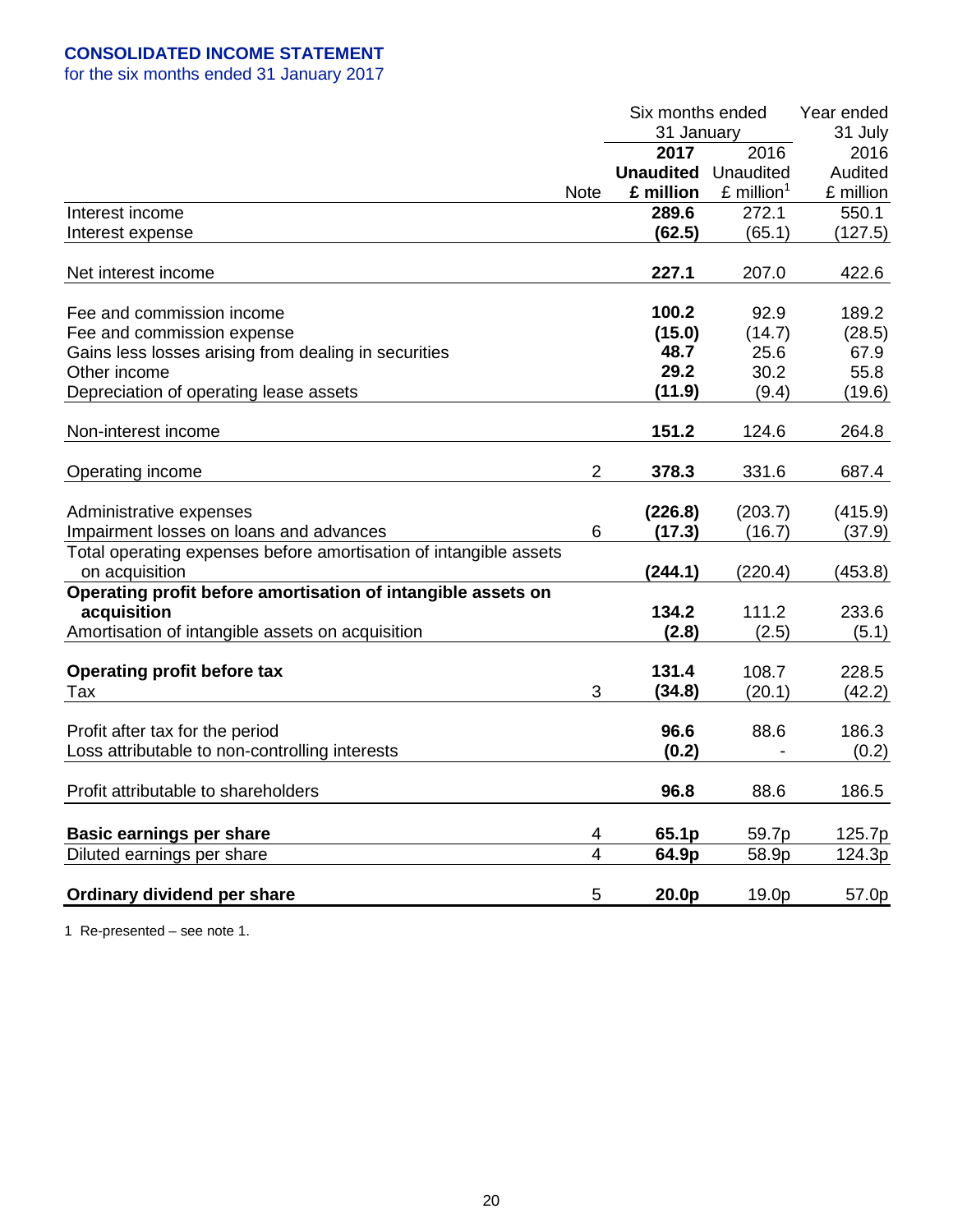## **CONSOLIDATED STATEMENT OF COMPREHENSIVE INCOME**

for the six months ended 31 January 2017

|                                                                                           | Six months ended<br>31 January | Year ended<br>31 July |           |
|-------------------------------------------------------------------------------------------|--------------------------------|-----------------------|-----------|
|                                                                                           | 2017                           | 2016                  | 2016      |
|                                                                                           | <b>Unaudited</b> Unaudited     |                       | Audited   |
|                                                                                           | £ million                      | £ million             | £ million |
| Profit after tax for the period                                                           | 96.6                           | 88.6                  | 186.3     |
| Other comprehensive income/(expense) that may be reclassified                             |                                |                       |           |
| to income statement                                                                       |                                |                       |           |
| Currency translation gains                                                                | 0.2                            | 1.6                   | 3.2       |
| Gains/(losses) on cash flow hedging                                                       | 3.9                            | (4.0)                 | (6.1)     |
| (Losses)/gains on financial instruments classified as available for sale:                 |                                |                       |           |
| Sovereign and central bank debt                                                           | (0.7)                          |                       |           |
| <b>Equity shares</b>                                                                      | 0.1                            |                       | 0.2       |
| Available for sale investment gains transferred to income statement                       |                                |                       |           |
| on disposal                                                                               |                                | (4.0)                 | (4.2)     |
| Tax relating to items that may be reclassified                                            | (0.9)                          | 1.9                   | 0.9       |
|                                                                                           |                                |                       |           |
|                                                                                           | 2.6                            | (4.5)                 | (6.0)     |
| Other comprehensive income/(expense) that will not be<br>reclassified to income statement |                                |                       |           |
| Defined benefit pension scheme gains/(losses)                                             | 2.8                            | (1.7)                 | (1.9)     |
| Tax relating to items that will not be reclassified                                       | (0.6)                          | 0.3                   | 0.3       |
|                                                                                           | 2.2                            | (1.4)                 | (1.6)     |
|                                                                                           |                                |                       |           |
| Other comprehensive income/(expense) for the period, net of tax                           | 4.8                            | (5.9)                 | (7.6)     |
| Total comprehensive income for the period                                                 | 101.4                          | 82.7                  | 178.7     |
| <b>Attributable to</b>                                                                    |                                |                       |           |
| Non-controlling interests                                                                 | (0.2)                          |                       | (0.2)     |
| Shareholders                                                                              | 101.6                          | 82.7                  | 178.9     |
|                                                                                           |                                |                       |           |
|                                                                                           | 101.4                          | 82.7                  | 178.7     |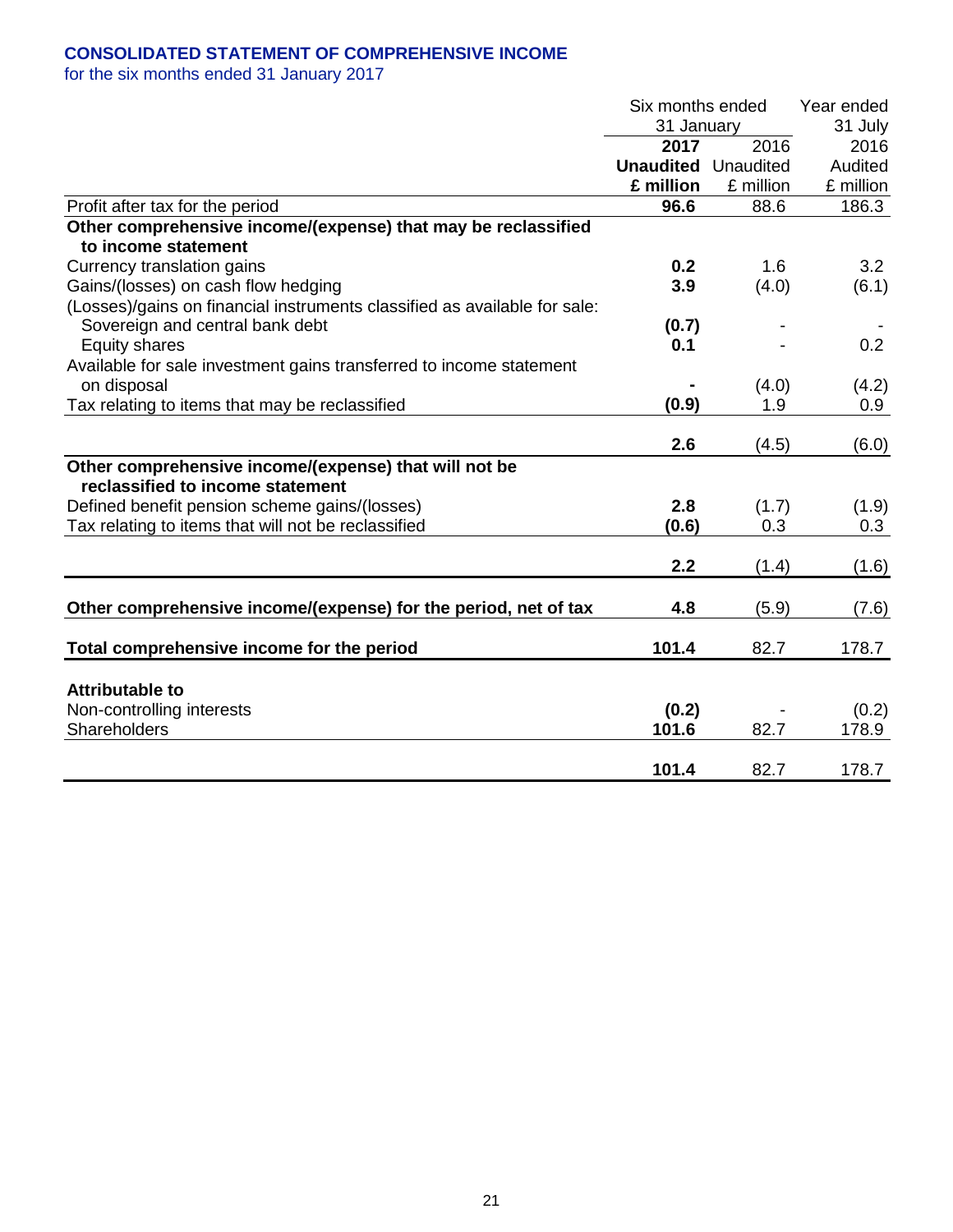## **CONSOLIDATED BALANCE SHEET**

at 31 January 2017

|                                                 |                | 31 January       |           | 31 July   |
|-------------------------------------------------|----------------|------------------|-----------|-----------|
|                                                 |                | 2017             | 2016      | 2016      |
|                                                 |                | <b>Unaudited</b> | Unaudited | Audited   |
|                                                 | <b>Note</b>    | £ million        | £ million | £ million |
| <b>Assets</b>                                   |                |                  |           |           |
| Cash and balances at central banks              |                | 1,120.8          | 809.7     | 847.4     |
| Settlement balances                             |                | 460.7            | 332.2     | 478.1     |
| Loans and advances to banks                     |                | 103.6            | 88.3      | 121.5     |
| Loans and advances to customers                 | 6              | 6,543.8          | 5,968.8   | 6,431.6   |
| Debt securities                                 | $\overline{7}$ | 200.5            | 213.1     | 221.3     |
| <b>Equity shares</b>                            | 8              | 35.6             | 37.7      | 28.2      |
| Loans to money brokers against stock advanced   |                | 55.4             | 47.7      | 52.4      |
| Derivative financial instruments                |                | 29.8             | 30.0      | 44.7      |
| Intangible assets                               |                | 161.4            | 143.7     | 147.9     |
| Property, plant and equipment                   |                | 201.0            | 164.9     | 185.8     |
| Deferred tax assets                             |                | 51.5             | 51.3      | 55.2      |
| Prepayments, accrued income and other assets    |                | 161.3            | 133.4     | 134.1     |
|                                                 |                |                  |           |           |
| <b>Total assets</b>                             |                | 9,125.4          | 8,020.8   | 8,748.2   |
|                                                 |                |                  |           |           |
| <b>Liabilities</b>                              |                |                  |           |           |
| Settlement balances and short positions         | 9              | 466.3            | 350.2     | 475.6     |
| Deposits by banks                               | 10             | 70.0             | 48.8      | 71.1      |
| Deposits by customers                           | 10             | 4,864.9          | 4,615.2   | 4,894.6   |
| Loans and overdrafts from banks                 | 10             | 418.9            | 315.9     | 469.1     |
| Debt securities in issue                        | 10             | 1,703.1          | 1,394.3   | 1,422.8   |
| Loans from money brokers against stock advanced |                | 10.1             | 10.0      | 30.0      |
| Derivative financial instruments                |                | 17.9             | 9.6       | 16.3      |
| <b>Current tax liabilities</b>                  |                | 25.1             | 25.1      | 20.0      |
| Accruals, deferred income and other liabilities |                | 188.7            | 178.8     | 205.4     |
| Subordinated loan capital                       | 10             | 219.4            | 46.4      | 46.4      |
|                                                 |                |                  |           |           |
| <b>Total liabilities</b>                        |                | 7,984.4          | 6,994.3   | 7,651.3   |
|                                                 |                |                  |           |           |
| <b>Equity</b>                                   |                |                  |           |           |
| Called up share capital                         |                | 37.7             | 37.7      | 37.7      |
| Share premium account                           |                | 284.0            | 284.0     | 284.0     |
| Retained earnings                               |                | 840.7            | 728.9     | 797.5     |
| Other reserves                                  |                | (21.1)           | (24.1)    | (22.1)    |
|                                                 |                |                  |           |           |
| Total shareholders' equity                      |                | 1,141.3          | 1,026.5   | 1,097.1   |
| <b>Non-controlling interests</b>                |                | (0.3)            |           | (0.2)     |
|                                                 |                | 1,141.0          |           |           |
| <b>Total equity</b>                             |                |                  | 1,026.5   | 1,096.9   |
| <b>Total liabilities and equity</b>             |                | 9,125.4          | 8,020.8   | 8,748.2   |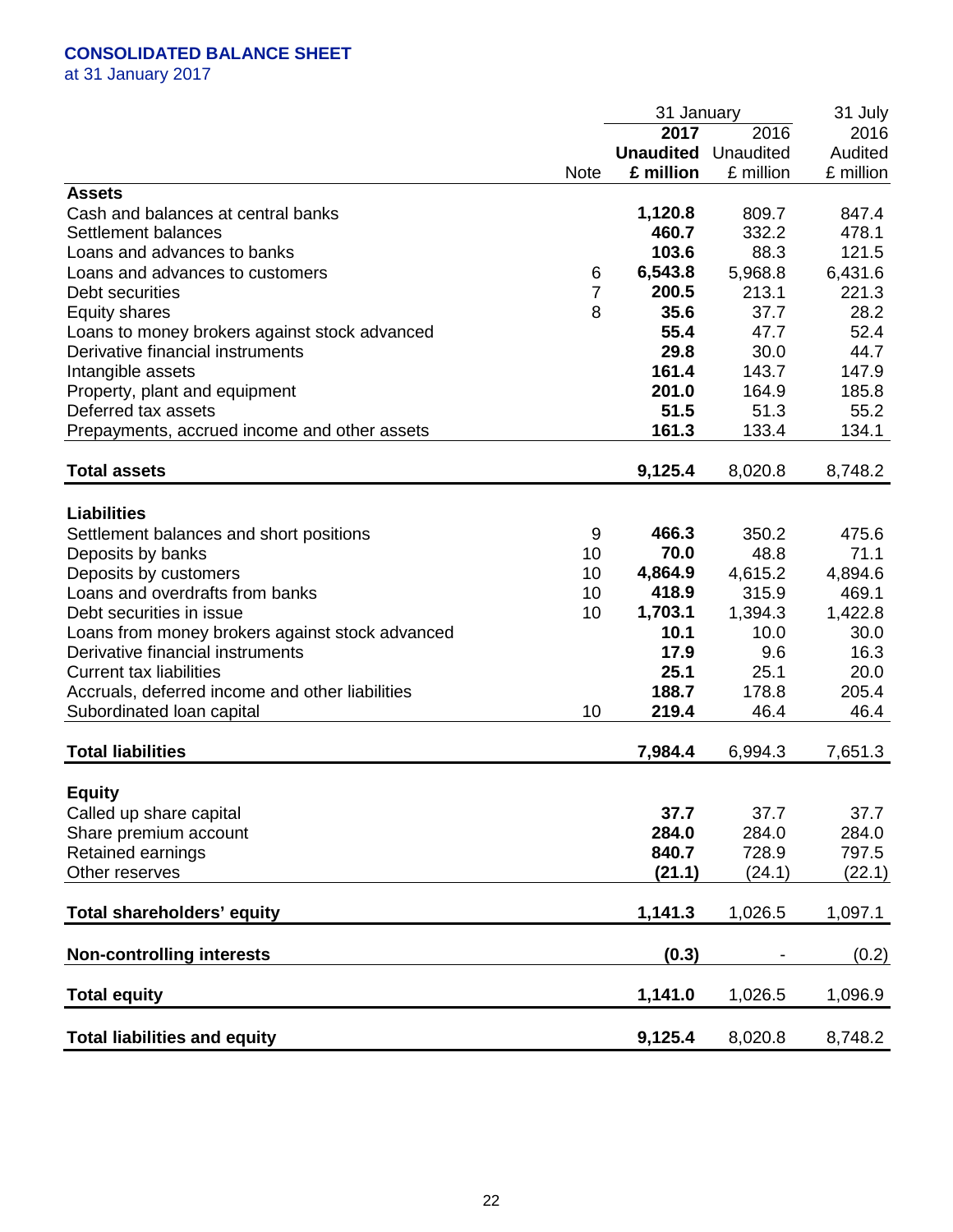## **CONSOLIDATED STATEMENT OF CHANGES IN EQUITY**

for the six months ended 31 January 2017

| on months chaca or canadry              |           |       |                               |           | Other reserves |                                                             |                     |                   |                       |                     |
|-----------------------------------------|-----------|-------|-------------------------------|-----------|----------------|-------------------------------------------------------------|---------------------|-------------------|-----------------------|---------------------|
|                                         |           |       |                               | Available | Share-         |                                                             | Cash                | Total             |                       |                     |
|                                         | Called up | Share |                               | for sale  | based          | Exchange                                                    |                     | flow attributable | Non-                  |                     |
|                                         |           |       |                               |           |                | share premium Retained movements payments movements hedging |                     |                   | to equity controlling | Total               |
|                                         |           |       | capital account earnings      | reserve   | reserve        | reserve                                                     | reserve             | holders           | interests             | equity              |
|                                         |           |       | £ million £ million £ million | £ million | £ million      |                                                             | £ million £ million | £ million         |                       | £ million £ million |
| At 1 August 2015<br>(audited)           | 37.7      | 284.0 | 694.4                         | 3.3       | (4.5)          | (2.8)                                                       | (2.3)               | 1,009.8           | 0.1                   | 1,009.9             |
| Profit/(loss) for the<br>period         |           |       | 88.6                          |           |                |                                                             |                     | 88.6              |                       | 88.6                |
| Other comprehensive<br>(expense)/income |           |       |                               |           |                |                                                             |                     |                   |                       |                     |
| for the period                          |           |       | (1.4)                         | (3.3)     |                | 1.6                                                         | (2.8)               | (5.9)             |                       | (5.9)               |
| Total comprehensive                     |           |       |                               |           |                |                                                             |                     |                   |                       |                     |
| income/(expense)                        |           |       |                               |           |                |                                                             |                     |                   |                       |                     |
| for the period                          |           |       | 87.2                          | (3.3)     |                | 1.6                                                         | (2.8)               | 82.7              |                       | 82.7                |
| Exercise of options                     |           |       | $\blacksquare$                |           |                |                                                             |                     |                   |                       |                     |
| Dividends paid                          |           |       | (52.3)                        |           |                |                                                             |                     | (52.3)            |                       | (52.3)              |
| Shares purchased                        |           |       |                               |           | (24.6)         |                                                             |                     | (24.6)            |                       | (24.6)              |
| Shares issued                           |           |       |                               |           |                |                                                             |                     |                   |                       |                     |
| Shares released                         |           |       |                               |           | 10.6           |                                                             |                     | 10.6              |                       | 10.6                |
| Other movements                         |           |       | (1.1)                         |           | 0.7            |                                                             |                     | (0.4)             | (0.1)                 | (0.5)               |
| Income tax                              |           |       | 0.7                           |           |                |                                                             |                     | 0.7               |                       | 0.7                 |
| At 31 January 2016                      |           |       |                               |           |                |                                                             |                     |                   |                       |                     |
| (unaudited)                             | 37.7      | 284.0 | 728.9                         |           | (17.8)         | (1.2)                                                       | (5.1)               | 1,026.5           |                       | 1,026.5             |
| Profit for the period                   |           |       | 97.9                          |           |                |                                                             |                     | 97.9              | (0.2)                 | 97.7                |
| Other comprehensive<br>income/(expense) |           |       |                               |           |                |                                                             |                     |                   |                       |                     |
| for the period                          |           |       | (0.2)                         |           |                | 0.1                                                         | (1.6)               | (1.7)             |                       | (1.7)               |
| Total comprehensive                     |           |       |                               |           |                |                                                             |                     |                   |                       |                     |
| income/(expense)<br>for the period      |           |       | 97.7                          |           |                | 0.1                                                         | (1.6)               | 96.2              | (0.2)                 | 96.0                |
| Exercise of options                     |           |       |                               |           |                |                                                             |                     |                   |                       |                     |
| Dividends paid                          |           |       | (28.0)                        |           |                |                                                             |                     | (28.0)            |                       | (28.0)              |
| Shares purchased                        |           |       |                               |           | 0.2            |                                                             |                     | 0.2               |                       | 0.2                 |
| Shares issued                           |           |       |                               |           |                |                                                             |                     |                   |                       |                     |
|                                         |           |       |                               |           |                |                                                             |                     |                   |                       |                     |
| Shares released                         |           |       |                               |           | 2.2<br>1.1     |                                                             |                     | 2.2               |                       | $2.2^{\circ}$       |
| Other movements                         |           |       | (1.4)                         |           |                |                                                             |                     | (0.3)             |                       | (0.3)               |
| Income tax                              |           |       | 0.3                           |           |                |                                                             |                     | 0.3               |                       | 0.3                 |
| At 31 July 2016<br>(audited)            | 37.7      | 284.0 | 797.5                         |           | (14.3)         | (1.1)                                                       | (6.7)               | 1,097.1           | (0.2)                 | 1,096.9             |
|                                         |           |       | 96.8                          |           |                |                                                             |                     | 96.8              |                       |                     |
| Profit for the period                   |           |       |                               |           |                |                                                             |                     |                   | (0.2)                 | 96.6                |
| Other comprehensive<br>(expense)/income |           |       |                               |           |                |                                                             |                     |                   |                       |                     |
| for the period                          |           |       | 2.2                           | (0.4)     |                | 0.2                                                         | 2.8                 | 4.8               |                       | 4.8                 |
| Total comprehensive                     |           |       |                               |           |                |                                                             |                     |                   |                       |                     |
| income/(expense)<br>for the period      |           |       | 99.0                          | (0.4)     |                | 0.2                                                         | 2.8                 | 101.6             | (0.2)                 | 101.4               |
| Exercise of options                     |           |       |                               |           |                |                                                             |                     |                   |                       |                     |
| Dividends paid                          |           |       | (56.0)                        |           |                |                                                             |                     | (56.0)            |                       | (56.0)              |
| Shares purchased                        |           |       |                               |           | (12.7)         |                                                             |                     | (12.7)            |                       | (12.7)              |
| Shares issued                           |           |       |                               |           |                |                                                             |                     |                   |                       |                     |
|                                         |           |       |                               |           |                |                                                             |                     |                   | $\overline{a}$        |                     |
| Shares released                         |           |       |                               |           | 13.3           |                                                             |                     | 13.3              |                       | 13.3                |
| Other movements                         |           |       | (0.7)                         |           | (2.2)          |                                                             |                     | (2.9)             | 0.1                   | (2.8)               |
| Income tax                              |           |       | 0.9                           |           |                |                                                             |                     | 0.9               |                       | 0.9                 |
| At 31 January 2017<br>(unaudited)       | 37.7      | 284.0 | 840.7                         | (0.4)     | (15.9)         | (0.9)                                                       | (3.9)               | 1,141.3           |                       | $(0.3)$ 1,141.0     |
|                                         |           |       |                               |           |                |                                                             |                     |                   |                       |                     |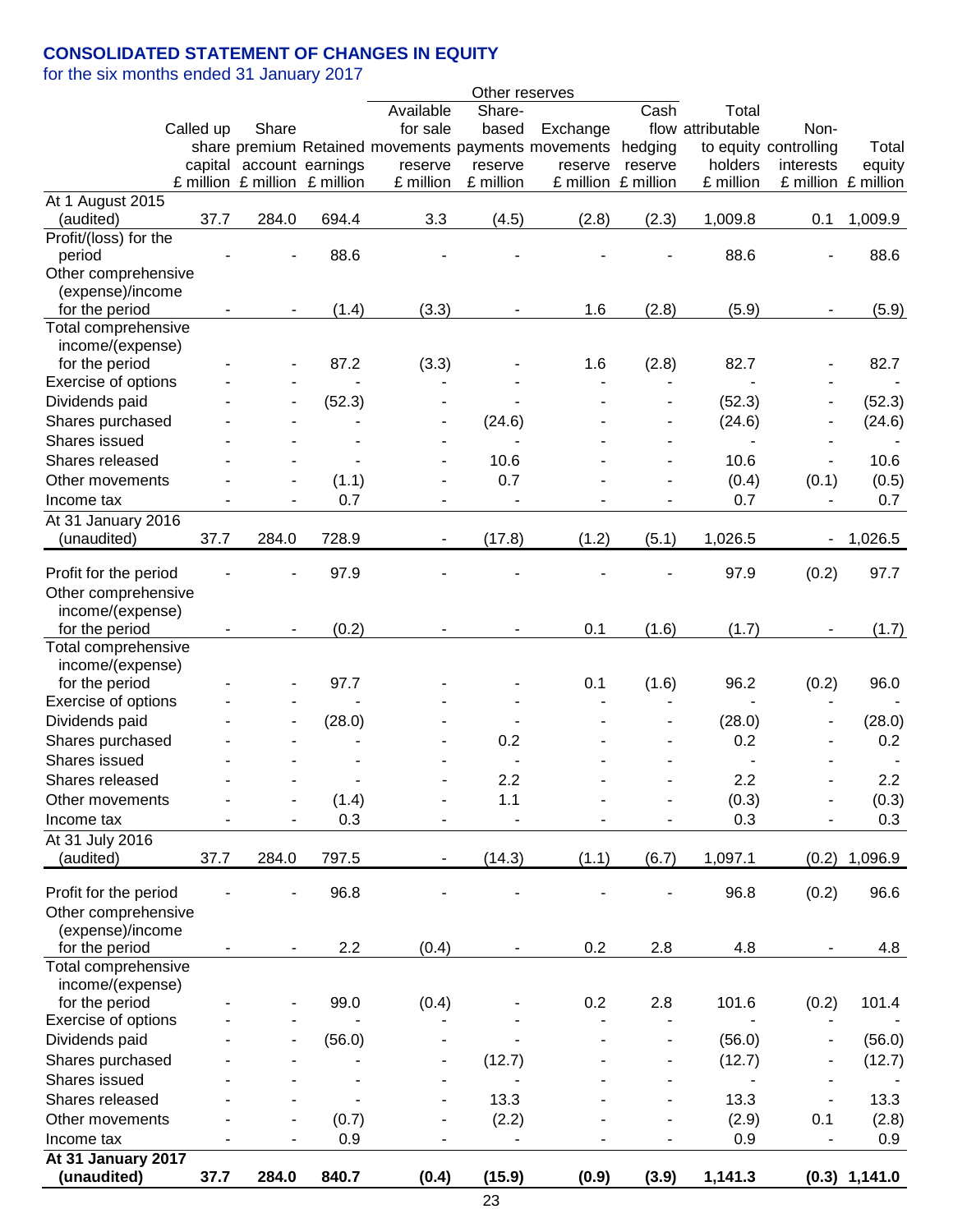## **CONSOLIDATED CASH FLOW STATEMENT**

for the six months ended 31 January 2017

|                                                                                     |             | Six months ended           |                    | Year ended         |
|-------------------------------------------------------------------------------------|-------------|----------------------------|--------------------|--------------------|
|                                                                                     |             | 31 January                 |                    | 31 July            |
|                                                                                     |             | 2017                       | 2016               | 2016               |
|                                                                                     |             | <b>Unaudited</b> Unaudited |                    | Audited            |
|                                                                                     | <b>Note</b> | £ million                  | £ million          | £ million          |
| Net cash inflow/(outflow) from operating activities                                 | 14(a)       | 359.2                      | (142.3)            | (18.8)             |
| Net cash (outflow)/inflow from investing activities<br>Purchase of:                 |             |                            |                    |                    |
| Property, plant and equipment                                                       |             | (5.4)                      | (4.6)              | (13.6)             |
| Intangible assets - software                                                        |             | (11.5)                     | (7.4)              | (21.7)             |
| Subsidiaries and non-controlling interest                                           | 14(b)       | (6.3)                      |                    | (3.6)              |
| Sale of:                                                                            |             |                            |                    |                    |
| Property, plant and equipment                                                       |             | 0.1                        | 0.1                | 0.1                |
| Equity shares held for investment                                                   |             |                            | 6.1                | 7.6                |
| Subsidiary                                                                          | 14(c)       | (0.3)                      | 2.3                | 2.3                |
|                                                                                     |             | (23.4)                     | (3.5)              | (28.9)             |
| Net cash inflow/(outflow) before financing activities                               |             | 335.8                      | (145.8)            | (47.7)             |
| <b>Financing activities</b>                                                         | 14(d)       |                            |                    |                    |
| Purchase of own shares for employee share award schemes                             |             | (12.7)                     | (24.6)             | (24.4)             |
| Equity dividends paid                                                               |             | (56.0)                     | (52.3)             | (80.3)             |
| Interest paid on subordinated loan capital and debt financing                       |             | (8.2)                      | (8.2)              | (28.0)             |
| Net increase/(decrease) in cash<br>Cash and cash equivalents at beginning of period |             | 258.9<br>923.3             | (230.9)<br>1,103.7 | (180.4)<br>1,103.7 |
| Cash and cash equivalents at end of period                                          | 14(e)       | 1,182.2                    | 872.8              | 923.3              |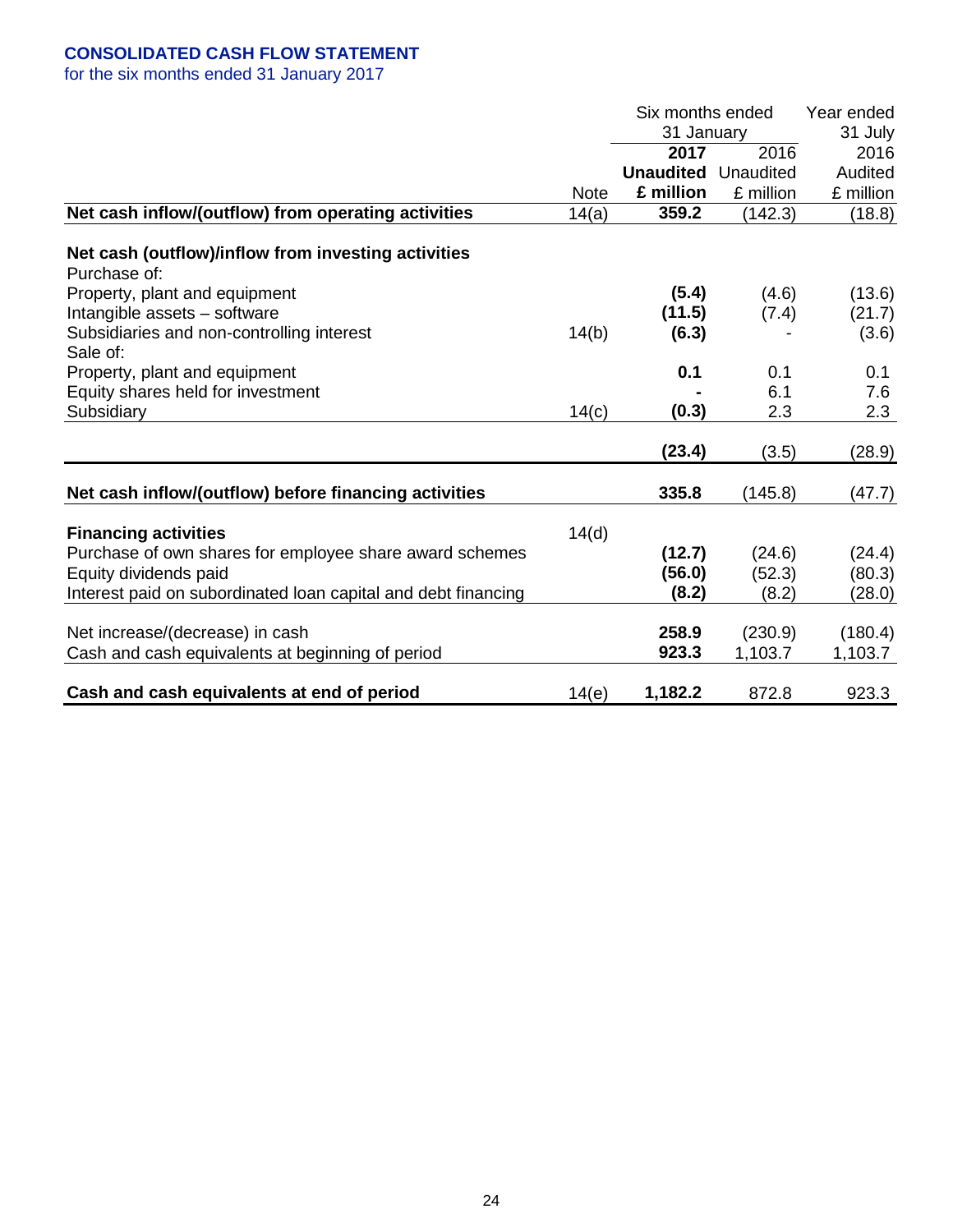#### **1. Basis of preparation and accounting policies**

The half yearly financial information has been prepared in accordance with the Disclosure Guidance and Transparency Rules of the Financial Conduct Authority and in accordance with the International Financial Reporting Standards ("IFRS") endorsed by the European Union. These include International Accounting Standard ("IAS") 34, Interim Financial Reporting, which specifically addresses the contents of condensed half yearly financial statements. The consolidated financial statements incorporate the individual financial statements of Close Brothers Group plc and the entities it controls, using the acquisition method of accounting. The accounting policies applied are consistent with those set out on pages 94 to 98 of the Annual Report 2016.

After making enquiries, the directors have a reasonable expectation that the company and the group as a whole have adequate resources to continue in operational existence for the foreseeable future, a period of not less than 12 months from the date of this report. For this reason, they continue to adopt the going concern basis in preparing the condensed consolidated half yearly financial statements.

The preparation of the half yearly report requires management to make estimates and assumptions that affect the reported income and expense, assets and liabilities and disclosure of contingencies at the date of the half yearly report. Although these estimates and assumptions are based on the management's best judgement at that date, actual results may differ from these estimates. There have been no significant changes in the basis upon which estimates have been determined compared to that applied at 31 July 2016.

The half yearly report is unaudited and does not constitute statutory accounts within the meaning of Section 434 of the Companies Act 2006. However, the information has been reviewed by the company's auditor, Deloitte LLP, and their report appears on page 19.

The financial information for the year ended 31 July 2016 contained within this half yearly report does not constitute statutory accounts as defined in Section 434 of the Companies Act 2006. A copy of those statutory accounts has been reported on by Deloitte LLP and delivered to the Registrar of Companies. The report of the auditor on those statutory accounts was unqualified, did not contain an emphasis of matter paragraph and did not contain a statement under Section 498(2) or (3) of the Companies Act 2006.

As disclosed in the Annual Report 2016, following a review of our financial reporting, we have implemented minor changes to the calculation of key metrics in the Banking division to better represent the contribution of operating lease assets and the role of Treasury. This has resulted in depreciation of operating lease assets, previously included in administrative expenses, to be reported as a cost of sales and included in operating income in the consolidated income statement.

To enable comparisons and in line with the treatment adopted in the consolidated income statement for the period ended 31 January 2017, the comparative information for the period ended 31 January 2016 has also been re-presented. This has resulted in non-interest income and operating income decreasing by £9.4 million with a corresponding decrease in administrative expenses and total operating expenses before amortisation of intangible assets on acquisition. There has been no impact on profit attributable to shareholders or equity.

#### **2. Segmental analysis**

The directors manage the group by class of business and we present the segmental analysis on that basis. As announced on 20 February 2017, following the growth of the group and particularly the Banking division in recent years, the group's activities are now presented in five (2016: three) operating divisions: Commercial Finance, Retail Finance, Property Finance (previously all Banking), Securities and Asset Management. The day-to-day operations of these businesses remain unchanged. Prior periods have been re-presented for comparability.

In the segmental reporting information that follows, Group consists of central functions as well as various nontrading head office companies and consolidation adjustments and is presented in order that the information presented reconciles to the consolidated income statement. The Group balance sheet primarily includes treasury assets and liabilities comprising cash and balances at central banks, debt securities, customer deposits and other borrowings.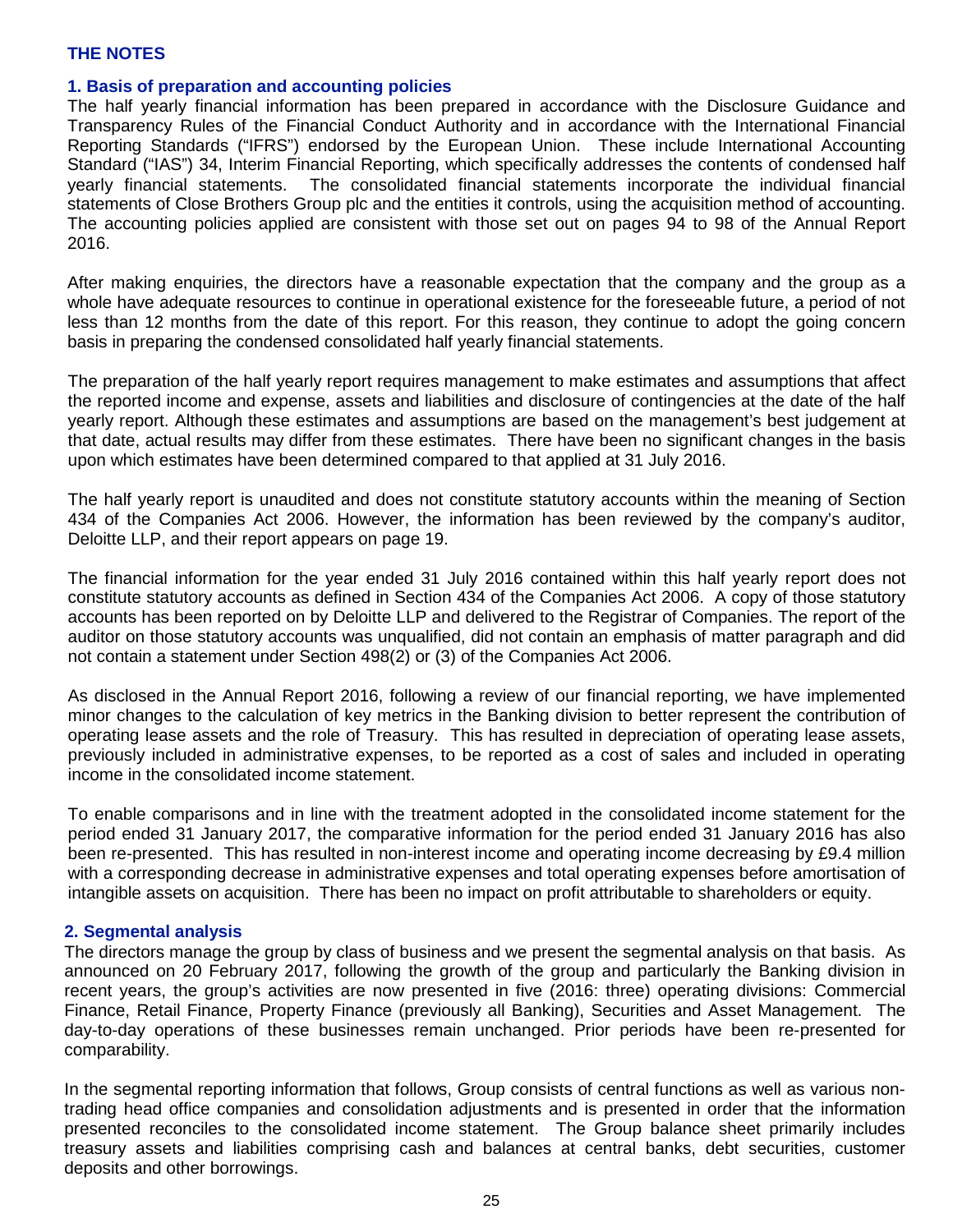#### **2. Segmental analysis** continued

Divisions continue to charge market prices for the limited services rendered to other parts of the group. Funding charges between segments take into account commercial demands. More than 90% of the group's activities, revenue and assets are located in the UK.

#### **Summary Income Statement for the six months ended 31 January 2017**

|                                |                | <b>Banking</b>    |                 |                   |                   |                |              |
|--------------------------------|----------------|-------------------|-----------------|-------------------|-------------------|----------------|--------------|
|                                | <b>Retail</b>  | <b>Commercial</b> | <b>Property</b> |                   | <b>Asset</b>      |                |              |
|                                | <b>Finance</b> | <b>Finance</b>    | <b>Finance</b>  | <b>Securities</b> | <b>Management</b> | Group          | <b>Total</b> |
|                                | £ million      | £ million         | £ million       | £ million         | £ million         | £ million      | £ million    |
| Net interest                   |                |                   |                 |                   |                   |                |              |
| income/(expense)               | 98.2           | 72.2              | 57.0            | (0.5)             | (0.1)             | 0.3            | 227.1        |
| Non-interest income            | 12.1           | 33.4              | 1.1             | 54.4              | 50.2              |                | 151.2        |
|                                |                |                   |                 |                   |                   |                |              |
| Operating income               | 110.3          | 105.6             | 58.1            | 53.9              | 50.1              | 0.3            | 378.3        |
| Administrative                 |                |                   |                 |                   |                   |                |              |
| expenses                       | (52.7)         | (57.7)            | (12.9)          | (38.6)            | (39.9)            | (12.1)         | (213.9)      |
| Depreciation and               |                |                   |                 |                   |                   |                |              |
| amortisation                   | (5.8)          | (3.8)             | (1.1)           | (0.9)             | (1.1)             | (0.2)          | (12.9)       |
| Impairment losses on           |                |                   |                 |                   |                   |                |              |
| loans and advances             | (11.9)         | (7.6)             | 2.2             |                   |                   | $\blacksquare$ | (17.3)       |
| Total operating                |                |                   |                 |                   |                   |                |              |
| expenses                       | (70.4)         | (69.1)            | (11.8)          | (39.5)            | (41.0)            | (12.3)         | (244.1)      |
| <b>Adjusted operating</b>      |                |                   |                 |                   |                   |                |              |
| $profit/(loss)^1$              | 39.9           | 36.5              | 46.3            | 14.4              | 9.1               | (12.0)         | 134.2        |
| Amortisation of intangible     |                |                   |                 |                   |                   |                |              |
| assets on acquisition          |                | (0.3)             |                 |                   | (2.5)             |                | (2.8)        |
| <b>Operating profit/(loss)</b> |                |                   |                 |                   |                   |                |              |
| before tax                     | 39.9           | 36.2              | 46.3            | 14.4              | 6.6               | (12.0)         | 131.4        |
|                                |                |                   |                 |                   |                   |                |              |
| <b>External operating</b>      |                |                   |                 |                   |                   |                |              |
| income/(expense)               | 134.2          | 130.7             | 69.8            | 53.9              | 50.3              | (60.6)         | 378.3        |
| Inter segment operating        |                |                   |                 |                   |                   |                |              |
| income/(expense)               | (23.9)         | (25.1)            | (11.7)          |                   | (0.2)             | 60.9           |              |
| Segment operating              |                |                   |                 |                   |                   |                |              |
| income                         | 110.3          | 105.6             | 58.1            | 53.9              | 50.1              | 0.3            | 378.3        |

1 Adjusted operating profit/(loss) is stated before amortisation of intangible assets on acquisition, profit on disposal of discontinued operations and tax.

#### **Balance Sheet Information at 31 January 2017**

|                           |                | <b>Banking</b>    |                 |                   |                   |                    |              |
|---------------------------|----------------|-------------------|-----------------|-------------------|-------------------|--------------------|--------------|
|                           | Retail         | <b>Commercial</b> | <b>Property</b> |                   | <b>Asset</b>      |                    |              |
|                           | <b>Finance</b> | <b>Finance</b>    | Finance         | <b>Securities</b> | <b>Management</b> | Group <sup>2</sup> | <b>Total</b> |
|                           | £ million      | £ million         | £ million       | £ million         | £ million         | £ million          | £ million    |
| Total assets <sup>1</sup> | 2,570.8        | 2.643.2           | 1.504.8         | 626.7             | 105.3             | 1.674.6            | 9,125.4      |
| <b>Total liabilities</b>  | $\blacksquare$ | $\blacksquare$    | $\blacksquare$  | 556.8             | 49.7              | 7,377.9            | 7,984.4      |

1 Total assets for the Banking operating segments comprise the loan book and operating lease assets only.

2 Includes £1,665.5 million assets and £7,485.3 million liabilities attributable to the Banking division primarily comprising the treasury balances described in the second paragraph of this note.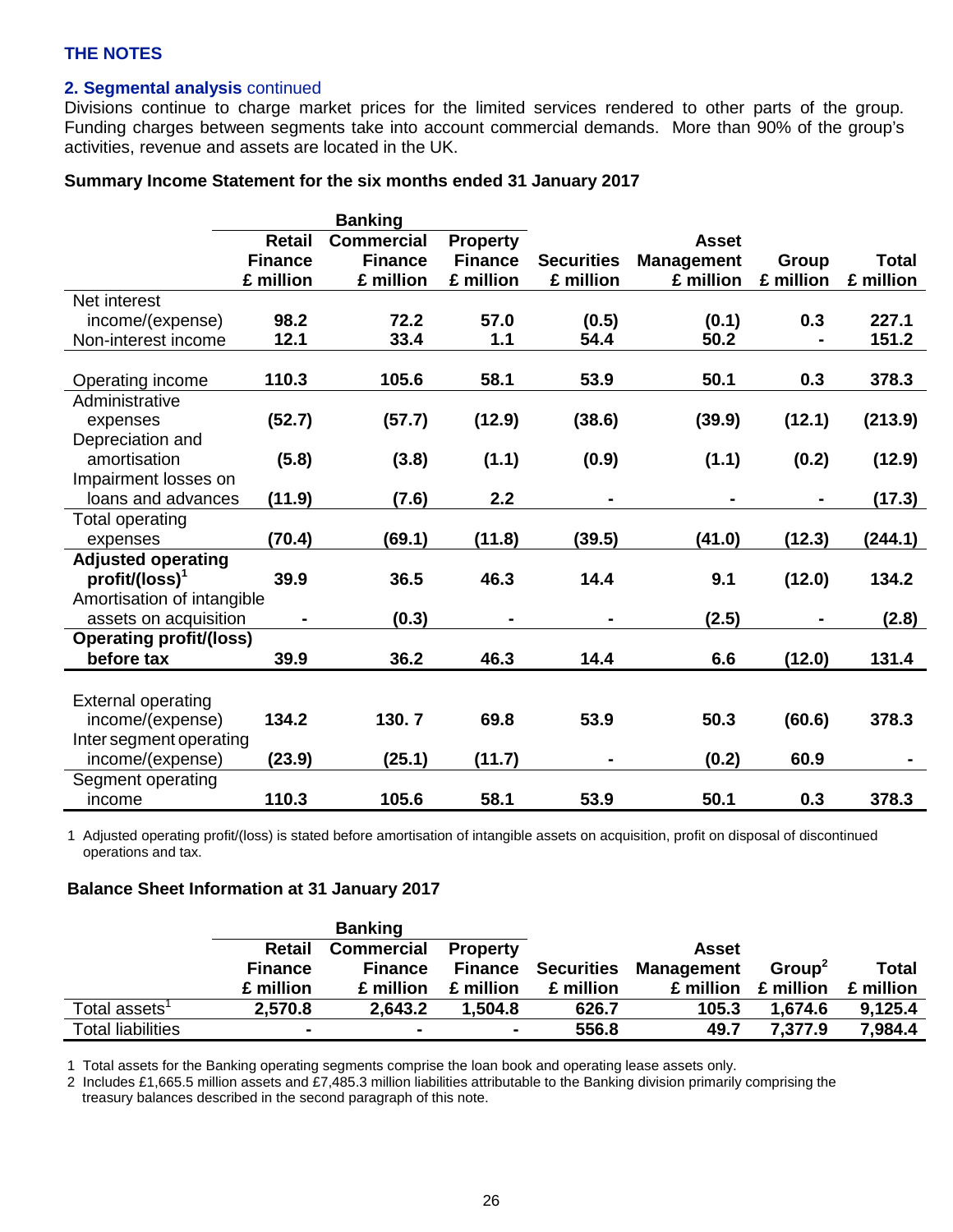### **2. Segmental analysis** continued

Equity is allocated across the Group as set out below with equity managed for the Banking division as a whole rather than on a segmental basis. Equity for the Banking division is inclusive of the loan book and operating lease assets of £6,718.8 million, as well as assets and liabilities of £1,665.5 million and £7,485.3 million respectively primarily comprising treasury balances which are included within the Group column above.

|        | <b>Banking</b> |           | Asset                       |                                     |              |
|--------|----------------|-----------|-----------------------------|-------------------------------------|--------------|
|        |                |           | total Securities Management | Group                               | <b>Total</b> |
|        | £ million      | £ million |                             | $£$ million $£$ million $£$ million |              |
| Equity | 899.0          | 69.9      | 55.6                        | 116.5                               | 1,141.0      |

Summary Income Statement for the six months ended 31 January 2016<sup>1</sup>

|                                |           | <b>Banking</b> |           |                   |            |           |           |
|--------------------------------|-----------|----------------|-----------|-------------------|------------|-----------|-----------|
|                                | Retail    | Commercial     | Property  |                   | Asset      |           |           |
|                                | Finance   | Finance        | Finance   | <b>Securities</b> | Management | Group     | Total     |
|                                | £ million | £ million      | £ million | £ million         | £ million  | £ million | £ million |
| Net interest                   |           |                |           |                   |            |           |           |
| income/(expense)               | 89.4      | 67.2           | 50.4      | (0.2)             |            | 0.2       | 207.0     |
| Non-interest income            | 11.0      | 30.0           | 0.7       | 35.4              | 47.0       | 0.5       | 124.6     |
|                                |           |                |           |                   |            |           |           |
| Operating income               | 100.4     | 97.2           | 51.1      | 35.2              | 47.0       | 0.7       | 331.6     |
| Administrative                 |           |                |           |                   |            |           |           |
| expenses                       | (47.4)    | (54.2)         | (12.2)    | (27.7)            | (37.8)     | (13.1)    | (192.4)   |
| Depreciation and               |           |                |           |                   |            |           |           |
| amortisation                   | (5.9)     | (3.0)          | (0.9)     | (0.7)             | (0.8)      |           | (11.3)    |
| Impairment losses on           |           |                |           |                   |            |           |           |
| loans and advances             | (8.2)     | (6.5)          | (2.0)     |                   |            |           | (16.7)    |
| Total operating                |           |                |           |                   |            |           |           |
| expenses                       | (61.5)    | (63.7)         | (15.1)    | (28.4)            | (38.6)     | (13.1)    | (220.4)   |
| <b>Adjusted operating</b>      |           |                |           |                   |            |           |           |
| $profit/(loss)^1$              | 38.9      | 33.5           | 36.0      | 6.8               | 8.4        | (12.4)    | 111.2     |
| Amortisation of intangible     |           |                |           |                   |            |           |           |
| assets on acquisition          | (0.1)     | (0.1)          |           |                   | (2.3)      |           | (2.5)     |
| <b>Operating profit/(loss)</b> |           |                |           |                   |            |           |           |
| before tax                     | 38.8      | 33.4           | 36.0      | 6.8               | 6.1        | (12.4)    | 108.7     |
| <b>External operating</b>      |           |                |           |                   |            |           |           |
| income/(expense)               | 124.8     | 122.5          | 63.5      | 35.2              | 47.3       | (61.7)    | 331.6     |
| Inter segment operating        |           |                |           |                   |            |           |           |
| income/(expense)               | (24.4)    | (25.3)         | (12.4)    |                   | (0.3)      | 62.4      |           |
| Segment operating              |           |                |           |                   |            |           |           |
| income                         | 100.4     | 97.2           | 51.1      | 35.2              | 47.0       | 0.7       | 331.6     |

1 Re-presented – see note 1.

2 Adjusted operating profit/(loss) is stated before amortisation of intangible assets on acquisition, profit on disposal of discontinued operations and tax.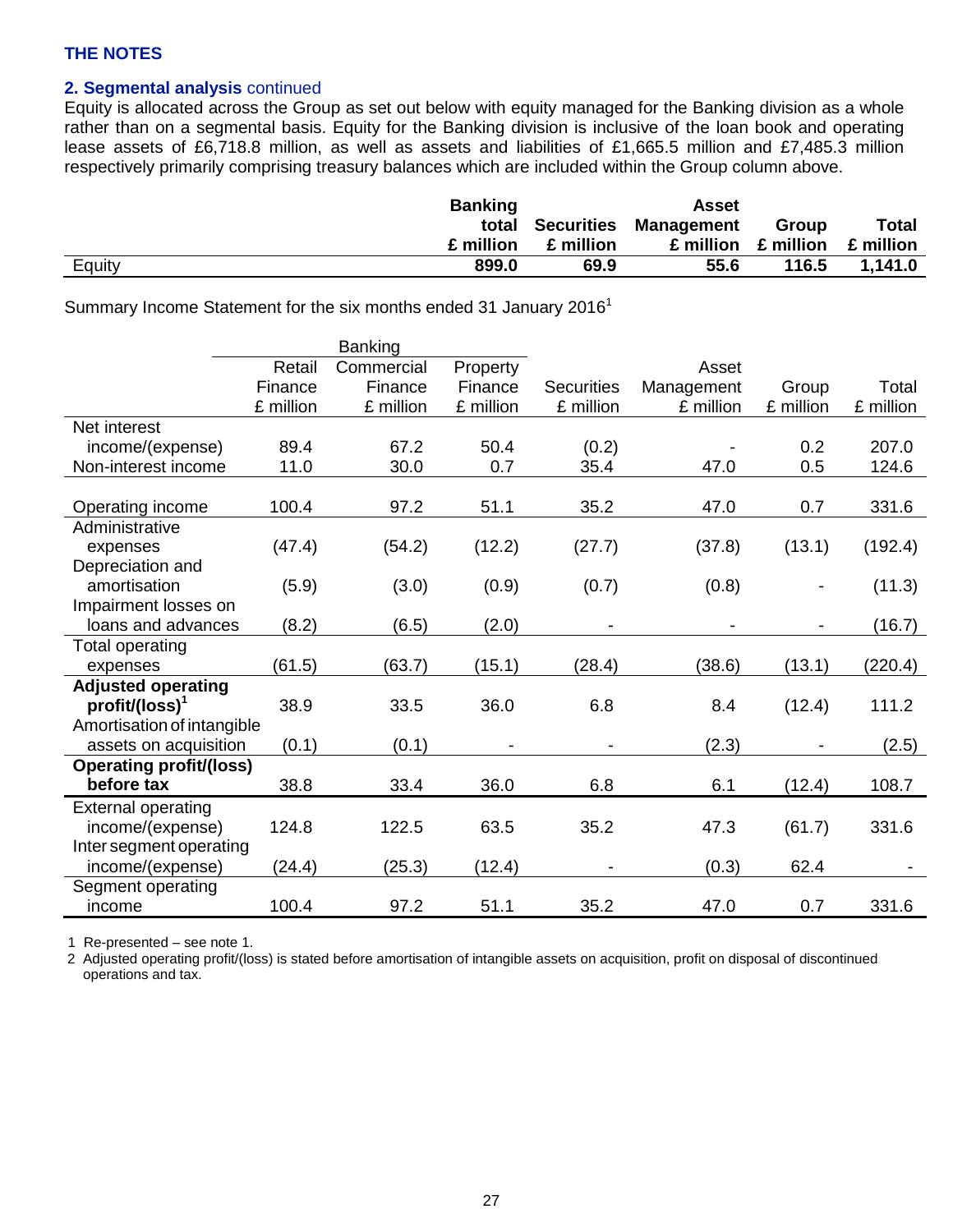## **2. Segmental analysis** continued

Balance Sheet Information at 31 January 2016

|                           |           | <b>Banking</b> |           |                   |            |                    |           |
|---------------------------|-----------|----------------|-----------|-------------------|------------|--------------------|-----------|
|                           | Retail    | Commercial     | Property  |                   | Asset      |                    |           |
|                           | Finance   | Finance        | Finance   | <b>Securities</b> | Management | Group <sup>2</sup> | Total     |
|                           | £ million | £ million      | £ million | £ million         | £ million  | £ million          | £ million |
| Total assets <sup>1</sup> | 2,332.3   | 2,418.3        | 1,358.2   | 477.5             | 105.7      | 1,328.8            | 8,020.8   |
| <b>Total liabilities</b>  | -         | -              | -         | 408.1             | 53.2       | 6,533.0            | 6,994.3   |

1 Total assets for the Banking operating segments comprise the loan book and operating lease assets only.

2 Includes £1,323.0 million assets and £6,705.2 million liabilities attributable to the Banking division primarily comprising the treasury balances described in the second paragraph of this note.

|                        | <b>Banking</b> |                   | Asset      |           |           |
|------------------------|----------------|-------------------|------------|-----------|-----------|
|                        | total          | <b>Securities</b> | Management | Group     | Total     |
|                        | £ million      | £ million         | £ million  | £ million | £ million |
| $E$ quity <sup>1</sup> | 726.6          | 69.4              | 52.5       | 178.0     | 1,026.5   |

1 Equity for the Banking division is inclusive of the loan book and operating lease assets of £6,108.8 million, as well as assets and liabilities of £1,323.0 million and £6,705.2 million respectively primarily comprising treasury balances which are included within the Group column.

### Summary Income Statement for the year ended 31 July 2016

|                                |           | <b>Banking</b> |           |                   |            |                          |           |
|--------------------------------|-----------|----------------|-----------|-------------------|------------|--------------------------|-----------|
|                                | Retail    | Commercial     | Property  |                   | Asset      |                          |           |
|                                | Finance   | Finance        | Finance   | <b>Securities</b> | Management | Group                    | Total     |
|                                | £ million | £ million      | £ million | £ million         | £ million  | £ million                | £ million |
| Net interest                   |           |                |           |                   |            |                          |           |
| income/(expense)               | 181.1     | 139.2          | 101.9     | (0.6)             | 0.4        | 0.6                      | 422.6     |
| Non-interest income            | 23.5      | 63.1           | 2.4       | 82.9              | 91.9       | 1.0                      | 264.8     |
| Operating income               | 204.6     | 202.3          | 104.3     | 82.3              | 92.3       | 1.6                      | 687.4     |
| Administrative                 |           |                |           |                   |            |                          |           |
| expenses                       | (95.5)    | (110.3)        | (23.9)    | (61.7)            | (75.9)     | (24.2)                   | (391.5)   |
| Depreciation and               |           |                |           |                   |            |                          |           |
| amortisation                   | (12.2)    | (5.9)          | (2.5)     | (1.6)             | (2.0)      | (0.2)                    | (24.4)    |
| Impairment losses on           |           |                |           |                   |            |                          |           |
| loans and advances             | (17.8)    | (16.5)         | (3.6)     |                   |            | $\overline{\phantom{a}}$ | (37.9)    |
| <b>Total operating</b>         |           |                |           |                   |            |                          |           |
| expenses                       | (125.5)   | (132.7)        | (30.0)    | (63.3)            | (77.9)     | (24.4)                   | (453.8)   |
| <b>Adjusted operating</b>      |           |                |           |                   |            |                          |           |
| $profit/(loss)^1$              | 79.1      | 69.6           | 74.3      | 19.0              | 14.4       | (22.8)                   | 233.6     |
| Amortisation of intangible     |           |                |           |                   |            |                          |           |
| assets on acquisition          | (0.3)     | (0.2)          |           |                   | (4.6)      |                          | (5.1)     |
| <b>Operating profit/(loss)</b> |           |                |           |                   |            |                          |           |
| before tax                     | 78.8      | 69.4           | 74.3      | 19.0              | 9.8        | (22.8)                   | 228.5     |
| <b>External operating</b>      |           |                |           |                   |            |                          |           |
| income/(expense)               | 251.9     | 272.1          | 128.3     | 82.3              | 92.9       | (140.1)                  | 687.4     |
| Inter segment operating        |           |                |           |                   |            |                          |           |
| income/(expense)               | (47.3)    | (69.8)         | (24.0)    |                   | (0.6)      | 141.7                    |           |
| Segment operating              |           |                |           |                   |            |                          |           |
| income                         | 204.6     | 202.3          | 104.3     | 82.3              | 92.3       | 1.6                      | 687.4     |

1 Adjusted operating profit/(loss) is stated before amortisation of intangible assets on acquisition, profit on disposal of discontinued operations and tax.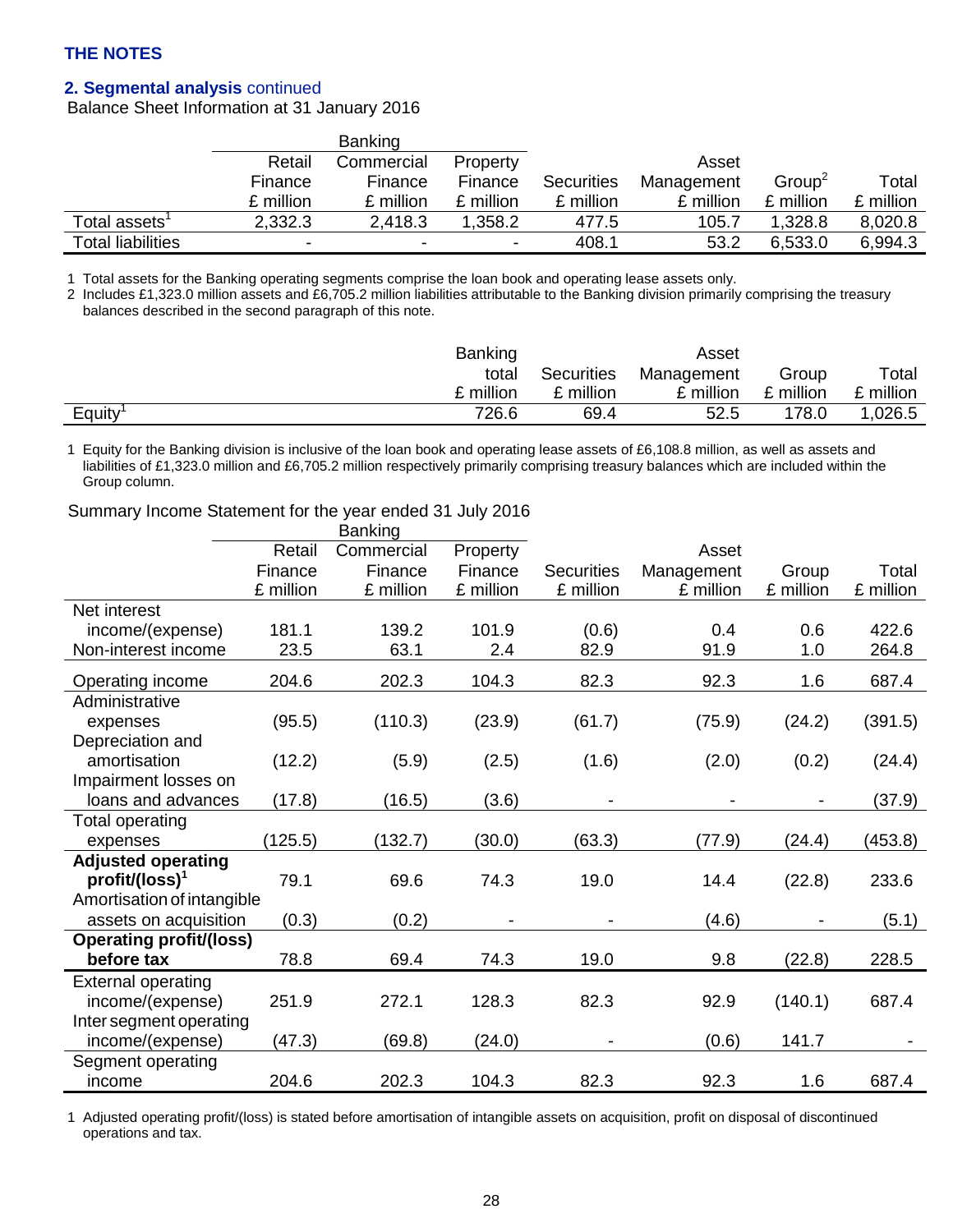## **2. Segmental analysis** continued

Balance Sheet Information at 31 July 2016

|                           |                          | <b>Banking</b> |                          |                   |            |                    |           |
|---------------------------|--------------------------|----------------|--------------------------|-------------------|------------|--------------------|-----------|
|                           | Retail                   | Commercial     | Property                 |                   | Asset      |                    |           |
|                           | Finance                  | Finance        | Finance                  | <b>Securities</b> | Management | Group <sup>2</sup> | Total     |
|                           | £ million                | £ million      | £ million                | £ million         | £ million  | £ million          | £ million |
| Total assets <sup>1</sup> | 2,511.0                  | 2,623.2        | 1.457.2                  | 647.5             | 104.8      | .404.5             | 8,748.2   |
| <b>Total liabilities</b>  | $\overline{\phantom{0}}$ | -              | $\overline{\phantom{a}}$ | 577.8             | 49.1       | 7.024.4            | 7,651.3   |

1 Total assets for the Banking operating segments comprise the loan book and operating lease assets only.

2 Includes £1,400.0 million assets and £7,198.2 million liabilities attributable to the Banking division primarily comprising the treasury balances described in the second paragraph of this note.

|        | <b>Banking</b> |                   | Asset      |           |           |
|--------|----------------|-------------------|------------|-----------|-----------|
|        | total          | <b>Securities</b> | Management | Group     | Total     |
|        | £ million      | £ million         | £ million  | £ million | £ million |
| Equity | 793.2          | 69.7              | 55.7       | 178.3     | .096.9    |

1 Equity for the Banking division is inclusive of the loan book and operating lease assets of £6,591.4 million, as well as assets and liabilities of £1,400.0 million and £7,198.2 million respectively primarily comprising treasury balances which are included within the Group column.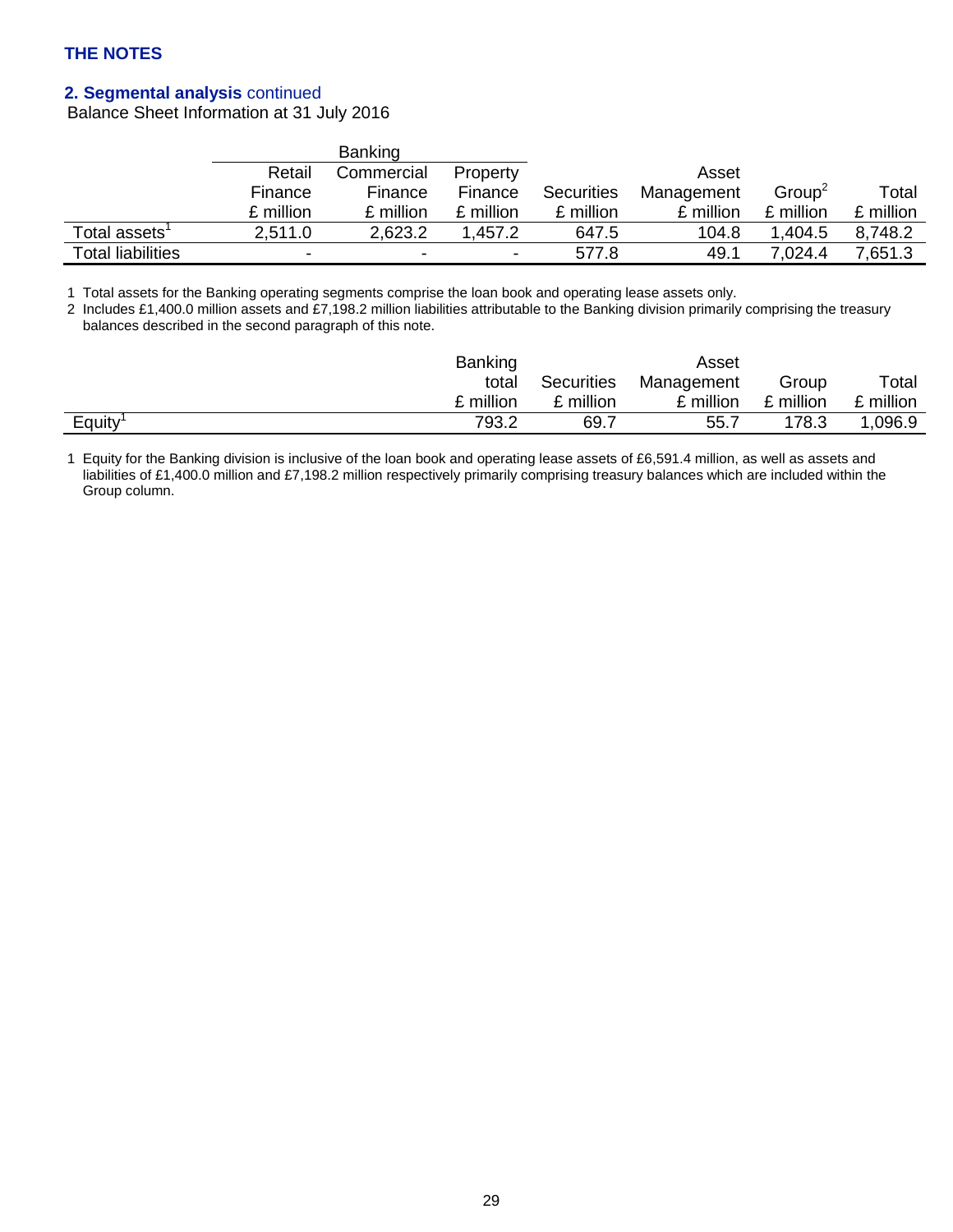## **3. Taxation**

|                                                                | Six months ended |           | Year ended |
|----------------------------------------------------------------|------------------|-----------|------------|
|                                                                | 31 January       |           | 31 July    |
|                                                                | $\frac{1}{2017}$ | 2016      | 2016       |
|                                                                | £ million        | £ million | £ million  |
| Tax charged/(credited) to the income statement                 |                  |           |            |
| Current tax:                                                   |                  |           |            |
| UK corporation tax                                             | 32.8             | 31.6      | 56.5       |
| Foreign tax                                                    | 1.2              | 1.5       | 2.5        |
| Adjustments in respect of previous periods                     |                  | (2.1)     | (1.1)      |
|                                                                | 34.0             | 31.0      | 57.9       |
| Deferred tax:                                                  |                  |           |            |
| Deferred tax charge/(credit) for the current period            | 0.7              | (13.0)    | (16.5)     |
| Adjustments in respect of previous periods                     | 0.1              | 2.1       | 0.8        |
|                                                                |                  |           |            |
|                                                                | 34.8             | 20.1      | 42.2       |
|                                                                |                  |           |            |
| Tax on items not (credited)/charged to the income statement    |                  |           |            |
| Current tax relating to:                                       |                  |           |            |
| Financial instruments classified as available for sale         | (0.2)            |           |            |
| Share-based payments                                           | (0.9)            | (1.9)     | (2.1)      |
| Deferred tax relating to:                                      |                  |           |            |
| Cash flow hedging                                              | 1.1              | (1.2)     | (1.7)      |
| Defined benefit pension scheme                                 | 0.6              | (0.3)     | (0.3)      |
| Financial instruments classified as available for sale         |                  | (0.7)     | (0.7)      |
| Share-based payments                                           |                  | 1.2       | 1.1        |
| Currency translation gains/(losses)                            |                  |           | 1.5        |
|                                                                |                  |           |            |
|                                                                | 0.6              | (2.9)     | (2.2)      |
|                                                                |                  |           |            |
| <b>Reconciliation to tax expense</b>                           |                  |           |            |
| UK corporation tax for the period at 19.7% (2016: 20.0%) on    |                  |           |            |
| operating profit                                               | 25.9             | 21.7      | 45.7       |
| Gain on sale of subsidiaries and available for sale investment | (0.3)            |           | (0.5)      |
| Effect of different tax rates in other jurisdictions           | (0.1)            | (0.3)     | (0.6)      |
| Disallowable items and other permanent differences             | 0.6              | 0.7       | 1.5        |
| Banking surcharge                                              | 7.6              | 3.4       | 8.2        |
| Deferred tax impact of (increased)/decreased tax rates         | 1.1              | (5.4)     | (11.8)     |
| Prior period tax provision                                     |                  |           | (0.3)      |
|                                                                |                  |           |            |
|                                                                | 34.8             | 20.1      | 42.2       |

The effective tax rate for the period is 26.5% (six months ended 31 January 2016: 18.5%; year ended 31 July 2016: 18.5%), representing the best estimate of the annual effective tax rate expected for the full year.

The standard UK corporation tax rate for the financial year is 19.7% (six months ended 31 January 2016: 20.0%; year ended 31 July 2016: 20.0%). However an additional 8% surcharge applies to banking company profits as defined in legislation. The effective tax rate is above the UK corporation tax rate primarily due to the surcharge applying to most of the group's profits, and a write down of deferred tax assets due to a 1% cut in the standard corporation tax rate applying from April 2020 which was passed into law in the period.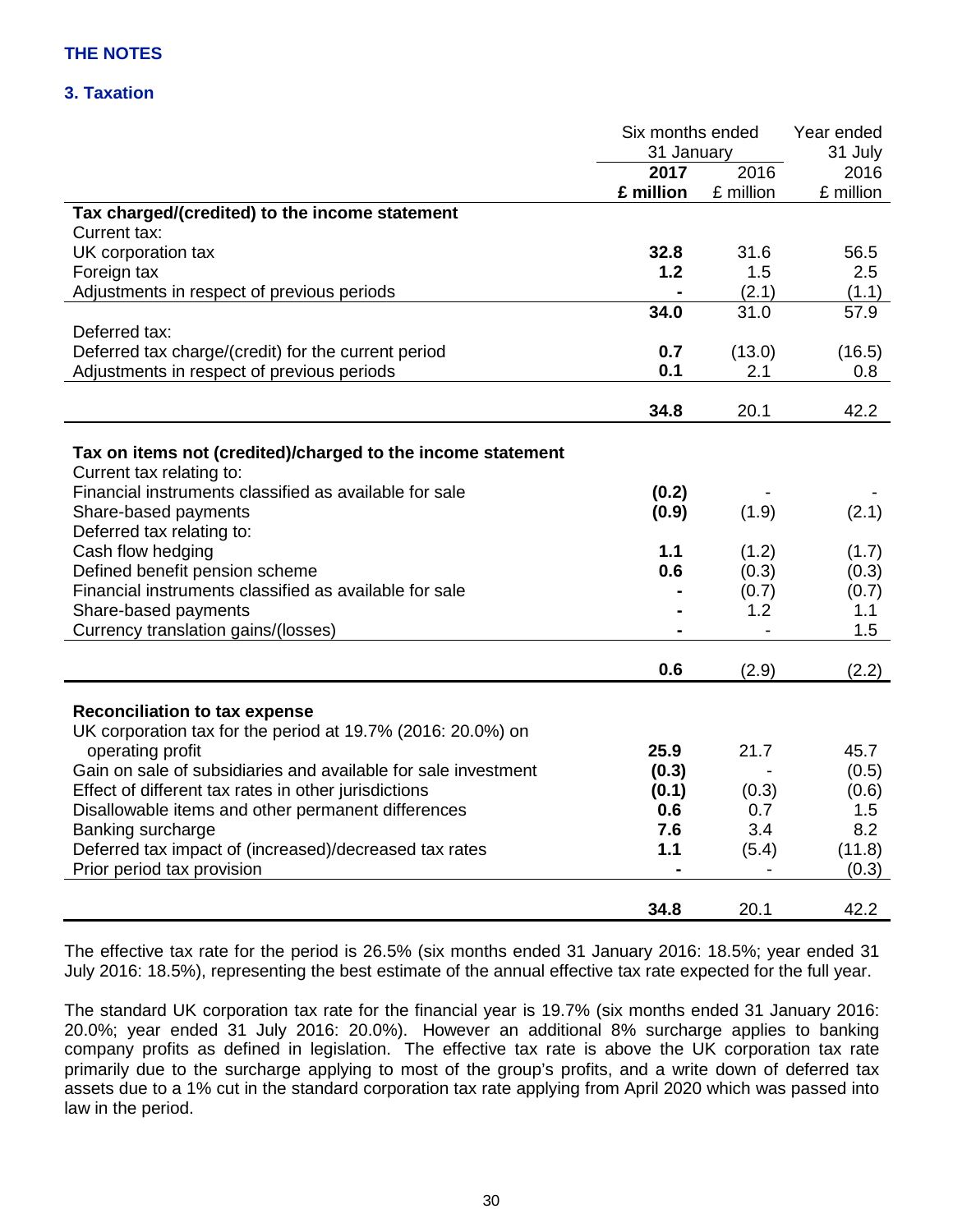## **4. Earnings per share**

The calculation of basic earnings per share is based on the profit attributable to shareholders and the number of basic weighted average shares. When calculating the diluted earnings per share, the weighted average number of shares in issue is adjusted for the effects of all dilutive share options and awards.

|                               | Six months ended |                   |         |
|-------------------------------|------------------|-------------------|---------|
|                               | 31 January       |                   | 31 July |
|                               | 2017             | 2016              | 2016    |
| <b>Earnings per share</b>     |                  |                   |         |
| <b>Basic</b>                  | 65.1p            | 59.7p             | 125.7p  |
| <b>Diluted</b>                | 64.9p            | 58.9p             | 124.3p  |
| Adjusted basic <sup>1</sup>   | 66.6p            | 61.1 <sub>p</sub> | 128.4p  |
| Adjusted diluted <sup>1</sup> | 66.4p            | 60.3p             | 127.0p  |

1 Excludes amortisation of intangible assets on acquisition, discontinued operations and their tax effects.

|                                                  | Six months ended |           | Year ended |  |
|--------------------------------------------------|------------------|-----------|------------|--|
|                                                  | 31 January       |           | 31 July    |  |
|                                                  | 2017             | 2016      | 2016       |  |
|                                                  | £ million        | £ million | £ million  |  |
| <b>Profit attributable to shareholders</b>       | 96.8             | 88.6      | 186.5      |  |
| Adjustment:                                      |                  |           |            |  |
| Amortisation of intangible assets on acquisition | 2.8              | 2.5       | 5.1        |  |
| Tax effect of adjustment                         | (0.6)            | (0.5)     | (1.0)      |  |
| Adjusted profit attributable to shareholders     | 99.0             | 90.6      | 190.6      |  |
|                                                  | Six months ended |           | Year ended |  |
|                                                  | 31 January       |           | 31 July    |  |
|                                                  | 2017             | 2016      | 2016       |  |
|                                                  | million          | million   | million    |  |
| Average number of shares                         |                  |           |            |  |
| <b>Basic weighted</b>                            | 148.6            | 148.4     | 148.4      |  |
| Effect of dilutive share options and awards      | 0.6              | 1.9       | 1.7        |  |
| <b>Diluted weighted</b>                          | 149.2            | 150.3     | 150.1      |  |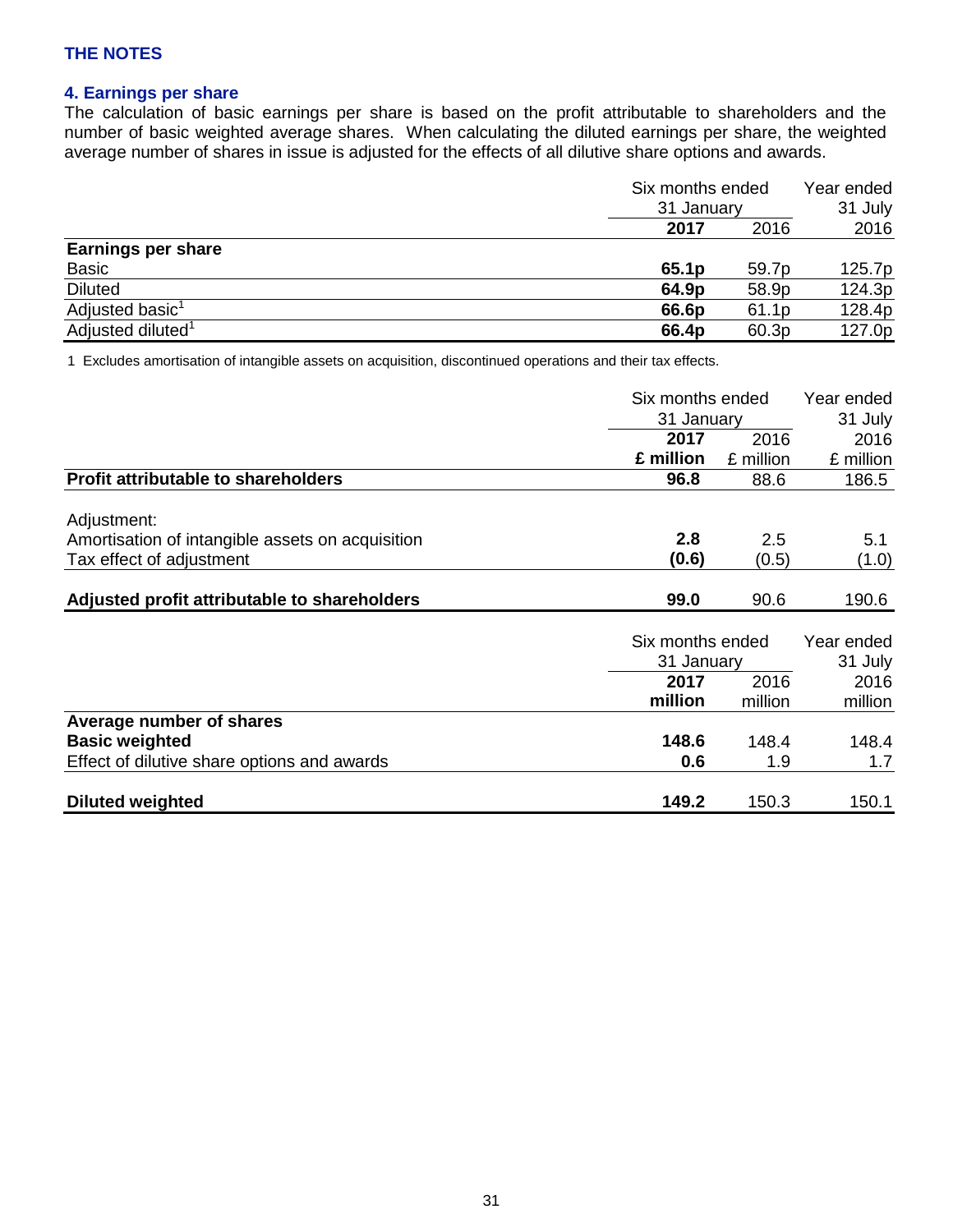### **5. Dividends**

|                                                                         | Six months ended<br>31 January |           | Year ended<br>31 July |  |
|-------------------------------------------------------------------------|--------------------------------|-----------|-----------------------|--|
|                                                                         |                                |           |                       |  |
|                                                                         | 2017                           | 2016      | 2016                  |  |
|                                                                         | £ million                      | £ million | £ million             |  |
| For each ordinary share                                                 |                                |           |                       |  |
| Interim dividend for previous financial year paid in April 2016: 19.0p  |                                |           | 28.0                  |  |
| Final dividend for previous financial year paid in November 2016: 38.0p |                                |           |                       |  |
| (November 2015: 35.5p)                                                  | 56.0                           | 52.3      | 52.3                  |  |
|                                                                         |                                |           |                       |  |
|                                                                         | 56.0                           | 52.3      | 80.3                  |  |

An interim dividend relating to the six months ended 31 January 2017 of 20.0p, amounting to an estimated £29.5 million, is declared. This interim dividend, which is due to be paid on 26 April 2017 to shareholders on the register at 24 March 2017, is not reflected in these financial statements.

### **6. Loans and advances to customers**

The contractual maturity of loans and advances to customers is set out below:

|                    |           | Within    | <b>Between</b><br>three<br>months | <b>Between</b> | <b>Between</b> | After more |            |           |
|--------------------|-----------|-----------|-----------------------------------|----------------|----------------|------------|------------|-----------|
|                    | On.       | three     | and one                           | one and        | two and        | than five  | Impairment |           |
|                    |           |           |                                   |                |                |            |            |           |
|                    | demand    | months    | year                              | two years      | five years     | vears      | provisions | Total     |
|                    | £ million | £ million | £ million                         | £ million      | £ million      | £ million  | £ million  | £ million |
| At 31 January 2017 | 58.3      | 1,900.7   | 1,872.4                           | 1,324.6        | 1,355.9        | 81.9       | (50.0)     | 6,543.8   |
| At 31 January 2016 | 87.0      | 1,614.5   | ,801.2                            | 1,160.3        | 1,304.6        | 55.0       | (53.8)     | 5,968.8   |
| At 31 July 2016    | 58.1      | 1,746.0   | 2,014.4                           | 1,279.3        | 1,328.2        | 65.3       | (59.7)     | 6,431.6   |

|                                                          | 31 January |           | 31 July   |
|----------------------------------------------------------|------------|-----------|-----------|
|                                                          | 2017       | 2016      | 2016      |
|                                                          | £ million  | £ million | £ million |
| Impairment provisions on loans and advances to customers |            |           |           |
| Opening balance                                          | 59.7       | 56.1      | 56.1      |
| Charge for the period                                    | 17.3       | 16.7      | 37.9      |
| Amounts written off net of recoveries                    | (27.0)     | (19.0)    | (34.3)    |
|                                                          |            |           |           |
| <b>Impairment provisions</b>                             | 50.0       | 53.8      | 59.7      |

At 31 January 2017, gross impaired loans were £126.2 million (31 January 2016: £160.0 million; 31 July 2016: £158.5 million) and equate to 2% (31 January 2016: 3%; 31 July 2016: 2%) of the gross loan book before impairment provisions. The majority of the group's lending is secured and therefore the gross impaired loans quoted do not reflect the expected loss.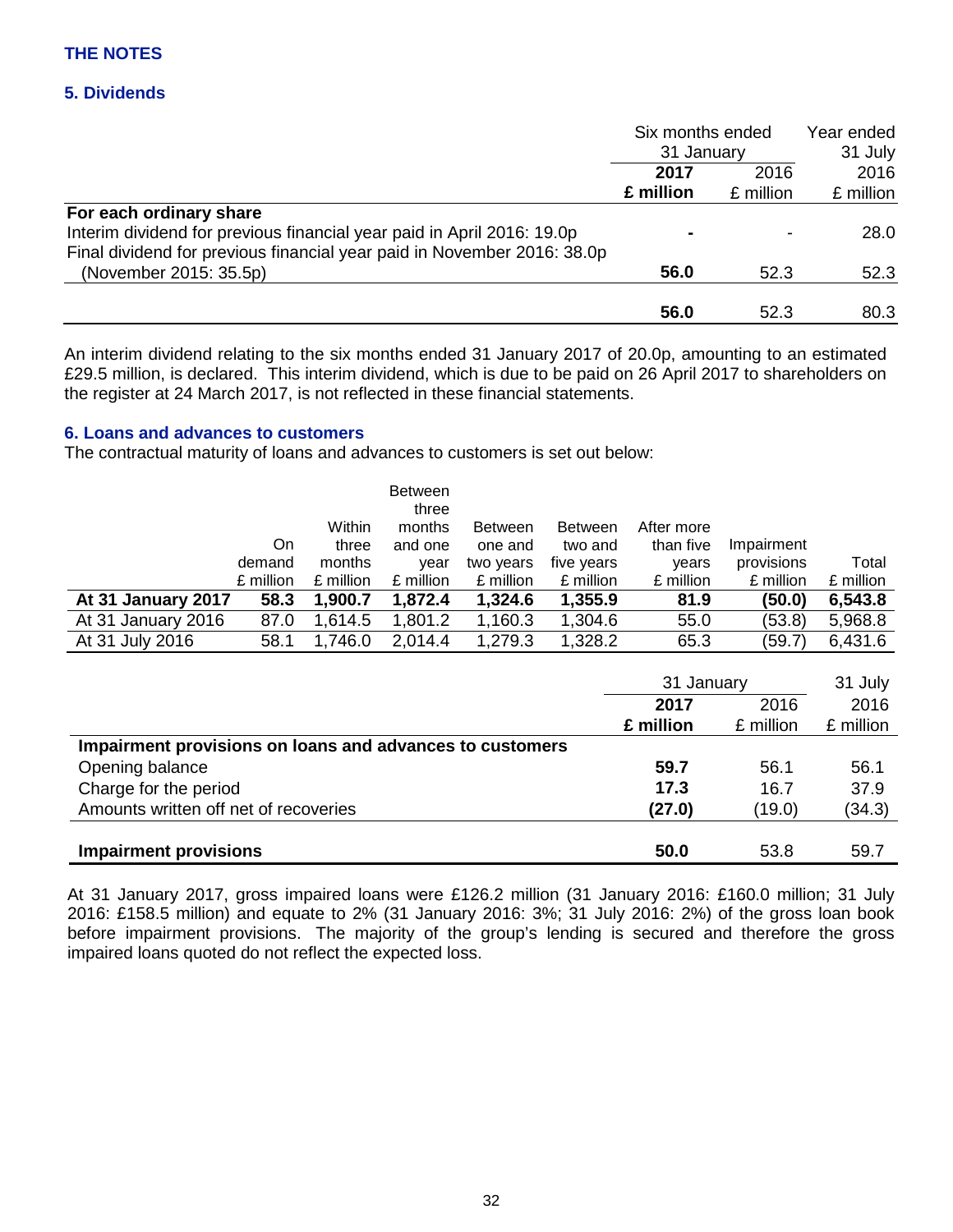## **7. Debt securities**

|                                           | <b>Held for</b><br>trading<br>£ million | <b>Available</b><br>for sale<br>£ million | <b>Loans and</b><br>receivables<br>£ million | Total<br>£ million |
|-------------------------------------------|-----------------------------------------|-------------------------------------------|----------------------------------------------|--------------------|
| Long trading positions in debt securities | 14.5                                    | $\blacksquare$                            | $\blacksquare$                               | 14.5               |
| Certificates of deposit                   | $\blacksquare$                          | $\blacksquare$                            | 145.3                                        | 145.3              |
| Sovereign and central bank debt           |                                         | 40.7                                      | $\blacksquare$                               | 40.7               |
| At 31 January 2017                        | 14.5                                    | 40.7                                      | 145.3                                        | 200.5              |

|                                                                      | Held for<br>trading<br>£ million | Available<br>for sale<br>£ million | Loans and<br>receivables<br>£ million | Total<br>£ million |
|----------------------------------------------------------------------|----------------------------------|------------------------------------|---------------------------------------|--------------------|
| Long trading positions in debt securities                            | 12.2                             | -                                  |                                       | 12.2               |
| Certificates of deposit                                              |                                  |                                    | 200.9                                 | 200.9              |
| Sovereign and central bank debt                                      |                                  |                                    |                                       |                    |
| At 31 January 2016                                                   | 12.2                             |                                    | 200.9                                 | 213.1              |
|                                                                      | Held for<br>trading<br>£ million | Available<br>for sale<br>£ million | Loans and<br>receivables<br>£ million | Total              |
|                                                                      |                                  |                                    |                                       | £ million          |
| Long trading positions in debt securities<br>Certificates of deposit | 20.3                             |                                    | 201.0                                 | 20.3<br>201.0      |
| Sovereign and central bank debt                                      |                                  |                                    |                                       |                    |
| At 31 July 2016                                                      | 20.3                             |                                    | 201.0                                 | 221.3              |

Movements in the book value of sovereign and central bank debt held as available for sale during the period comprise: Sovereign and

|                                         | Sovereign and     |
|-----------------------------------------|-------------------|
|                                         | central bank debt |
|                                         | £ million         |
| At 1 August 2015<br><b>Additions</b>    | 20.1              |
| <b>Disposals</b>                        |                   |
| Redemptions at maturity                 | (20.0)            |
| <b>Currency translation differences</b> |                   |
| Movement in value                       | (0.1)             |
|                                         |                   |
| At 31 January 2016                      |                   |
| <b>Additions</b>                        |                   |
| <b>Disposals</b>                        |                   |
| Redemptions at maturity                 |                   |
| Currency translation differences        |                   |
| Movement in value                       |                   |
| At 31 July 2016                         |                   |
|                                         |                   |
| <b>Additions</b>                        | 41.6              |
| <b>Disposals</b>                        |                   |
| Redemptions at maturity                 |                   |
| <b>Currency translation differences</b> |                   |
| Movement in value                       | (0.9)             |
| At 31 January 2017                      | 40.7              |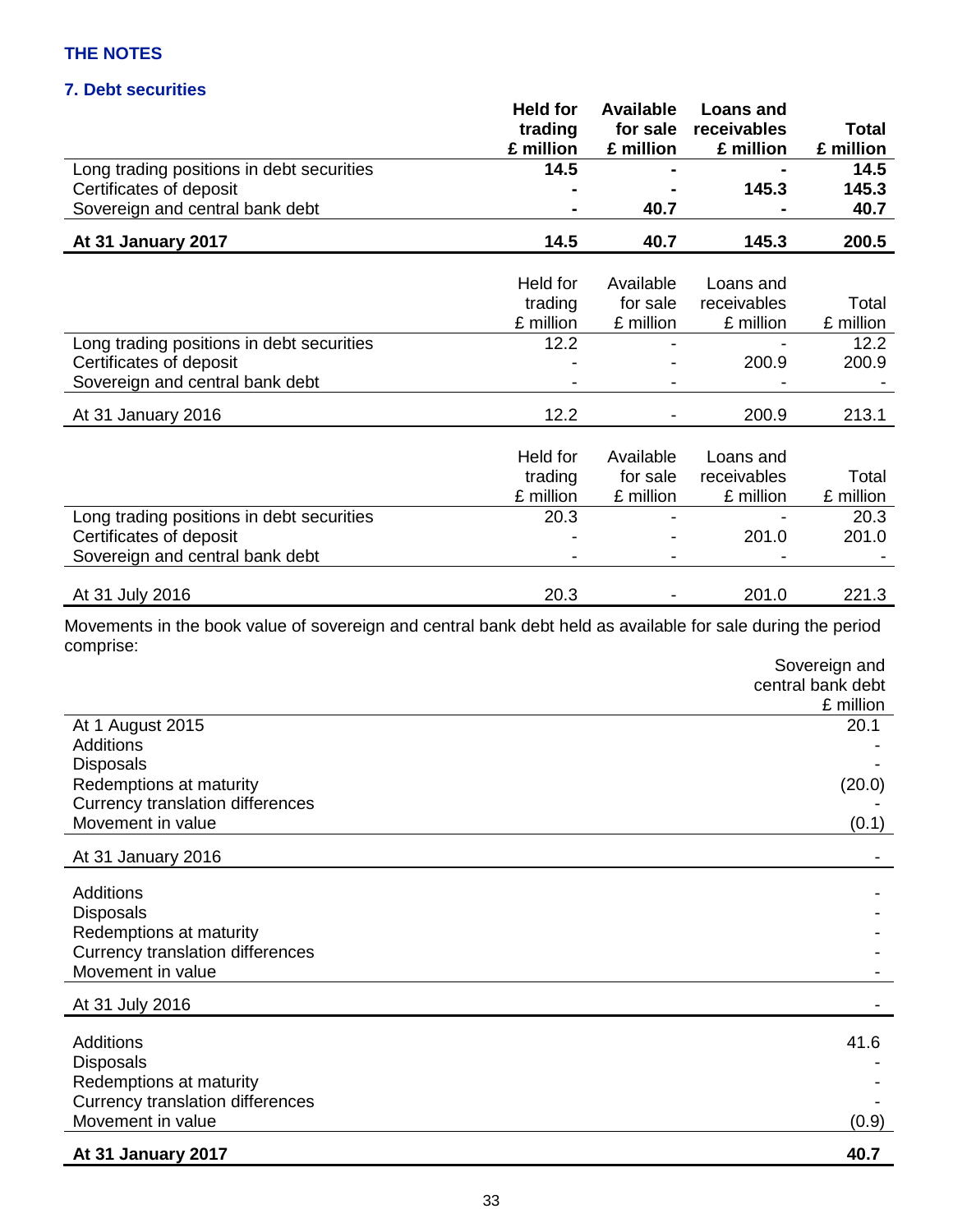## **8. Equity shares**

|                        | 31 January   |           | 31 July   |
|------------------------|--------------|-----------|-----------|
|                        | 2016<br>2017 |           | 2016      |
|                        | £ million    | £ million | £ million |
| Long trading positions | 33.5         | 35.5      | 26.1      |
| Other equity shares    | 2.1          | 2.2       | 2.1       |
|                        |              |           |           |
|                        | 35.6         | 37.7      | 28.2      |

Movements in the book value of other equity shares held during the period comprise:

|                                                                  |           | Fair value     |           |
|------------------------------------------------------------------|-----------|----------------|-----------|
|                                                                  | Available | through        |           |
|                                                                  | for sale  | profit or loss | Total     |
|                                                                  | £ million | £ million      | £ million |
| At 1 August 2015                                                 | 10.0      | 0.1            | 10.1      |
| Additions                                                        |           |                |           |
| <b>Disposals</b>                                                 | (7.5)     |                | (7.5)     |
| <b>Currency translation differences</b>                          | 0.2       |                | 0.2       |
| Movement in value of:                                            |           |                |           |
| Equity shares classified as available for sale                   | (0.6)     |                | (0.6)     |
|                                                                  |           |                |           |
| At 31 January 2016                                               | 2.1       | 0.1            | 2.2       |
|                                                                  |           |                |           |
| <b>Additions</b>                                                 |           |                |           |
| <b>Disposals</b>                                                 | (0.2)     |                | (0.2)     |
| <b>Currency translation differences</b>                          | 0.2       |                | 0.2       |
| Movement in value of:                                            |           |                |           |
| Equity shares classified as available for sale                   | (0.1)     |                | (0.1)     |
|                                                                  |           |                |           |
| At 31 July 2016                                                  | 2.0       | 0.1            | 2.1       |
| <b>Additions</b>                                                 |           |                |           |
|                                                                  |           |                |           |
| <b>Disposals</b>                                                 |           | (0.1)          | (0.1)     |
| <b>Currency translation differences</b><br>Movement in value of: |           |                |           |
|                                                                  |           |                |           |
| Equity shares classified as available for sale                   | 0.1       |                | 0.1       |
| At 31 January 2017                                               | 2.1       |                | 2.1       |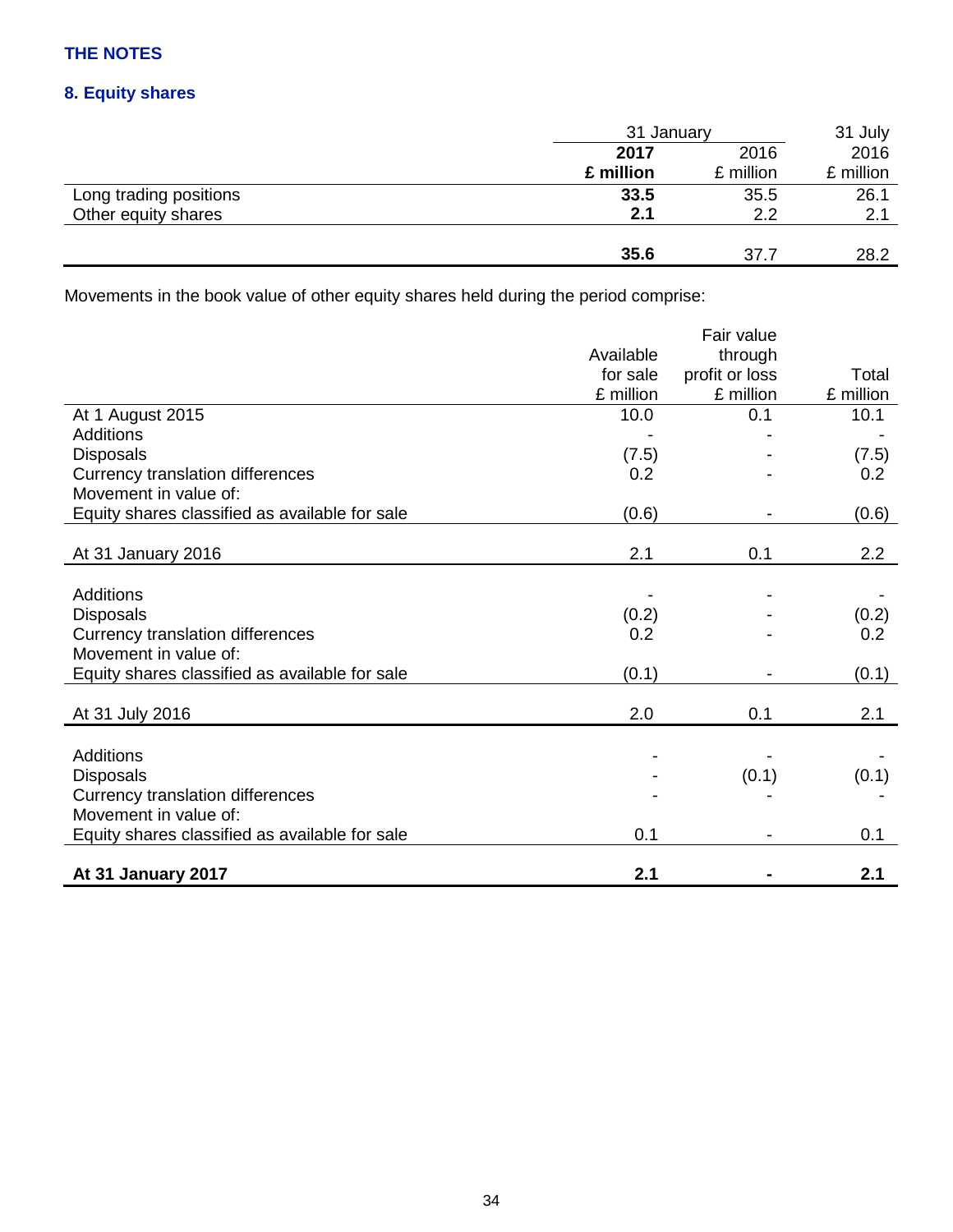## **9. Settlement balances and short positions**

|                                   | 31 January |           | 31 July   |
|-----------------------------------|------------|-----------|-----------|
|                                   | 2017       | 2016      | 2016      |
|                                   | £ million  | £ million | £ million |
| Settlement balances               | 442.3      | 325.2     | 456.3     |
| Short positions held for trading: |            |           |           |
| Debt securities                   | 11.2       | 10.6      | 5.8       |
| Equity shares                     | 12.8       | 14.4      | 13.5      |
|                                   |            |           |           |
|                                   | 24.0       | 25.0      | 19.3      |
|                                   | 466.3      | 350.2     | 475.6     |

#### **10. Financial liabilities**

The contractual maturity of financial liabilities is set out below:

|                           | <b>On</b> | Within<br>three | <b>Between</b><br>three months | <b>Between</b><br>one and | <b>Between</b><br>two and | After<br>more than |              |
|---------------------------|-----------|-----------------|--------------------------------|---------------------------|---------------------------|--------------------|--------------|
|                           | demand    | months          | and one year                   | two years                 | five years                | five years         | <b>Total</b> |
|                           | £ million | £ million       | £ million                      | £ million                 | £ million                 | £ million          | £ million    |
| Deposits by banks         | 17.1      | 17.2            | 34.2                           | 1.5                       | $\blacksquare$            | $\blacksquare$     | 70.0         |
| Deposits by customers     | 112.8     | 770.7           | 2,284.3                        | 1,111.8                   | 585.3                     | ۰.                 | 4,864.9      |
| Loans and overdrafts      |           |                 |                                |                           |                           |                    |              |
| from banks                | 13.1      | 54.7            | 50.8                           | 90.2                      | 210.1                     |                    | 418.9        |
| Debt securities in issue  | 10.4      | 208.8           | 111.1                          | 189.0                     | 897.4                     | 286.4              | 1,703.1      |
| Subordinated loan         |           |                 |                                |                           |                           |                    |              |
| capital <sup>1</sup>      | (0.9)     | 1.4             | 0.2                            | $\blacksquare$            | $\blacksquare$            | 218.7              | 219.4        |
| <b>At 31 January 2017</b> | 152.5     | 1,052.8         | 2,480.6                        | 1,392.5                   | 1,692.8                   | 505.1              | 7,276.3      |

1 Comprises issuances of £175 million and £45 million with contractual maturity dates of 2027 and 2026 and optional prepayment dates of 2022 and 2021 respectively.

|                          |           | Within    | <b>Between</b> | <b>Between</b> | <b>Between</b> | After                    |           |
|--------------------------|-----------|-----------|----------------|----------------|----------------|--------------------------|-----------|
|                          | On.       | three     | three months   | one and        | two and        | more than                |           |
|                          | demand    | months    | and one year   | two years      | five years     | five years               | Total     |
|                          | £ million | £ million | £ million      | £ million      | £ million      | £ million                | £ million |
| Deposits by banks        | 18.7      | 3.5       | 15.1           | 11.5           | ٠              | $\overline{\phantom{a}}$ | 48.8      |
| Deposits by customers    | 496.0     | 896.3     | 2,005.0        | 859.2          | 358.7          | ۰.                       | 4,615.2   |
| Loans and overdrafts     |           |           |                |                |                |                          |           |
| from banks               | 12.3      | 153.3     |                | 60.3           | 90.0           | $\overline{\phantom{a}}$ | 315.9     |
| Debt securities in issue | 20.5      | 6.6       | 201.0          | 602.2          | 246.2          | 317.8                    | 1,394.3   |
| Subordinated Ioan        |           |           |                |                |                |                          |           |
| capital <sup>1</sup>     |           | 1.4       |                |                |                | 45.0                     | 46.4      |
|                          |           |           |                |                |                |                          |           |
| At 31 January 2016       | 547.5     | 1,061.1   | 2,221.1        | 1,533.2        | 694.9          | 362.8                    | 6,420.6   |

1 Comprises two issuances totalling £45 million with a contractual maturity date of 2026 and an optional prepayment date of 2021.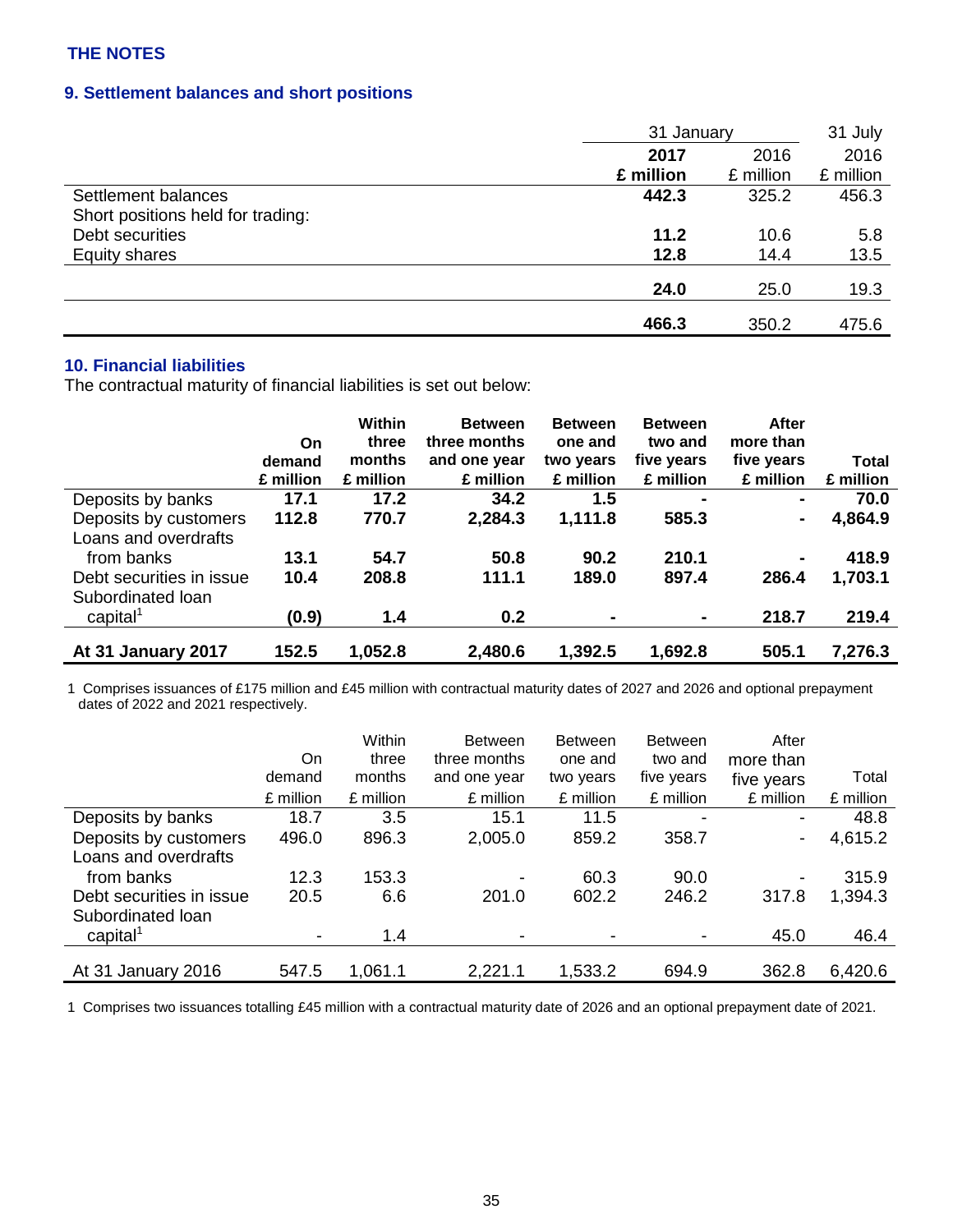## **10. Financial liabilities** continued

|                          |           | Within    | <b>Between</b> | <b>Between</b> | <b>Between</b> | After          |           |
|--------------------------|-----------|-----------|----------------|----------------|----------------|----------------|-----------|
|                          | On        | three     | three months   | one and        | two and        | more than      |           |
|                          | demand    | months    | and one year   | two years      | five years     | five years     | Total     |
|                          | £ million | £ million | £ million      | £ million      | £ million      | £ million      | £ million |
| Deposits by banks        | 31.9      | 1.9       | 26.5           | 10.1           | 0.7            | $\blacksquare$ | 71.1      |
| Deposits by customers    | 130.8     | 918.0     | 2,117.3        | 1,233.4        | 495.1          |                | 4,894.6   |
| Loans and overdrafts     |           |           |                |                |                |                |           |
| from banks               | 11.0      | 207.8     | 160.1          | 90.2           | -              | ٠              | 469.1     |
| Debt securities in issue | 30.2      | 7.1       | 557.1          | 201.5          | 589.1          | 37.8           | 1,422.8   |
| Subordinated Ioan        |           |           |                |                |                |                |           |
| $capital^1$              |           | 1.4       |                |                |                | 45.0           | 46.4      |
|                          |           |           |                |                |                |                |           |
| At 31 July 2016          | 203.9     | 1,136.2   | 2,861.0        | 1,535.2        | 1,084.9        | 82.8           | 6,904.0   |

1 Comprises two issuances totalling £45 million with a contractual maturity date of 2026 and an optional prepayment date of 2021.

At 31 January 2017, asset finance loan receivables of £745.7 million (31 January 2016: £745.2 million; 31 July 2016: £737.4 million) and part of the £168.1 million (31 January 2016: £nil; 31 July 2016: £168.1 million) assetbacked securities in issue retained for liquidity purposes were positioned with the Bank of England. These loan receivables and asset-backed securities were used as collateral within the Bank of England's Funding for Lending Scheme and Term Funding Scheme, against which £275.0 million of UK Treasury Bills (31 January 2016: £375.0 million; 31 July 2016: £451.0 million) and £210.0 million cash (31 January 2016: £nil; 31 July 2016: £nil) had been drawn at the reporting date. The term of these transactions is four years from the date of each drawdown.

The group also had repurchase agreements whereby £175.0 million (31 January 2016: £300.0 million; 31 July 2016: £451.0 million) from a total of £275.0 million (31 January 2016: £375.0 million; 31 July 2016: £451.0 million) UK Treasury Bills drawn, have been lent in exchange for cash included within loans and overdrafts from banks.

The Treasury Bills are not recorded on the group's consolidated balance sheet as ownership remains with the Bank of England. The risk and rewards of the loans and advances to customers remain with the group and continue to be recognised in the consolidated balance sheet.

The group has securitised without recourse and restrictions £1,458.2 million (31 January 2016: £1,200.8 million; 31 July 2016: £1,443.9 million) of its insurance premium and motor loan receivables in return for assetbacked securities in issue of £1,065.5 million (31 January 2016: £848.4 million; 31 July 2016: £1,015.9 million) which includes £168.1 million (31 January 2016: £nil; 31 July 2016: £168.1 million) asset-backed securities in issue retained for liquidity purposes. As the group has retained exposure to substantially all the credit risk and rewards of the residual benefit of the underlying assets it continues to recognise these assets in loans and advances to customers in its consolidated balance sheet.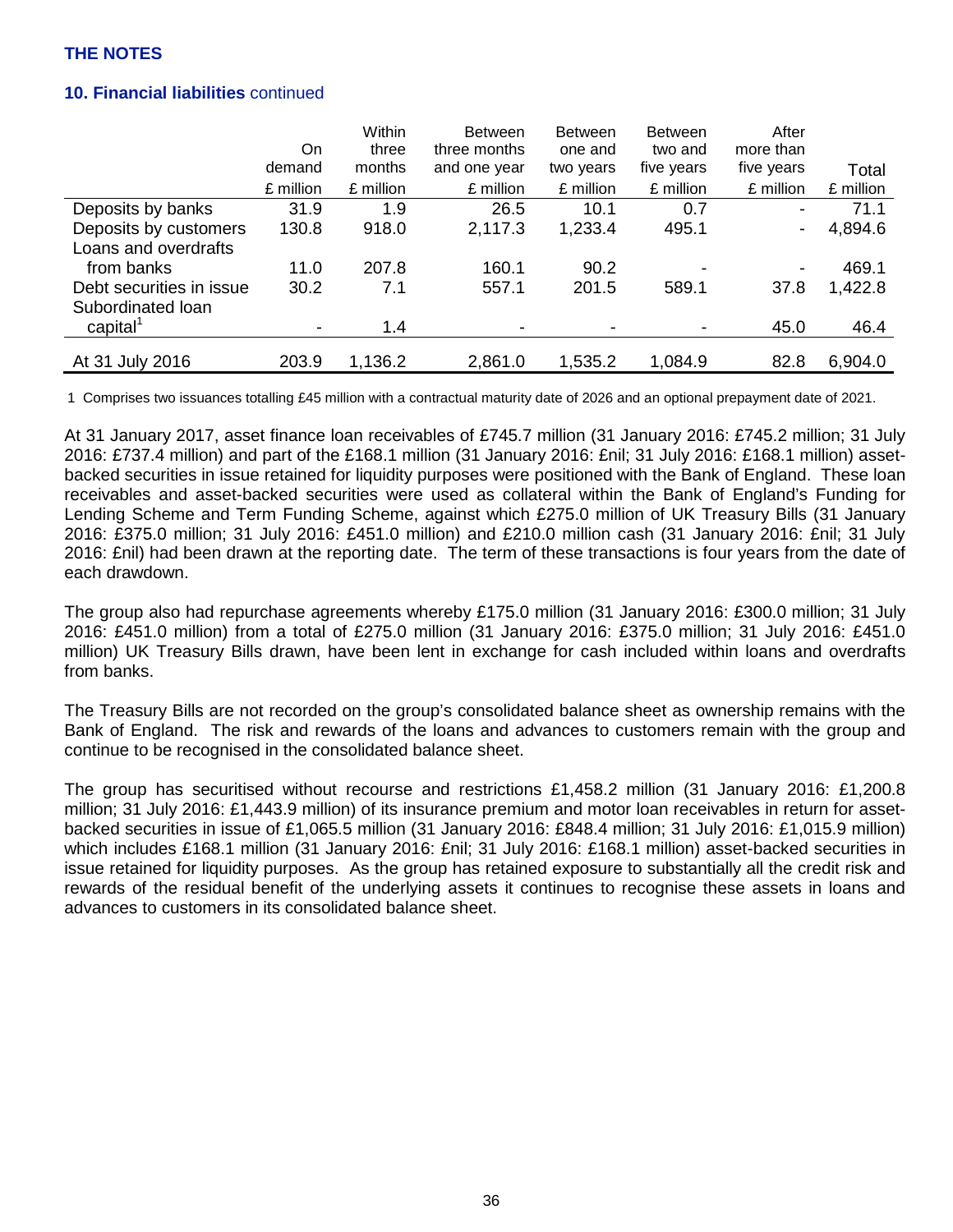### **11. Capital**

The group's individual regulated entities and the group as a whole complied with all of the externally imposed capital requirements to which they were subject for the periods to 31 January 2017 and 31 January 2016, and the year ended 31 July 2016. The table below summarises the composition of regulatory capital and Pillar 1 risk weighted assets at those financial period ends.

|                                                               | 31 January |           | 31 July   |
|---------------------------------------------------------------|------------|-----------|-----------|
|                                                               | 2017       | 2016      | 2016      |
|                                                               | £ million  | £ million | £ million |
| <b>Common equity tier 1 capital</b>                           |            |           |           |
| Called up share capital                                       | 37.7       | 37.7      | 37.7      |
| Share premium account                                         | 284.0      | 284.0     | 284.0     |
| Retained earnings <sup>1</sup>                                | 840.7      | 728.9     | 797.5     |
| Other reserves recognised for common equity tier 1 capital    | 19.3       | 20.6      | 21.8      |
| Deductions from common equity tier 1 capital                  |            |           |           |
| Intangible assets, net of associated deferred tax liabilities | (158.2)    | (140.8)   | (145.3)   |
| Foreseeable dividend <sup>2</sup>                             | (44.8)     | (43.8)    | (56.1)    |
| Investment in own shares                                      | (36.6)     | (39.6)    | (37.2)    |
| Pension asset, net of associated deferred tax liabilities     | (3.1)      | (1.1)     | (0.9)     |
| Prudent valuation adjustment                                  | (0.2)      | (0.1)     | (0.1)     |
|                                                               |            |           |           |
| <b>Common equity tier 1 capital</b>                           | 938.8      | 845.8     | 901.4     |
|                                                               |            |           |           |
| <b>Tier 2 capital</b>                                         |            |           |           |
| Subordinated debt <sup>3</sup>                                | 203.8      | 23.9      | 24.0      |
| Unrealised gains on available for sale equity shares          | 0.1        |           |           |
|                                                               |            |           |           |
| <b>Tier 2 capital</b>                                         | 203.9      | 23.9      | 24.0      |
|                                                               |            |           |           |
| <b>Total regulatory capital</b>                               | 1,142.7    | 869.7     | 925.4     |
|                                                               |            |           |           |
| Risk weighted assets (notional) - unaudited                   |            |           |           |
| Credit and counterparty risk                                  | 6,585.2    | 5,385.8   | 5,824.9   |
| Operational risk <sup>4</sup>                                 | 784.9      | 753.5     | 784.9     |
| Market risk <sup>4</sup>                                      | 85.9       | 78.8      | 72.7      |
|                                                               |            |           |           |
|                                                               | 7,456.0    | 6,218.1   | 6,682.5   |
|                                                               |            |           |           |
| Common equity tier 1 capital ratio                            | 12.6%      | 13.6%     | 13.5%     |
| Total capital ratio                                           | 15.3%      | 14.0%     | 13.8%     |

1 Retained earnings for periods ended 31 January 2017 and 31 January 2016 include all profits (both verified and unverified) for the respective six month period.

2 Under the Regulatory Technical Standard on own funds, a deduction has been recognised for a foreseeable dividend. In accordance with this standard, for 31 January 2017 and 31 January 2016 a foreseeable dividend has been determined based on the average payout ratio over the previous three years applied to the retained earnings for the period. For 31 July 2016 a foreseeable dividend was determined as the proposed final dividend.

3 Shown after applying the Capital Requirements Regulation's transitional and qualifying own funds arrangements.

4 Operational and market risk include a notional adjustment at 8% in order to determine notional risk weighted assets.

During the period ending 31 January 2017, credit risk RWAs increased due to the application of the EBA's guidance mandating 150% risk weighting of property development loans. During the same period, the group issued £175 million of tier 2 capital. More information on these developments can be found on page 7.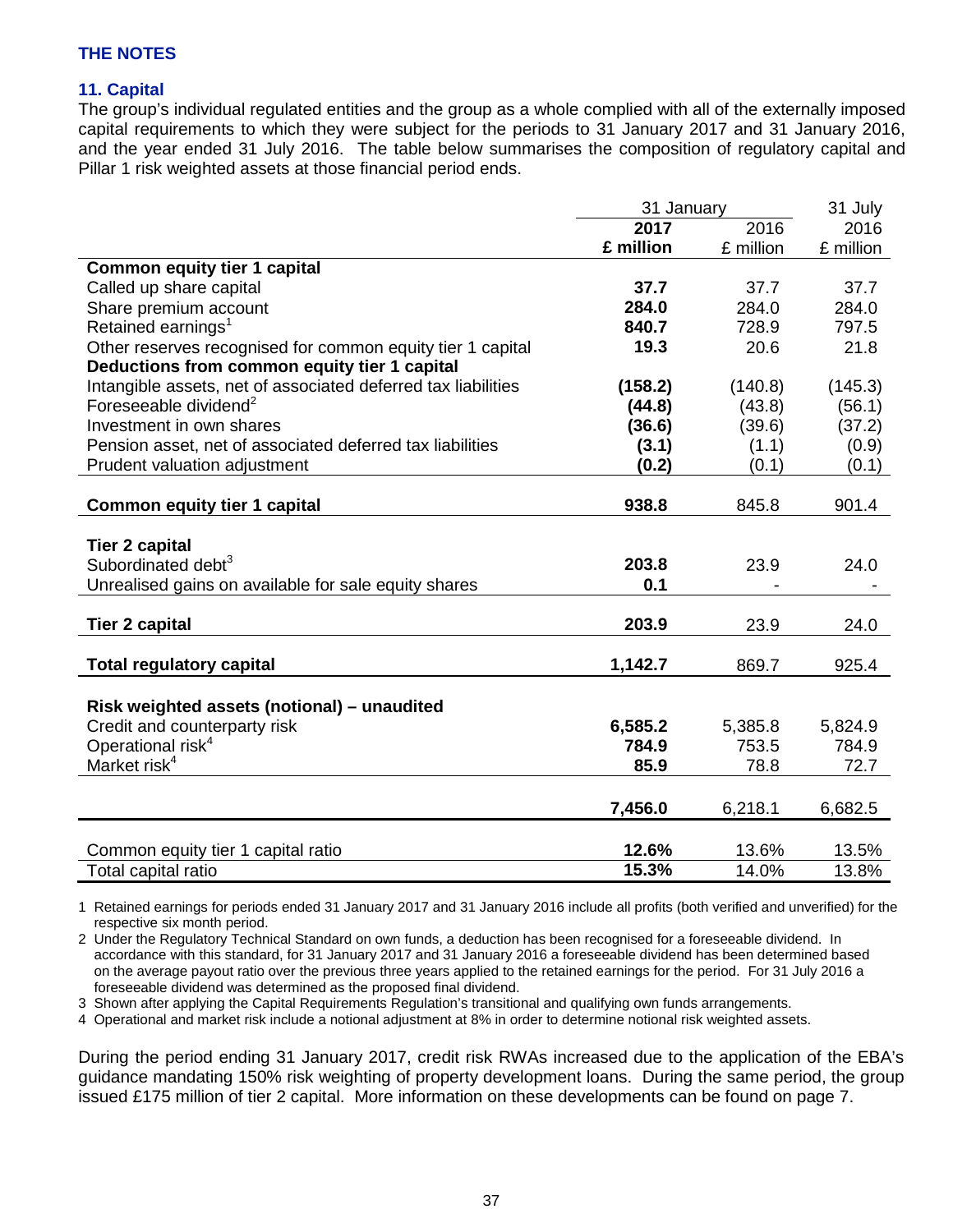## **11. Capital** continued

The following table shows a reconciliation between equity and common equity tier 1 capital after deductions:

|                                                                 | 31 January |           | 31 July   |
|-----------------------------------------------------------------|------------|-----------|-----------|
|                                                                 | 2017       | 2016      | 2016      |
|                                                                 | £ million  | £ million | £ million |
| Equity                                                          | 1,141.0    | 1,026.5   | 1,096.9   |
| Regulatory deductions from equity:                              |            |           |           |
| Intangible assets, net of associated deferred tax liabilities   | (158.2)    | (140.8)   | (145.3)   |
| Foreseeable dividend <sup>1</sup>                               | (44.8)     | (43.8)    | (56.1)    |
| Pension asset, net of associated deferred tax liabilities       | (3.1)      | (1.1)     | (0.9)     |
| Prudent valuation adjustment                                    | (0.2)      | (0.1)     | (0.1)     |
| Other reserves not recognised for common equity tier 1 capital: |            |           |           |
| Available for sale movements reserve                            | (0.1)      |           |           |
| Cash flow hedging reserve                                       | 3.9        | 5.1       | 6.7       |
| Non-controlling interests                                       | 0.3        |           | 0.2       |
|                                                                 |            |           |           |
| <b>Common equity tier 1 capital</b>                             | 938.8      | 845.8     | 901.4     |

1 Under the Regulatory Technical Standard on own funds, a deduction has been recognised for a foreseeable dividend. In accordance with this standard, for 31 January 2017 and 31 January 2016 a foreseeable dividend has been determined based on the average payout ratio over the previous three years applied to the retained earnings for the period. For 31 July 2016 a foreseeable dividend was determined as the proposed final dividend.

The following table shows the movement in common equity tier 1 capital during the period:

|                                                                           | £ million |
|---------------------------------------------------------------------------|-----------|
| Common equity tier 1 capital at 31 July 2016                              | 901.4     |
| Profit in the period attributable to shareholders                         | 96.8      |
| Dividends paid and foreseen                                               | (44.7)    |
| Other movements in retained reserves                                      | 2.4       |
| Decrease in share-based payments reserve                                  | (1.6)     |
| Increase in exchange movements reserve                                    | 0.2       |
| Decrease in available for sale movements reserve                          | (0.5)     |
| Increase in prudent valuation adjustment                                  | (0.1)     |
| Increase in intangible assets, net of associated deferred tax liabilities | (12.9)    |
| Increase in pension assets, net of associated deferred tax liabilities    | (2.2)     |
| Common equity tier 1 capital at 31 January 2017                           | 938.8     |

#### **12. Contingent liabilities**

Financial Services Compensation Scheme ("FSCS")

As disclosed in note 23 of the Annual Report 2016, the group is exposed to the FSCS which provides compensation to customers of financial institutions in the event that an institution is unable, or is likely to be unable, to pay claims against it. The FSCS raises levies on UK licensed deposit-taking institutions to meet such claims based on their share of UK deposits on 31 December of the year preceding the scheme year (which runs from 1 April to 31 March).

Following the default of a number of deposit takers in 2008, the FSCS borrowed funds from HM Treasury to meet the compensation costs for customers of those firms. While it is expected that the substantial majority of the principal will be repaid from funds the FSCS receives from asset sales, surplus cash flow or other recoveries in relation to the assets of the institutions that defaulted, to the extent that there remains a shortfall, the FSCS will raise compensation levies on all deposit-taking participants.

The amount of any future compensation levies payable by the group also depends on a number of factors including participation in the market at 31 December, the level of protected deposits and the population of deposit-taking participants. The group continues to accrue for its share of levies that have been raised by the FSCS.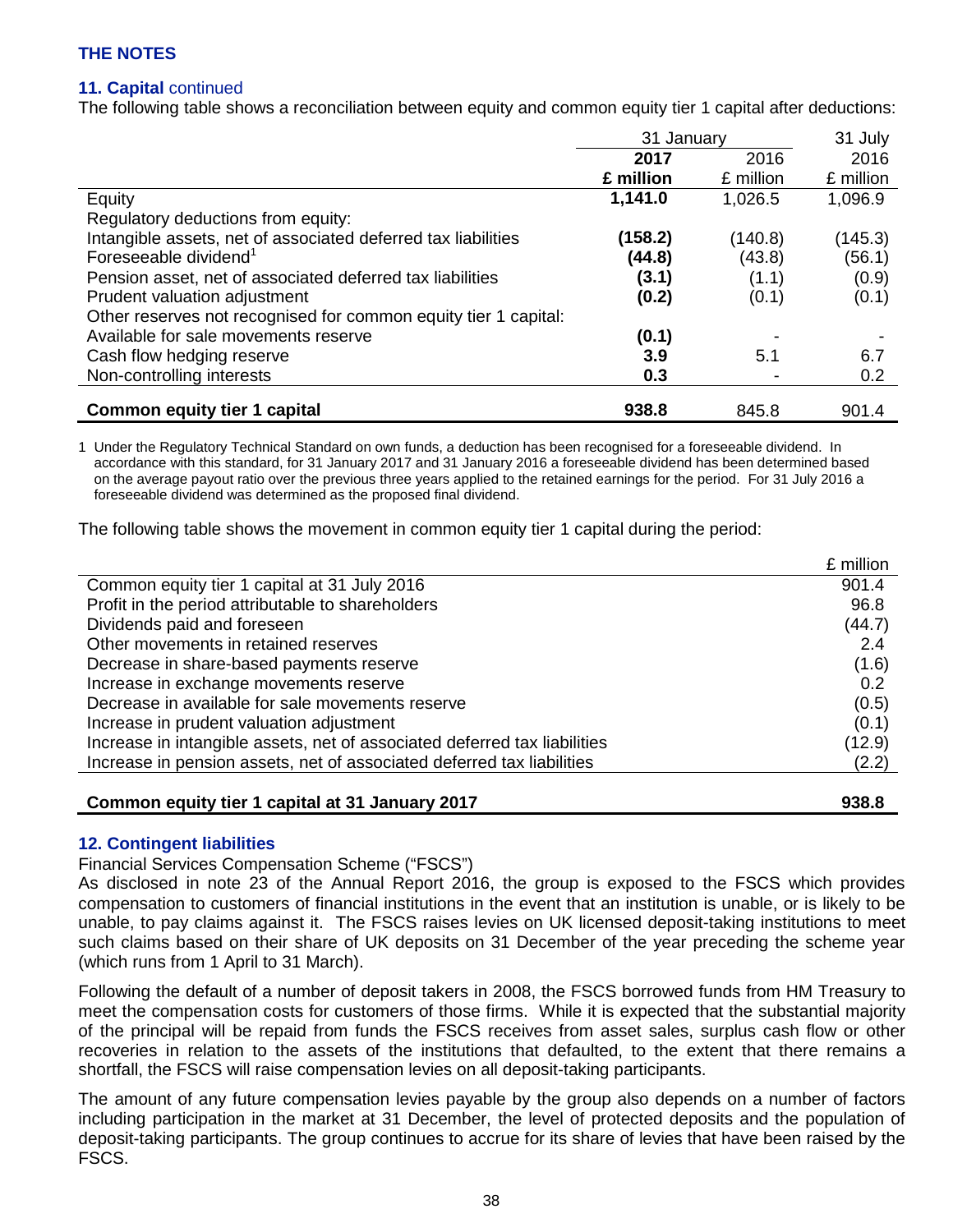## **13. Related party transactions**

Related party transactions, including salary and benefits provided to directors and key management, did not have a material effect on the financial position or performance of the group during the period. There were no changes to the type and nature of the related party transactions disclosed in the Annual Report 2016 that could have a material effect on the financial position and performance of the group in the six months to 31 January 2017.

#### **14. Consolidated cash flow statement reconciliation**

|                                                                                                                                                | 31 January |           | 31 July   |  |
|------------------------------------------------------------------------------------------------------------------------------------------------|------------|-----------|-----------|--|
|                                                                                                                                                | 2017       | 2016      | 2016      |  |
|                                                                                                                                                | £ million  | £ million | £ million |  |
| (a) Reconciliation of operating profit before tax to net cash<br>inflow from operating activities                                              |            |           |           |  |
| Operating profit before tax                                                                                                                    | 131.4      | 108.7     | 228.5     |  |
| Tax paid                                                                                                                                       | (27.5)     | (21.4)    | (53.7)    |  |
| Depreciation and amortisation                                                                                                                  | 27.6       | 23.2      | 49.1      |  |
| (Increase)/decrease in:                                                                                                                        |            |           |           |  |
| Interest receivable and prepaid expenses                                                                                                       | (15.5)     | (5.5)     | (16.0)    |  |
| Net settlement balances and trading positions                                                                                                  | 6.5        | 9.5       | (9.7)     |  |
| Net loans to/from money broker against stock advanced                                                                                          | (22.9)     | 0.7       | 16.0      |  |
| (Decrease)/increase in interest payable and accrued expenses                                                                                   | (17.7)     | (35.8)    | 3.2       |  |
| Net cash inflow from trading activities<br>(Increase)/decrease in:                                                                             | 81.9       | 79.4      | 217.4     |  |
| Loans and advances to banks not repayable on demand                                                                                            | 3.4        | (6.3)     | (26.7)    |  |
| Loans and advances to customers                                                                                                                | (112.2)    | (231.0)   | (693.8)   |  |
| Assets held under operating leases                                                                                                             | (27.1)     | (22.4)    | (51.9)    |  |
| Certificates of deposit                                                                                                                        | 55.7       | (85.6)    | (85.7)    |  |
| Sovereign and central bank debt                                                                                                                | (41.6)     | 20.0      | 20.0      |  |
| Other assets less other liabilities                                                                                                            | 9.2        | 2.4       | 28.9      |  |
| Increase/(decrease) in:                                                                                                                        |            |           |           |  |
| Deposits by banks                                                                                                                              | (1.1)      | 13.7      | 36.0      |  |
| Deposits by customers                                                                                                                          | (29.7)     | 133.8     | 413.2     |  |
| Loans and overdrafts from banks                                                                                                                | (50.2)     | (65.3)    | 87.9      |  |
| Debt securities in issue, net of transaction costs                                                                                             | 470.9      | 19.0      | 35.9      |  |
| Net cash inflow/(outflow) from operating activities                                                                                            | 359.2      | (142.3)   | (18.8)    |  |
| (b) Analysis of net cash outflow in respect of the purchase of<br>subsidiaries and non-controlling interests<br>Cash consideration paid        | (6.3)      |           | (3.6)     |  |
| (c) Analysis of net cash (outflow)/inflow in respect of the sale<br>of a subsidiary                                                            |            |           |           |  |
| Cash consideration received                                                                                                                    | 0.3        | 2.4       | 2.4       |  |
| Cash and cash equivalents disposed of                                                                                                          | (0.6)      | (0.1)     | (0.1)     |  |
|                                                                                                                                                | (0.3)      | 2.3       | 2.3       |  |
|                                                                                                                                                |            |           |           |  |
| (d) Analysis of changes in financing activities<br>Share capital (including premium), CBG bond and subordinated<br>loan capital <sup>1</sup> : |            |           |           |  |
| Opening balance                                                                                                                                | 566.6      | 566.6     | 566.6     |  |
| Prepayment of subordinated loan capital                                                                                                        |            |           |           |  |
| Shares issued for cash                                                                                                                         |            |           |           |  |
| <b>Closing balance</b>                                                                                                                         | 566.6      | 566.6     | 566.6     |  |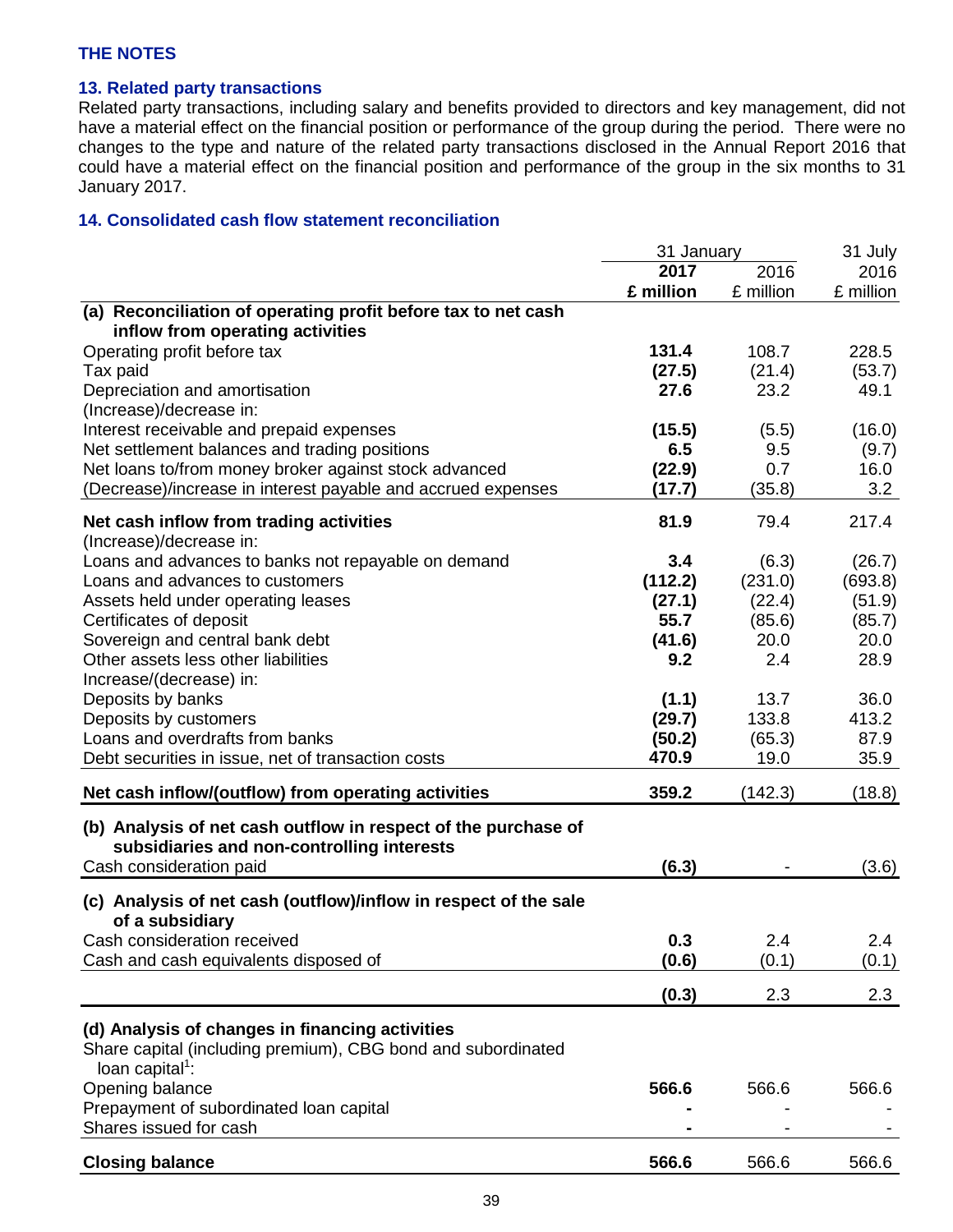## **14. Consolidated cash flow statement reconciliation** continued

|                                                        | 31 January   |           | 31 July   |  |
|--------------------------------------------------------|--------------|-----------|-----------|--|
|                                                        | 2016<br>2017 |           | 2016      |  |
|                                                        | £ million    | £ million | £ million |  |
| (e) Analysis of cash and cash equivalents <sup>2</sup> |              |           |           |  |
| Cash and balances at central banks                     | 1,113.8      | 802.5     | 840.6     |  |
| Loans and advances to banks repayable on demand        | 68.4         | 70.3      | 82.7      |  |
|                                                        | 1,182.2      | 872.8     | 923.3     |  |

1 Excludes accrued interest.

2 Excludes Bank of England cash reserve account and amounts held as collateral.

#### **15. Fair value of financial assets and liabilities**

The fair values of the group's financial assets and liabilities are not materially different from their carrying values. The main differences are as follows:

|                           |           | 31 January 2017 | 31 January 2016 |           | 31 July 2016 |           |
|---------------------------|-----------|-----------------|-----------------|-----------|--------------|-----------|
|                           | Fair      | Carrying        | Fair            | Carrying  | Fair         | Carrying  |
|                           | value     | value           | value           | value     | value        | value     |
|                           | £ million | £ million       | £ million       | £ million | £ million    | £ million |
| Subordinated Ioan capital | 230.9     | 219.4           | 54.1            | 46.4      | 52.4         | 46.4      |
| Debt securities in issue  | 1,722.3   | 1,703.1         | 1,400.6         | .394.3    | 1.432.2      | 1.422.8   |

The group issued £175 million of subordinated loan capital in the period ended 31 January 2017.

The group holds financial instruments that are measured at fair value subsequent to initial recognition. Each instrument has been categorised within one of three levels using a fair value hierarchy that reflects the significance of the inputs used in making the measurements. These levels are based on the degree to which the fair value is observable and are defined in note 28 "Financial risk management" of the Annual Report 2016.

The table below shows the classification of financial instruments held at fair value into the valuation hierarchy:

|                                                            | Level 1<br>£ million | Level 2<br>£ million | Level 3<br>£ million | <b>Total</b><br>£ million |
|------------------------------------------------------------|----------------------|----------------------|----------------------|---------------------------|
| At 31 January 2017                                         |                      |                      |                      |                           |
| <b>Assets</b>                                              |                      |                      |                      |                           |
| Debt securities:                                           |                      |                      |                      |                           |
| Long trading positions in debt securities held for trading | 12.7                 | 1.8                  |                      | 14.5                      |
| Sovereign and central bank debt classified as              |                      |                      |                      |                           |
| available for sale                                         | 40.7                 |                      |                      | 40.7                      |
| Equity shares:                                             |                      |                      |                      |                           |
| Held for trading                                           | 5.8                  | 27.7                 |                      | 33.5                      |
| Fair value through profit or loss                          |                      |                      |                      |                           |
| Available for sale                                         |                      |                      | 2.1                  | 2.1                       |
| Derivative financial instruments                           |                      | 29.8                 |                      | 29.8                      |
| Contingent consideration                                   |                      |                      | 2.4                  | 2.4                       |
|                                                            | 59.2                 | 59.3                 | 4.5                  | 123.0                     |
| <b>Liabilities</b>                                         |                      |                      |                      |                           |
| Short positions:                                           |                      |                      |                      |                           |
| Debt securities                                            | 8.6                  | 2.6                  |                      | 11.2                      |
| Equity shares                                              | 3.7                  | 9.1                  |                      | 12.8                      |
| Derivative financial instruments                           |                      | 17.9                 |                      | 17.9                      |
| Contingent consideration                                   |                      |                      | 4.6                  | 4.6                       |
|                                                            | 12.3                 | 29.6                 | 4.6                  | 46.5                      |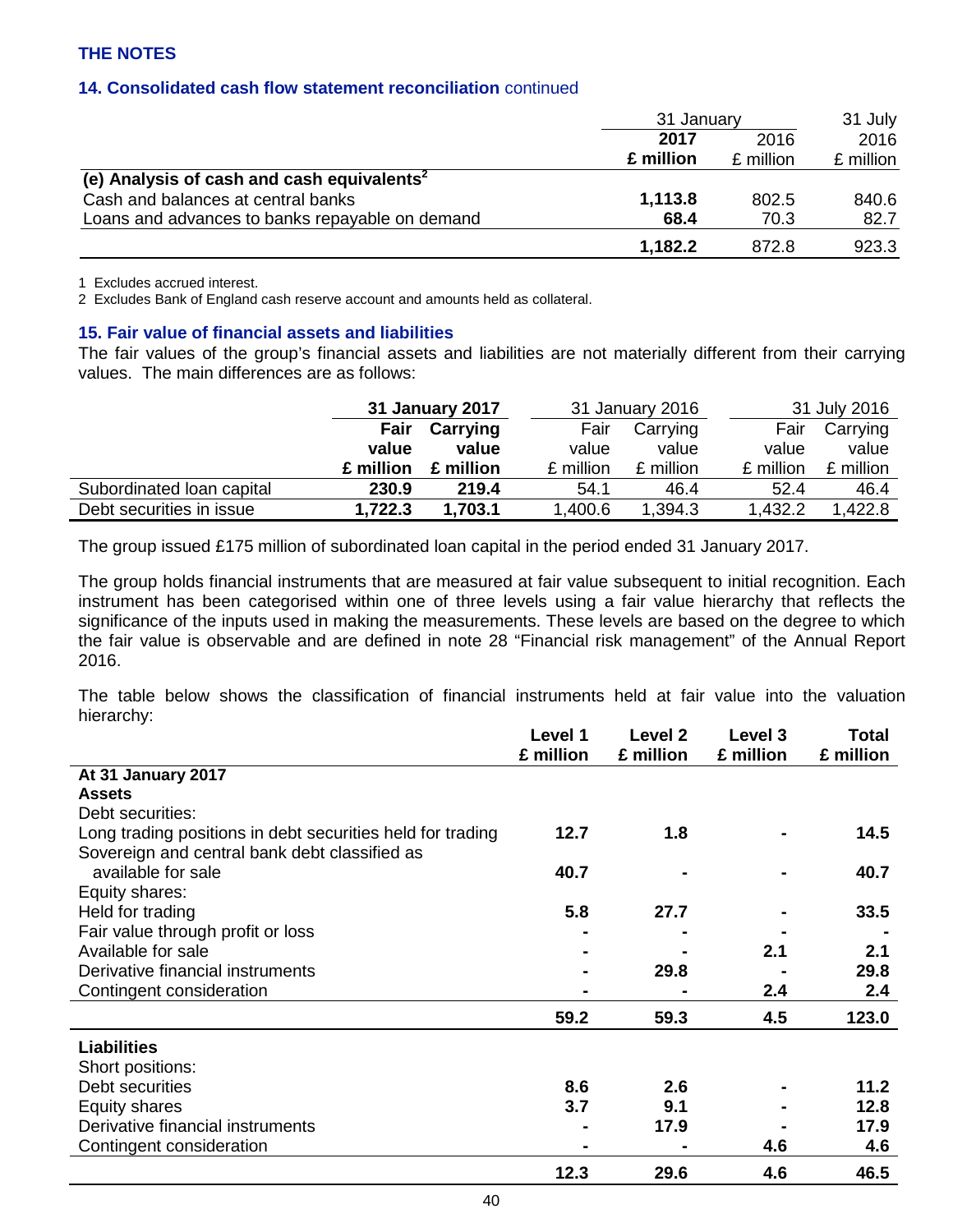## **15. Fair value of financial assets and liabilities** continued

|                                                                     | Level 1<br>£ million | Level 2<br>£ million | Level 3<br>£ million | Total<br>£ million |
|---------------------------------------------------------------------|----------------------|----------------------|----------------------|--------------------|
| At 31 January 2016                                                  |                      |                      |                      |                    |
| <b>Assets</b>                                                       |                      |                      |                      |                    |
| Debt securities:                                                    |                      |                      |                      |                    |
| Long trading positions in debt securities held for trading          | 9.8                  | 2.4                  |                      | 12.2               |
| Sovereign and central bank debt classified as<br>available for sale |                      |                      |                      |                    |
| Equity shares:                                                      |                      |                      |                      |                    |
| Held for trading                                                    | 7.8                  | 27.7                 |                      | 35.5               |
| Fair value through profit or loss                                   |                      | 0.1                  |                      | 0.1                |
| Available for sale                                                  |                      |                      | 2.1                  | 2.1                |
| Derivative financial instruments                                    |                      | 30.0                 |                      | 30.0               |
| Contingent consideration                                            |                      |                      |                      |                    |
|                                                                     | 17.6                 | 60.2                 | 2.1                  | 79.9               |
|                                                                     |                      |                      |                      |                    |
| <b>Liabilities</b>                                                  |                      |                      |                      |                    |
| Short positions:<br>Debt securities                                 | 8.5                  | 2.1                  |                      | 10.6               |
| <b>Equity shares</b>                                                | 5.2                  | 9.2                  |                      | 14.4               |
| Derivative financial instruments                                    |                      | 9.6                  |                      | 9.6                |
| Contingent consideration                                            |                      |                      |                      |                    |
|                                                                     |                      |                      |                      |                    |
|                                                                     | 13.7                 | 20.9                 |                      | 34.6               |
|                                                                     |                      |                      |                      |                    |
|                                                                     |                      |                      |                      |                    |
|                                                                     | Level 1              | Level <sub>2</sub>   | Level 3              | Total              |
|                                                                     | £ million            | £ million            | £ million            | £ million          |
| At 31 July 2016<br><b>Assets</b>                                    |                      |                      |                      |                    |
| Debt securities:                                                    |                      |                      |                      |                    |
| Long trading positions in debt securities held for trading          | 16.1                 | 4.2                  |                      | 20.3               |
| Sovereign and central bank debt classified as                       |                      |                      |                      |                    |
| available for sale                                                  |                      |                      |                      |                    |
| Equity shares:                                                      |                      |                      |                      |                    |
| Held for trading                                                    | 3.4                  | 22.7                 |                      | 26.1               |
| Fair value through profit or loss                                   |                      | 0.1                  |                      | 0.1                |
| Available for sale<br>Derivative financial instruments              |                      | 44.7                 | 2.0                  | 2.0<br>44.7        |
| Contingent consideration                                            |                      |                      |                      |                    |
|                                                                     |                      |                      |                      |                    |
|                                                                     | 19.5                 | 71.7                 | 2.0                  | 93.2               |
| <b>Liabilities</b>                                                  |                      |                      |                      |                    |
| Short positions:                                                    |                      |                      |                      |                    |
| Debt securities                                                     | 3.0                  | 2.8                  |                      | 5.8                |
| <b>Equity shares</b>                                                | 3.7                  | 9.8                  |                      | 13.5               |
| Derivative financial instruments                                    |                      | 16.3                 |                      | 16.3               |
| Contingent consideration                                            |                      |                      |                      |                    |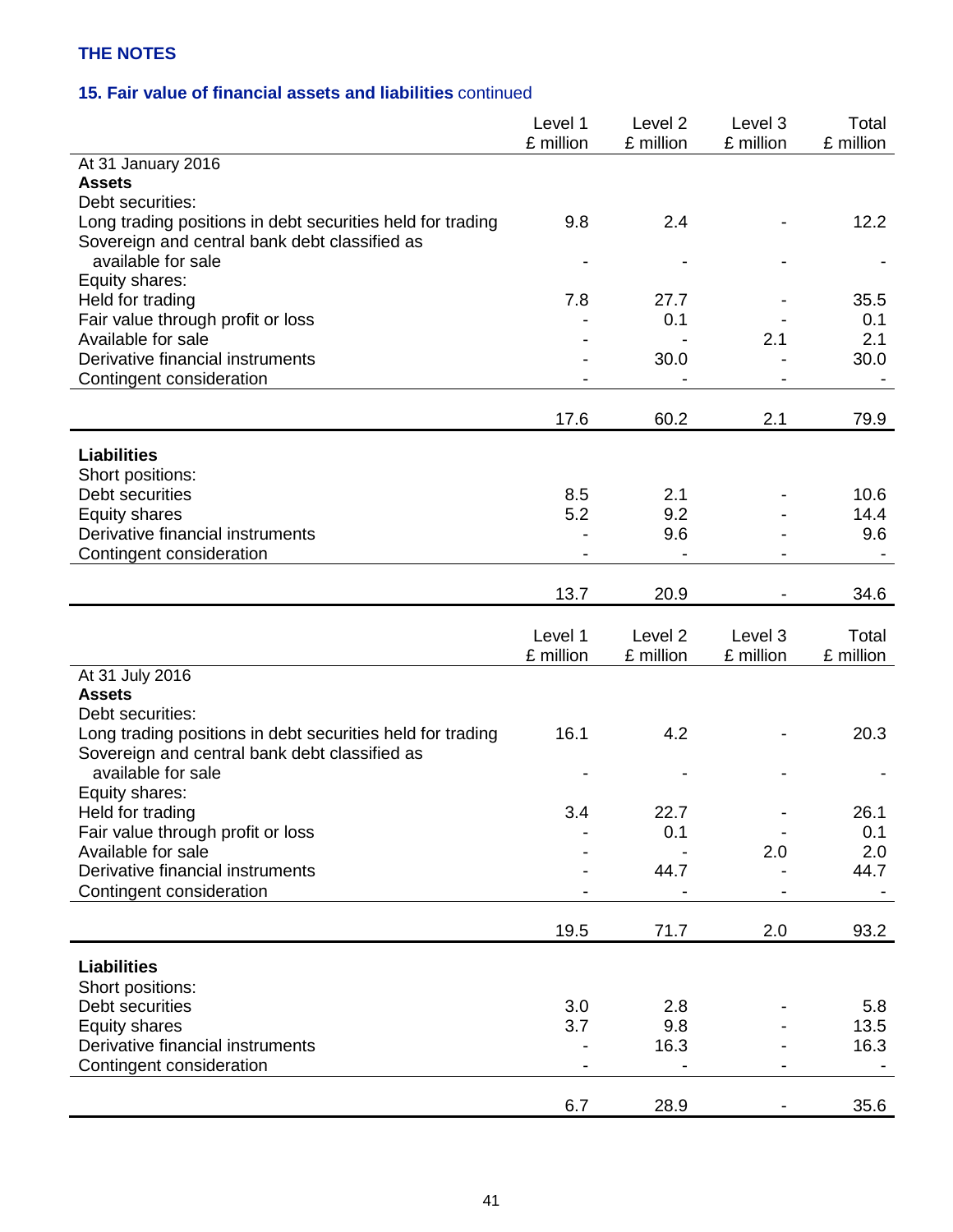#### **15. Fair value of financial assets and liabilities** continued

At 31 January 2017, financial instruments classified as Level 3 predominantly comprise a legacy investment property fund (as described in note 28 "Financial risk management" of the Annual Report 2016) and contingent consideration payable and receivable in relation to two acquisitions and the disposal of a subsidiary.

The valuation of contingent consideration is determined on a discounted expected cash flow basis. The group believes that there is no reasonably possible change to the inputs used in the valuation of this position which would have a material effect on the group's consolidated income statement.

In the year ended 31 July 2016 a number of listed equity shares were classified as Level 2 (classified as Level 1 in the previous year) following an assessment of the frequency of transactions in these shares. These shares remain classified as Level 2 in the current period and the prior period has been re-presented for comparability. Aside from this there were no significant transfers between Level 1, 2 and 3 during the periods.

Movements in financial instruments categorised as Level 3 during the periods were:

|                                                              | <b>Equity shares</b> |               |
|--------------------------------------------------------------|----------------------|---------------|
|                                                              | available            | Contingent    |
|                                                              | for sale             | consideration |
|                                                              | £ million            | £ million     |
| At 1 August 2015                                             | 10.0                 |               |
| Total losses recognised in the consolidated income statement | (0.4)                |               |
| Total losses recognised in other comprehensive income        |                      |               |
| Purchases and issues                                         |                      |               |
| Sales and settlements                                        | (7.5)                |               |
|                                                              |                      |               |
| At 31 January 2016                                           | 2.1                  |               |
| Total losses recognised in the consolidated income statement | 0.1                  |               |
| Total gains recognised in other comprehensive income         |                      |               |
| Purchases and issues                                         |                      |               |
| Sales and settlements                                        | (0.2)                |               |
|                                                              |                      |               |
| At 31 July 2016                                              | 2.0                  |               |
| Total losses recognised in the consolidated income statement |                      |               |
| Total gains recognised in other comprehensive income         | 0.1                  |               |
| Purchases and issues                                         |                      | (4.6)         |
| Sales and settlements                                        |                      | 2.4           |
|                                                              |                      |               |
| At 31 January 2017                                           | 2.1                  | (2.2)         |

There were £nil unrealised losses recognised in the consolidated income statement relating to instruments held at 31 January 2017 (31 January 2016: £0.4 million losses; 31 July 2016: £0.3 million losses).

#### **16. Post balance sheet event**

On 3 February 2017, the group agreed to acquire a specialist provider of secured finance to law firms and their clients which had net assets of £3.8 million including a loan book of £32.7 million at 31 March 2016. The acquisition is expected to complete during the current financial year.